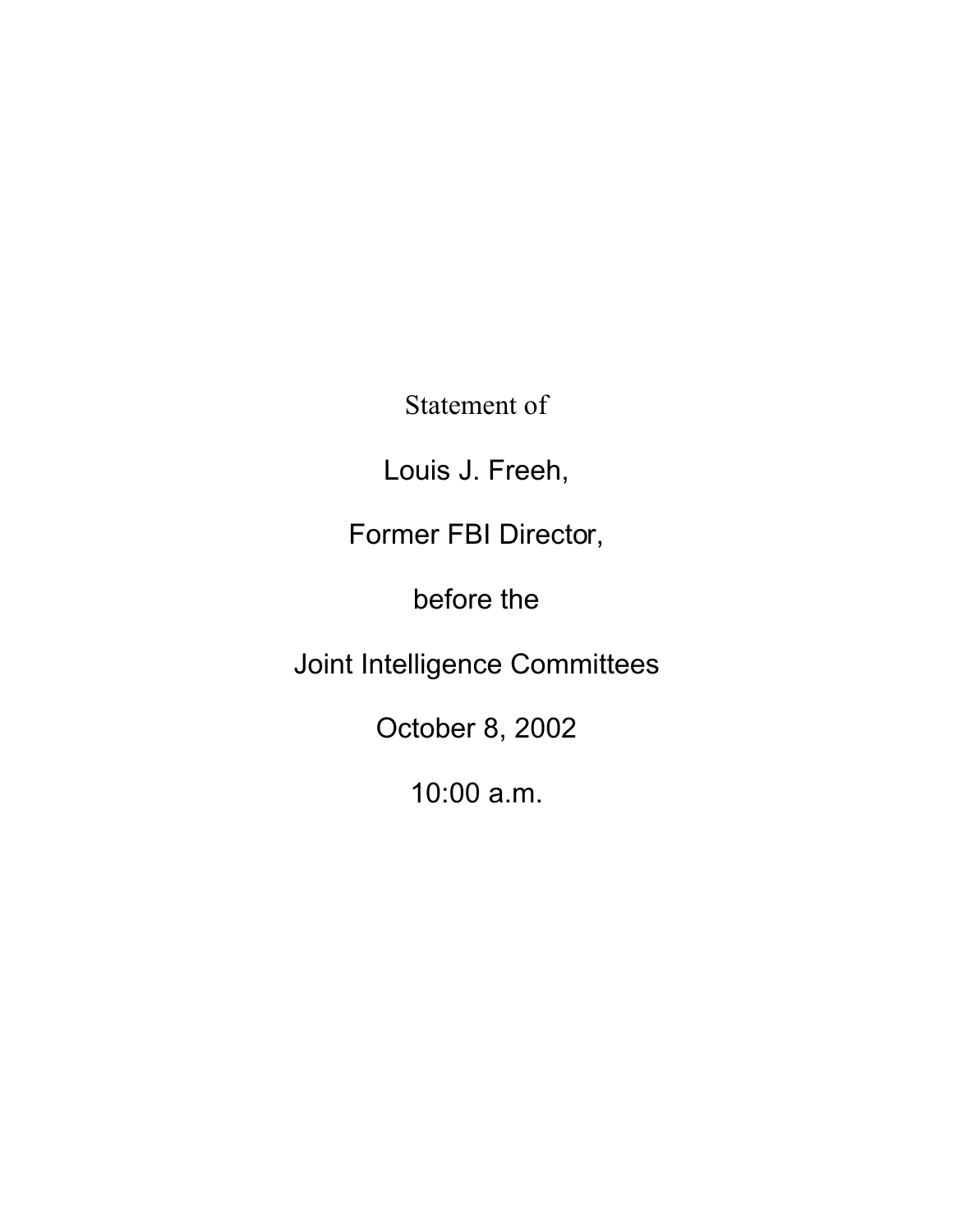#### INTRODUCTION

I want to begin by expressing my prayers and condolences for the victims, and to the Families and loved ones who have been devastated by terrorism, in all of its destructive forms. I spent 26 years in public service as an FBI Agent, prosecutor, Army Officer, judge and FBI Director, striving every day, as did my colleagues, to protect both people and the Rule of Law.

All who serve in law enforcement and public safety go to work every day committed to the possibility of laying down their lives to prevent harm to our fellow citizens. On September 11<sup>th</sup>, dozens of law enforcement officers, firefighters, and other brave people willingly did so. Special Agent Lenny Hatton and retired Special Agent John O'Neill unselfishly sacrificed their lives that day. John and Lenny represent the very finest of the FBI – men and women who I am immensely proud of and whose courage, skill, sacrifices and dedication in combating crime and terrorism, both here in this country and on the ground in far away dangerous places, deserve the nation's praise and enduring respect. It was a great and unique privilege to serve with these extraordinary Americans. We are sincerely thankful for Director Mueller's able leadership and for an FBI so dedicated to the people it serves.

I often had the occasion to work with John O'Neill. He was the FBI's counterterrorism chief who helped forge what became the excellent and unprecedented FBI-CIA relationship in counter-terrorism. John and I stood together on the deck of the USS Cole in Aden harbor shortly after the October 2000 attack against our warship. We watched silently and reverently as young FBI Agents and technicians worked in the 110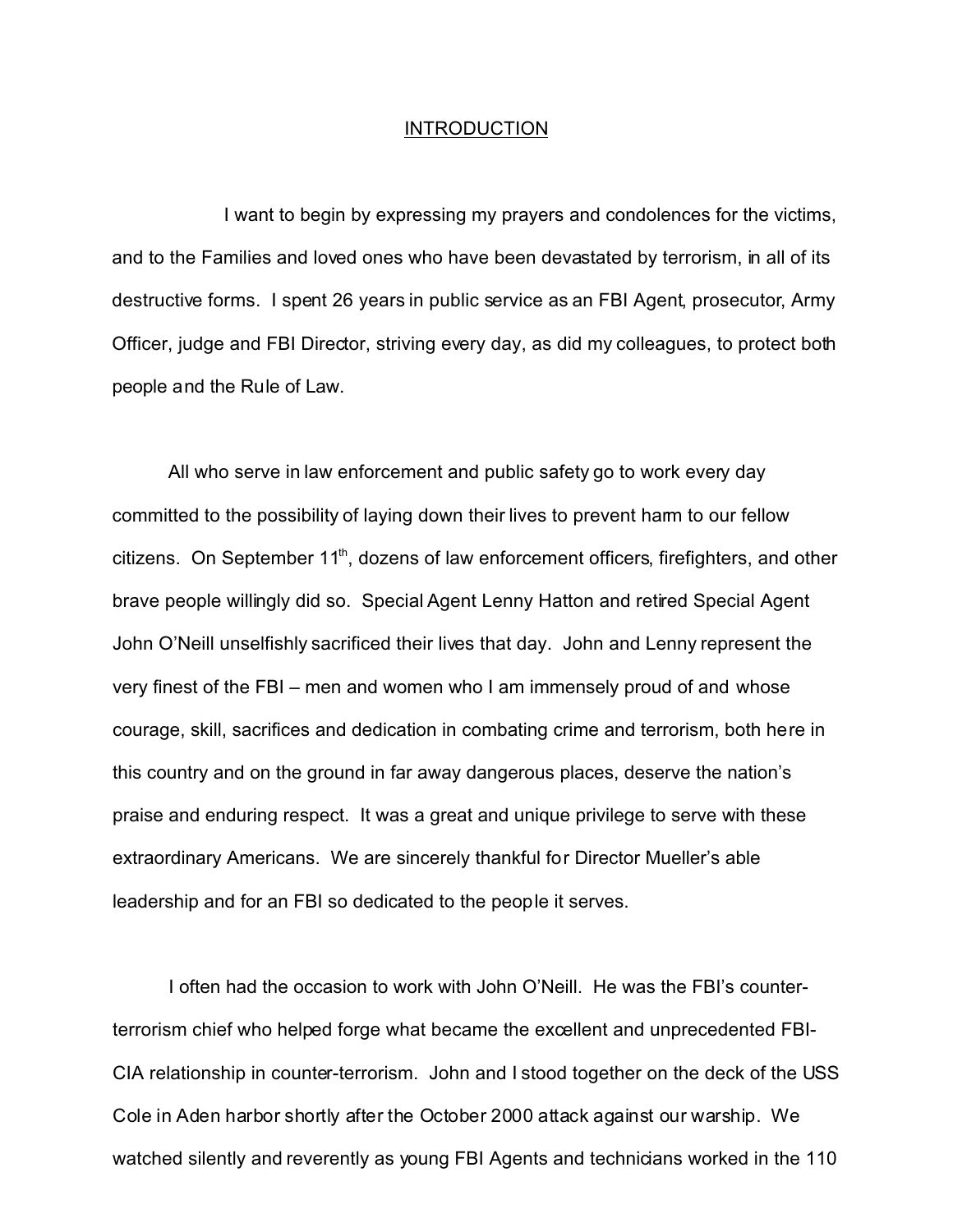degree hold of the devastated ship to carefully recover the remains of the 17 sailors killed in that brutal act of war against the United States. In June of 1996, John and I stood together in front of Khobar Towers in Saudi Arabia as hundreds of FBI men and women – again working in 120 degree temperatures – sifted through tons of debris removing human remains and evidence, intent on doing that which law enforcement can do when there is a terrorist act of war against America. In Dar es Salaam and Nairobi in August 1998 again I watched hundreds of FBI men and women sifting through the shattered ruins of our American embassies recovering human remains and evidence, all of us determined to bring to justice those who committed these atrocious acts against the United States of America.

In February 1993, I was sitting in my courtroom at Foley Square in downtown Manhattan when the World Trade Center was attacked by foreign, Al-Qaeda-trained terrorists. I walked from the courthouse and when I got to Chambers Street, I saw dozens of FBI Agents running down the street towards the smoke-filled building. My images and memories of these painful events are both horrific and heroic. The horror and suffering of the victims, balanced in a small but vital way, by the heroism, absolute focus and sacrifices of the rescuers and responders – and always, the incredible bravery and selflessness of the FBI employees, people who, like their colleagues, respond out of duty to their country.

It was amazing to me that this part of the scene was always the same. FBI men and women – whether it was New York City, Dhahran, Aden, Nairobi, Dar es Salaam – exhausted, many sick and dehydrated, working until they literally dropped in some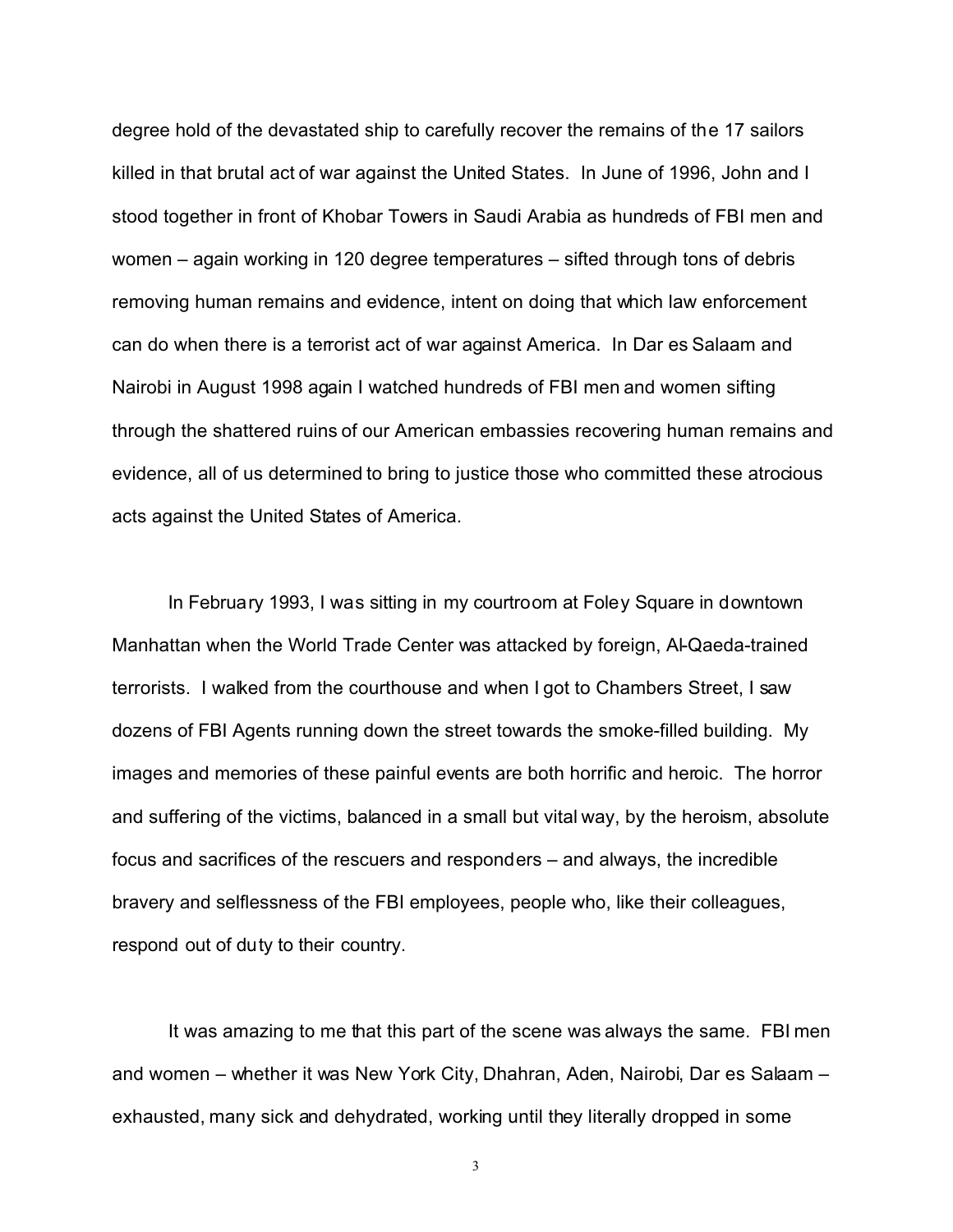cases, down on their knees digging with their hands and fingers, working in harms' way. In Yemen and East Africa, our Agents not only worked in extremely hazardous conditions, but had to be and were guarded round-the-clock by FAST teams of United States Marines to protect their lives as they pursued justice under the Rule of Law.

Another thing that has been a constant was the FBI's concern and support for the survivors of these horrendous acts. Their testimony in these cases speaks eloquently about the superb professionalism and dedication of the FBI's counterterrorism people. The FBI men and women who have cared for and spent hundreds of hours comforting, informing and caring for these survivors are incredible. On numerous occasions, I visited with the surviving Families of the Americans killed in East Africa, on board the USS Cole and at Khobar Towers. We tried never to be too busy elsewhere that we stop pursuing the killers of their loved ones.

One of the most moving events in my years of public service was in June of 2001, days before I left the FBI, when all nineteen Families of the Khobar Towers victims came to my office and thanked me and the FBI for not forgetting about them – and for keeping our promise that the FBI would never stop its efforts to bring to justice the terrorists who killed their loved ones. I will treasure that moment forever.

As I said, it was an honor to work with men like John O'Neill, and the thousands of others, people like Dale Watson and Cofer Black – dedicated Americans for whose bravery, skill and absolute integrity America will always be thankful.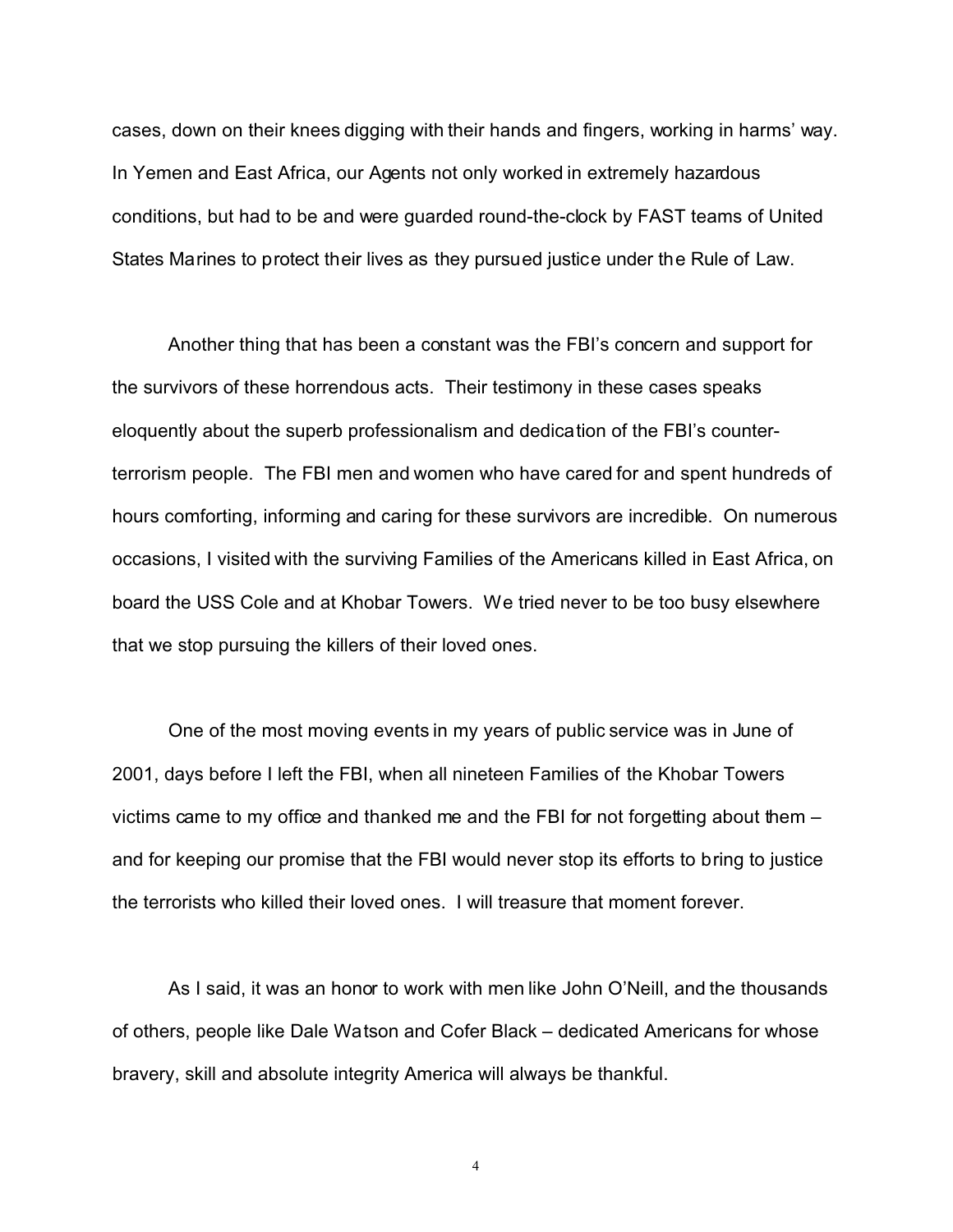I would also like to commend President Bush and the Congress for their immediate responses in kind to the acts of those who are responsible for the events of September  $11<sup>th</sup>$ . Even after my 26 years of public service, I was awestruck to see a united America exercise the will and might to carry out an all-inclusive, far-reaching and total war against terrorists who, from far away places, have threatened and attacked America for decades.

I would like to take a few minutes this morning to provide a broad overview of the terrorism threat and the FBI's role and history in fighting this evil. I would also like to focus on both the successes and the limitations of that mission prior to September 11<sup>th</sup>, important because the threats and needs for resources and authorities were the same on September 10<sup>th</sup> as they were on September  $12^{th}$ . I would also offer some ideas on strengthening and improving America's national security without weakening the foundation upon which our country has been built – governance under the Rule of Law.

#### **OVERVIEW**

#### EVERY ACT OF TERRORISM AROUND THE WORLD CANNOT BE PREVENTED

Terrorism has been waged against domestic, civil authority and invading armies for centuries. Its motivation and execution has unlimited variations over time and place. For that very reason and as a freedom loving people, we have to be careful about how we let terrorism be defined. It is inevitable that every act of terrorism cannot be prevented even under the best of circumstances. If reality was otherwise, some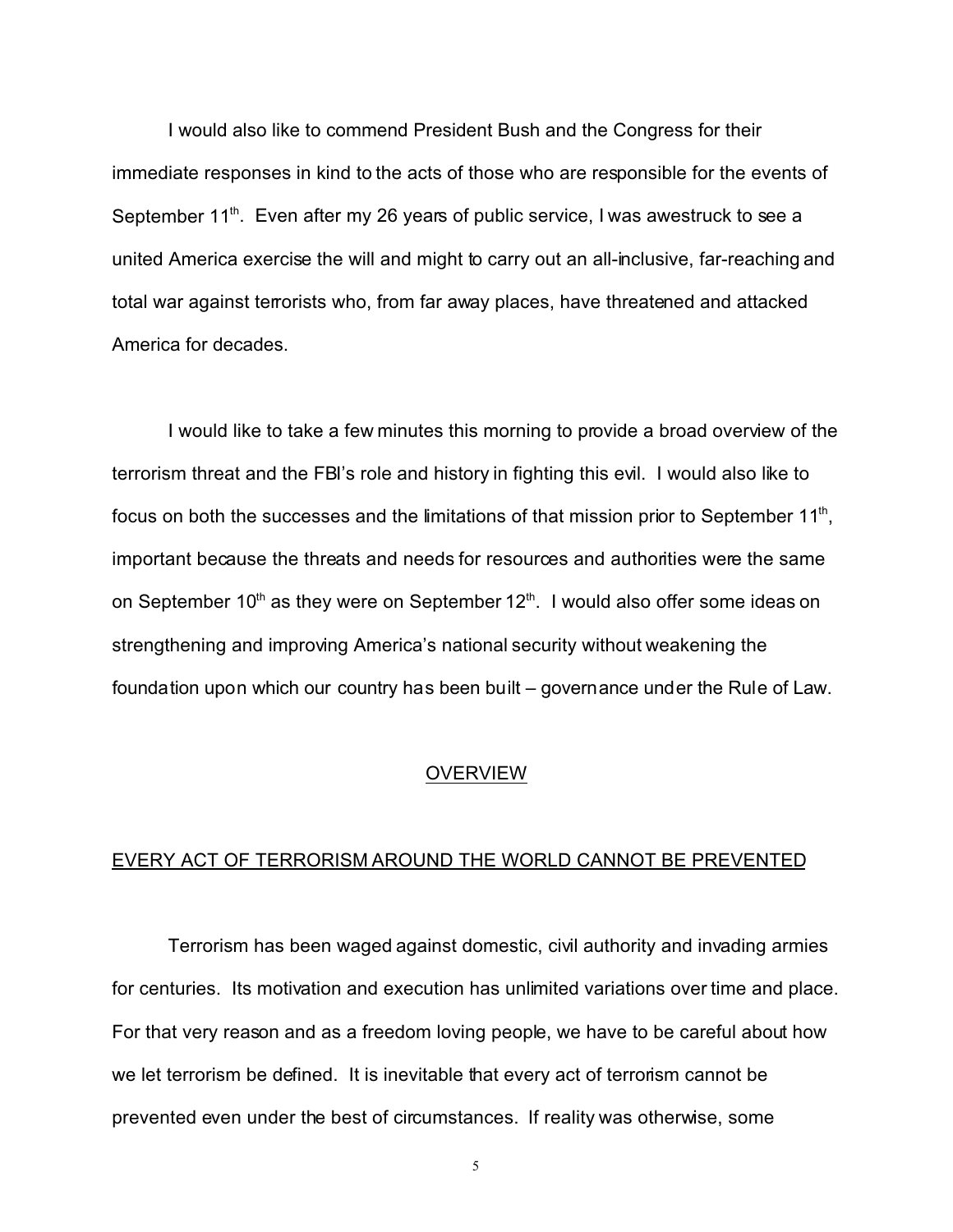government or regime, using unlimited resources and unrestrained power, would have come up with a 100 percent preventive formula. America and other countries are fully capable of carrying out skillful, covert, highly compartmentalized and effective strikes against terrorists on the other side of the world. Our enemies from time-to-time are equally capable of such an attack against us, especially when they are anxious to die in the endeavor. No agency or country – particularly in a democracy where the Rule of Law is sacred – can be expected to foil and prevent every planned attack. Such a standard will never be met. Nevertheless, our law enforcement, our intelligence agencies, our political, economic, military and our diplomatic policies and efforts must strive to get as close to that 100 percent goal as humanly possible.

### THE INTELLIGENCE COMMUNITY AND THE FBI DOES NOT APPEAR TO HAVE HAD SUFFICIENT INFORMATION TO PREVENT THE SEPTEMBER 11<sup>TH</sup> ATTACKS

What has been stated recently to this Committee by FBI Director Robert S. Mueller III includes the following:

"The plans for the September 11<sup>th</sup> attacks "were hatched and financed overseas over a several year period.

"Each of the hijackers, apparently purposely selected to avoid notice, came easily and lawfully from abroad …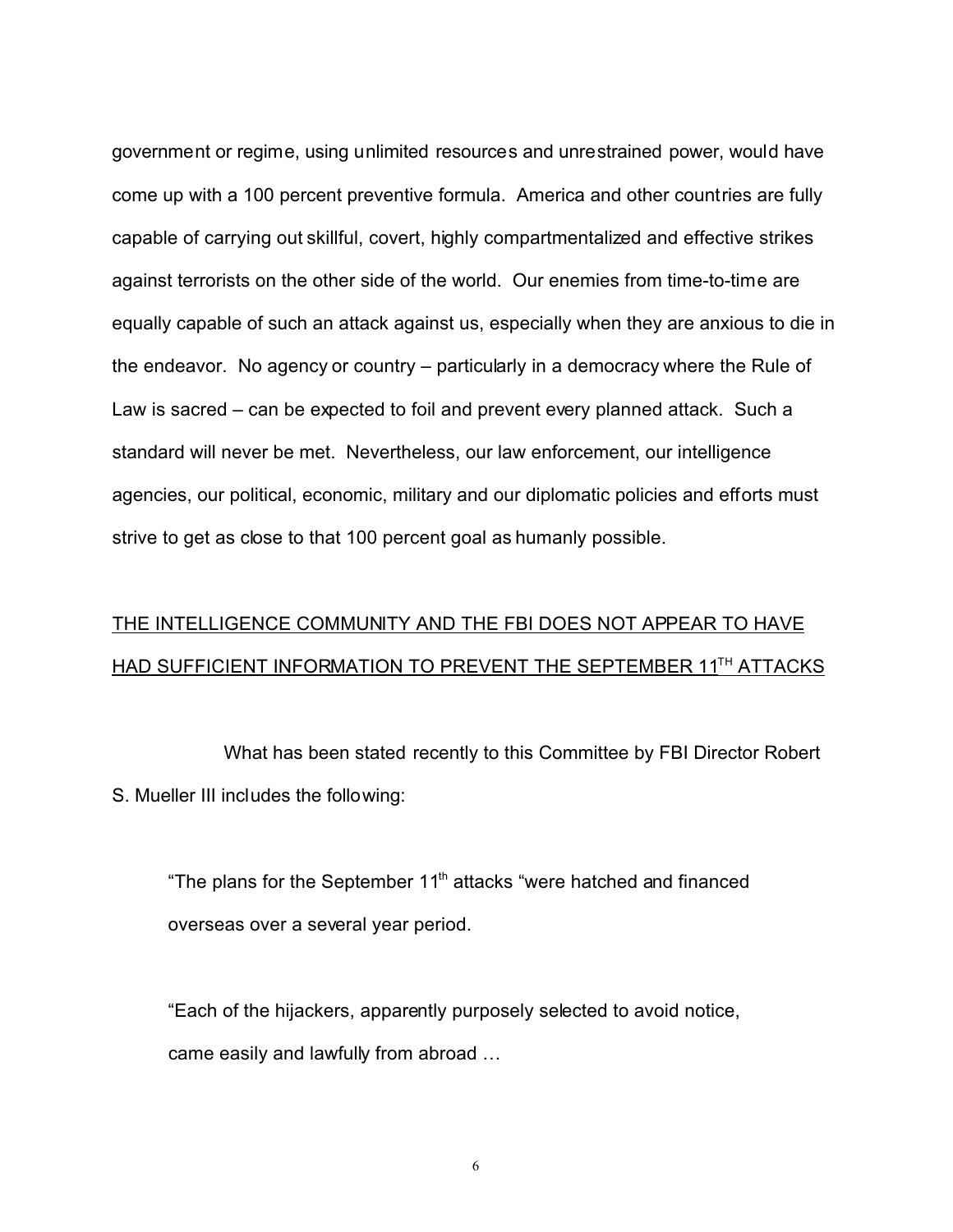"While here, the hijackers effectively operated without suspicion, triggering nothing that alerted law enforcement and doing nothing that exposed them to domestic coverage. As far as we know, they contacted no known terrorist sympathizers in the United States. They committed no crimes with the exception of minor traffic violations. They dressed and acted like Americans, shopping and eating at places like Wal-Mart and Pizza Hut. They came into different cities, moved around a lot and did not hold jobs. When three got speeding tickets in the days leading up to September 11, they remained calm and aroused no suspicion. One of the suicide hijackers, Nawaf al-Hazmi, even reported an attempted street robbery on May 1, 2001, to Fairfax, Virginia Police – he later declined to press charges.

"None of the nineteen suicide hijackers are known to have had computers, laptops, or storage media of any kind, although they are known to have used publicly accessible Internet connections at various locations. They used 133 different pre-paid calling cards to call from various pay phones, cell phones, and land lines.

"The nineteen suicide hijackers used U.S. checking accounts accessed with debit cards to conduct the majority of financial activity during the course of this conspiracy.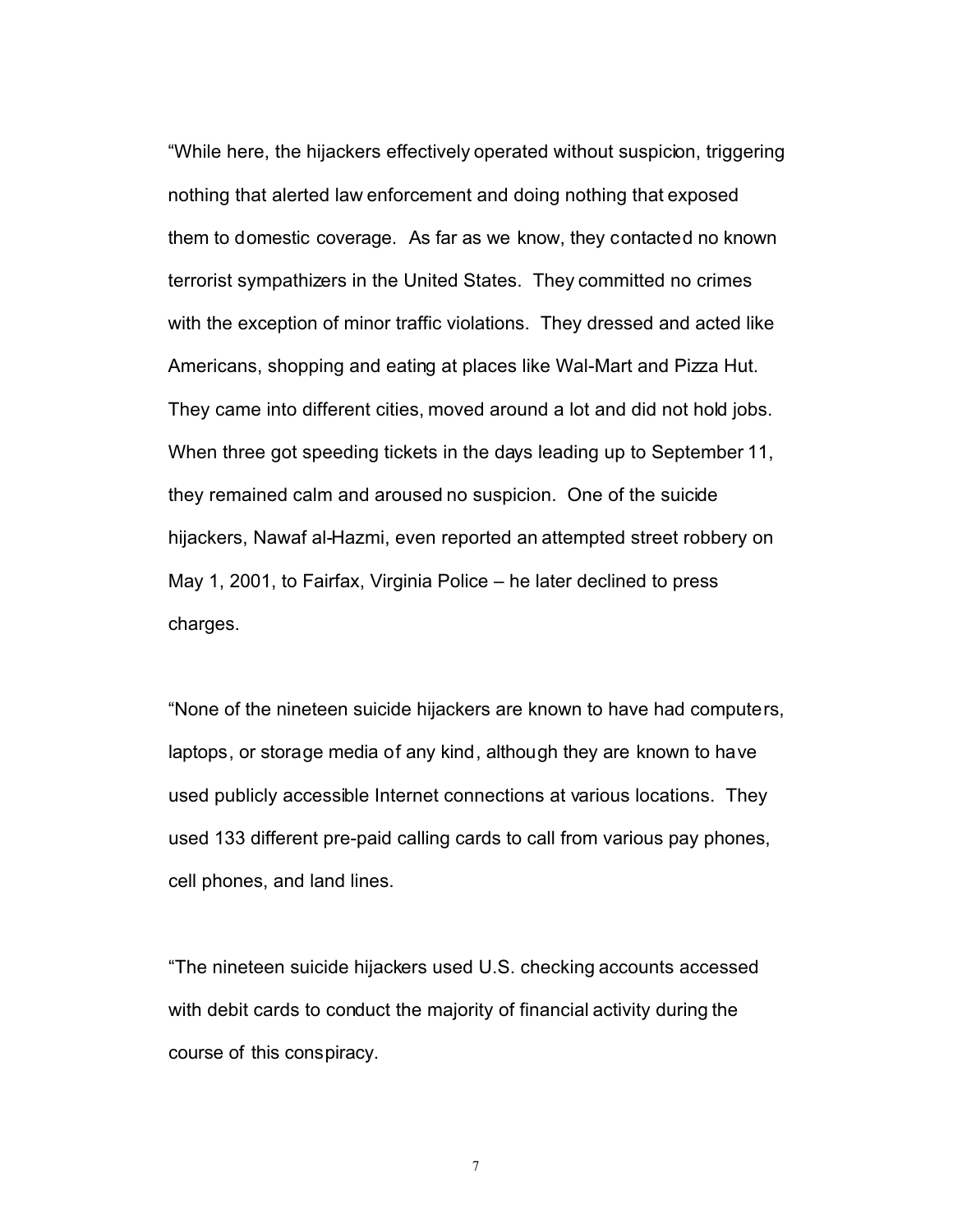"Meetings and communications between the hijackers were done without detection, apparent surveillance flights were taken, and nothing illegal was detected through airport security screening.

"In short, the terrorists had managed very effectively to exploit loopholes and vulnerabilities in our systems. To this day we have found no one in the United States except the actual hijackers who knew of the plot and we have found nothing they did while in the United States that triggered a specific response about them."

We have read and heard much about the July 2001 memo by a Phoenix Special Agent, the Minnesota arrest and investigation of Moussaoui in August, and the information which the CIA obtained regarding two of the nineteen hijackers relating to a Kuala Lumpur meeting in 2000.

It is very important in hindsight to segregate this relevant information and put it into a dedicated timeline. However, the predictive value of these diverse facts at the time that they were being received must be evaluated. Analyzing intelligence information can be like trying to take a sip of water coming out of a fire hydrant. The several bits of information dearly connected and predictive after the fact need to be viewed in real time. The reality is that these unquestionably important bits have been plucked from a sea of thousands and thousands of such bits at the time. Additionally, as this Committee well knows, the difference between strategic and tactical intelligence is critically important to keep in mind.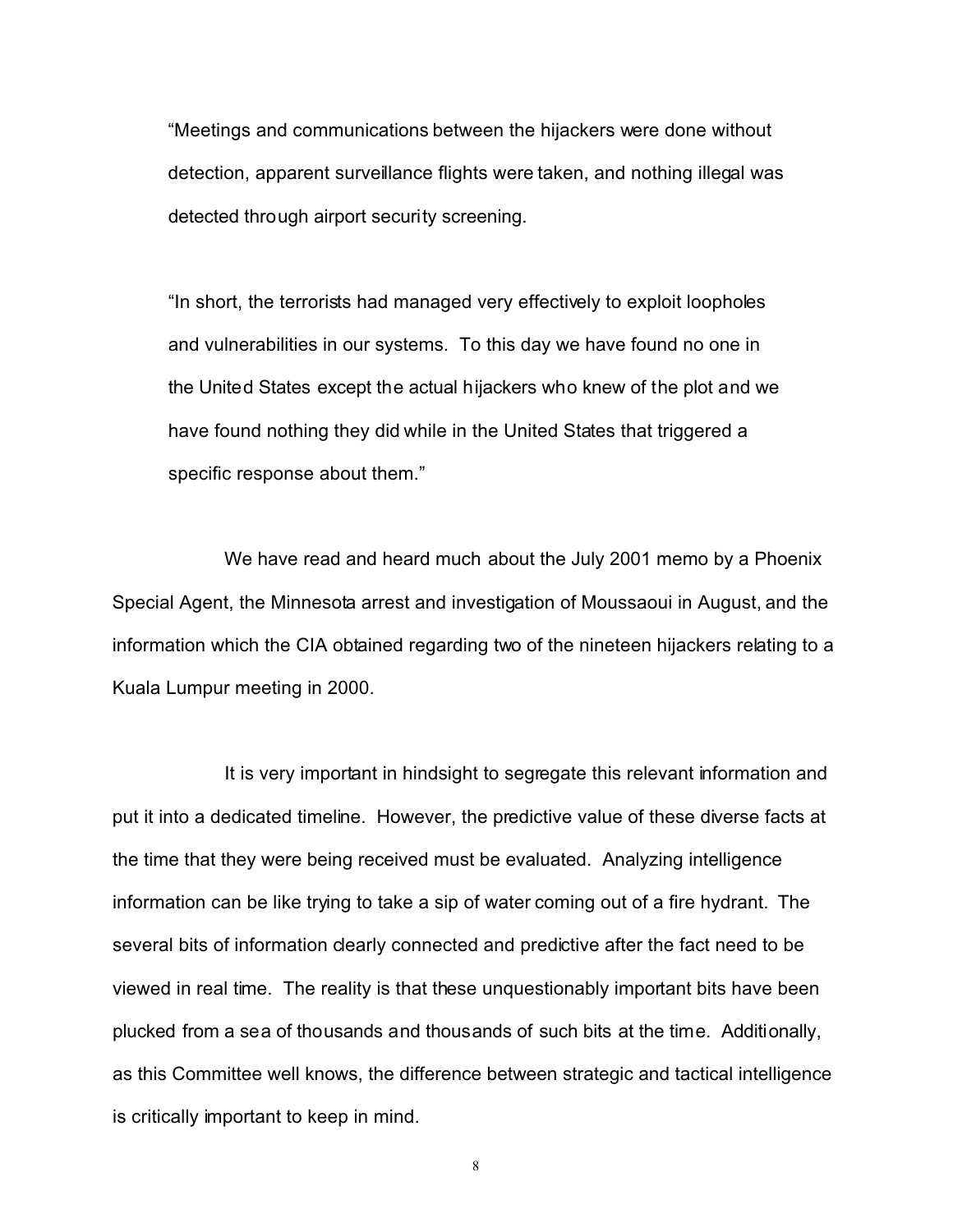Although not privy to all the relevant information known to this Committee, I am aware of nothing that to me demonstrates that the FBI and the intelligence community had the type of information or tactical intelligence which could have prevented September 11<sup>th</sup>. In terms of the FBI's capability to identify, investigate and prevent the nineteen hijackers from carrying out their attacks, the facts so far on the public record do not support the conclusion that these tragic events could have been prevented by the FBI and intelligence community acting by themselves. That is not to say things could not have been done better or that more resources or authorities would not have helped. It is only to say I have not seen a reporting of facts that leads to that conclusion, with one important caveat, however. Because of the narrow focus of this inquiry I leave aside any view of the larger but very relevant issues like foreign policy, military might, airline safety, national commitment, etc.

### IDENTIFICATION, INVESTIGATION AND ARREST OF DANGEROUS TERRORISTS AND THOSE WHO SUPPORT THEM IS PREVENTION

For instance, the FBI's criminal investigation of the 1993 World Trade Center bombing led directly to the discovery and prosecution of a terrorist plot to blow up New York City tunnels, buildings, and infrastructure which would have killed thousands of innocent people. The FBI's investigation led to evidence and witnesses whose cooperation directly prevented a major terrorist attack. In my experience, the identification, pursuit and arrest of terrorists are the primary means of preventing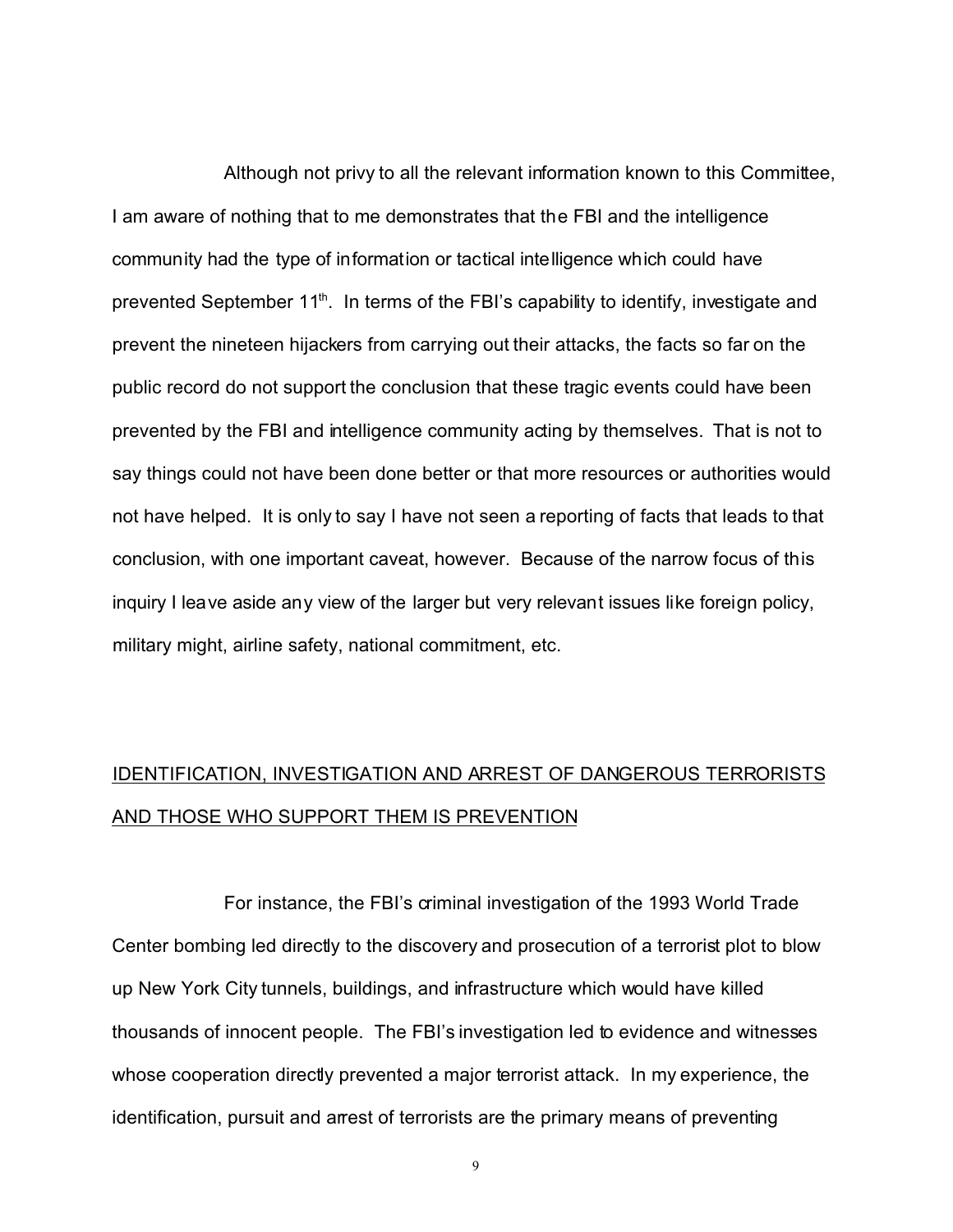terrorism. The FBI and CIA have jointly been doing this successfully for many years. Our investigation and pursuit of Ramzi Yousef after the World Trade Center bombing in 1993, let to the Philippines and helped to prevent his plot to blow up eleven United States airliners in the western Pacific. His arrest in Pakistan by FBI Agents certainly prevented him from carrying out further acts of terrorism against America. Bringing Yousef and the East Africa Embassy bombers back to the United States and convicting them in New York City without a doubt prevented them from carrying out more terrorism against America. As these Committees have known for several years, the FBI and the CIA have carried out joint operations around the world to disrupt, exploit and recover evidence on Al-Qaeda operatives who have targeted the United States. These operations, in part designed to obtain admissible evidence, also had the critical objectives of destroying the operational capability of terrorist organizations, collecting valuable intelligence and being able to support our military, should such a response be unleashed.

### LAW ENFORCEMENT'S ABILITY TO ACT AGAINST ENTRENCHED TERRORISTS IN OVERSEAS SANTUARIES IS VERY LIMITED

The FBI and CIA can devise and implement a very effective counter-terrorism strategy both inside the United States and overseas. However, often a greater involvement of national resources is required. For example, General Noriega was investigated and indicted by the Department of Justice in 1988 operating out of what he thought was a safe, foreign haven. Noriega and his military-like organization were sending tons of deadly drugs into the United States, causing the deaths and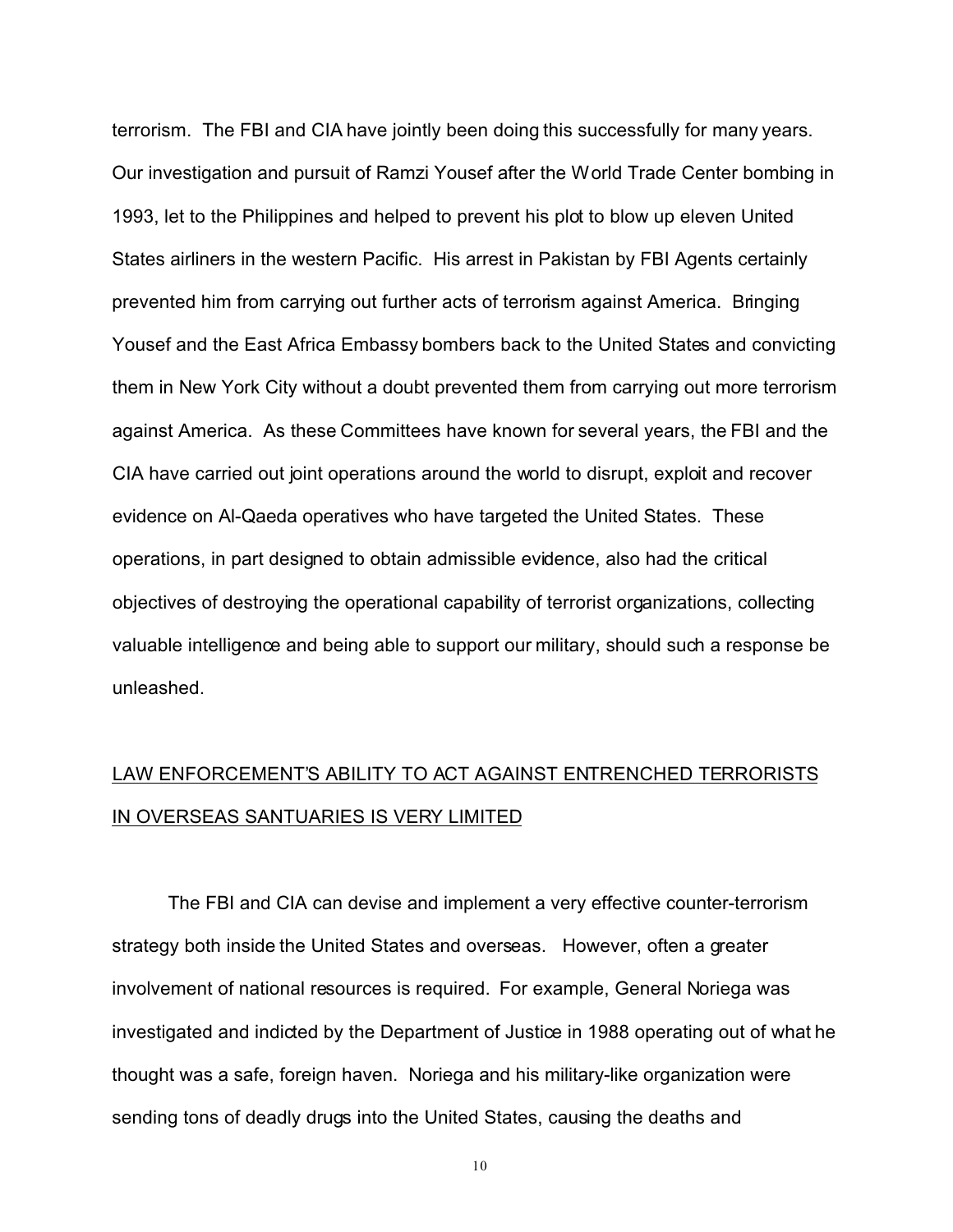devastation of countless Americans. The FBI and DEA built the case and executed the arrest warrant on Noriega in Panama only because our military can and did do what law enforcement and intelligence cannot. Usama Bin Laden was indicted in 1998, prior to Al-Qaeda's bombings of our two embassies in East Africa. Like Noriega, Usama Bin Laden remained secure and operational in his foreign, safe haven. Once the collective will to go in and get him was summoned, it happened with striking speed. The Pan Am 103 bombing is another such example of an FBI case where the Libyan intelligence service was the target of our investigation.

I certainly don't equate Noriega and Usama Bin Laden in terms of their destructiveness and evil. However, the comparison makes an obvious but often overlooked point that our response to terrorism must be expansive, unmistakable, and unwavering across all levels of the United States Government

And I particularly want to commend George Tenet and the courageous men and women of the CIA for fighting bravely on the front lines of this war for many years. Under Mr. Tenet's sound leadership, dedication and vision, the CIA has achieved great successes in rolling-up major terrorist plots in Albania, Jordan, South East Asia and many other places. Importantly, the CIA and FBI have been fully cooperating and jointly carrying out America's counter-terrorism war for many years – forming the first joint FBI-CIA group dedicated to Al-Qaeda/Usama Bin Laden a year prior to the August 1998 East African embassy attacks.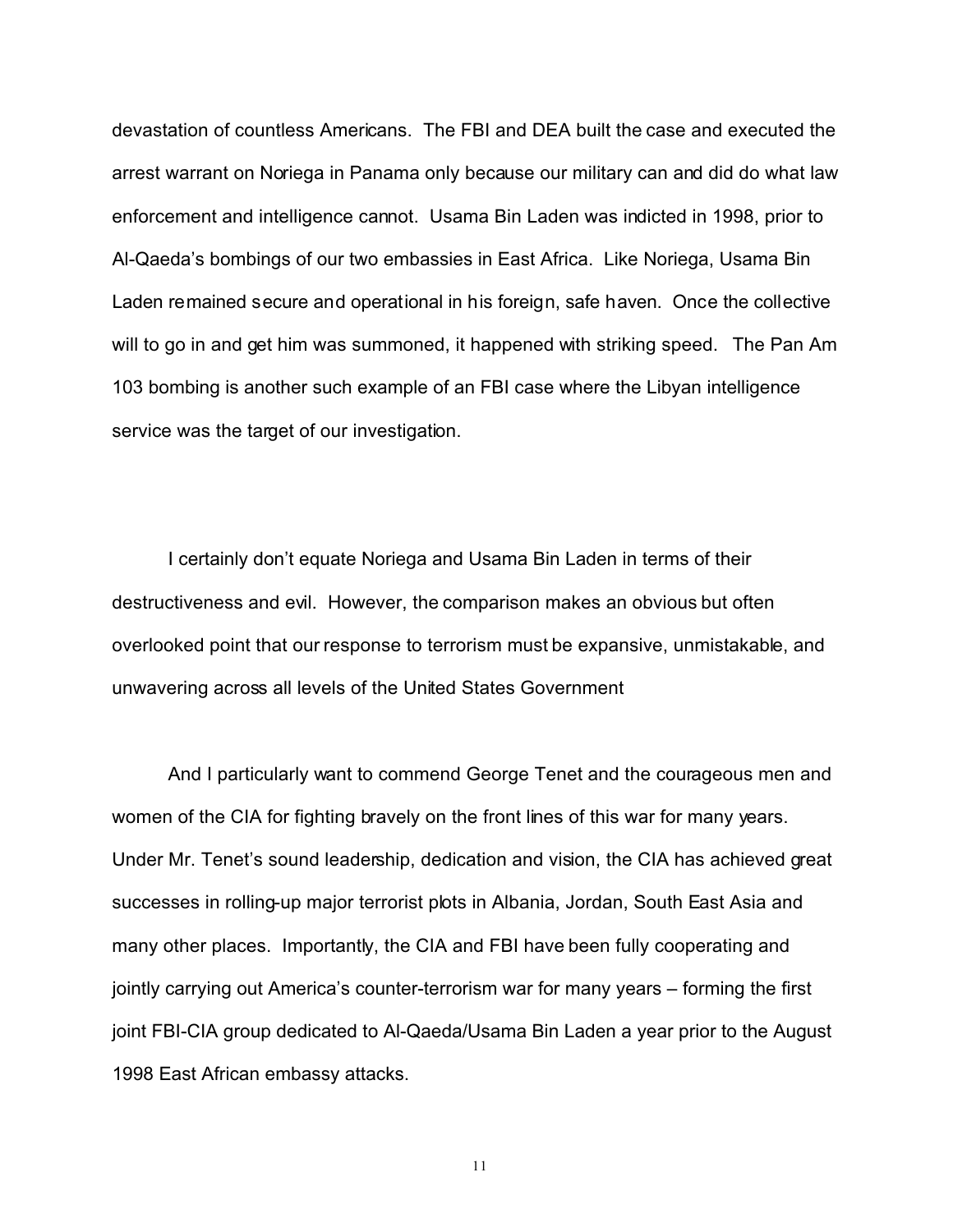But the fact is that working at their best and highest levels of efficiency and cooperation, the FBI and CIA together will still fall short of war a total war against terrorism.

As these Committees well know, total war – as we have recently done it – requires bold leadership supported by the will of Congress and the American people. Its success is ultimately dependent upon the united and unrelenting efforts of foreign policy, military assets, vast resources, legal authorities and international alliances and cooperation.

I realize that your Committees' efforts have publicly focused for the most part on the intelligence community and the FBI. And I'm confident that the upcoming Commission, should there be one, will more fully examine these broader issues with a global view. It should be obvious, for instance, that the FBI with about 3.5 percent of the country's counter-terrorism budget and the CIA with their share comprise but pieces of a mosaic of a total government commitment to the war on terrorism.

## U.S. AIRLINES AND AVIATION HAVE LONG BEEN KNOWN AS A MAJOR TARGET FOR TERRORIST ATTACKS

Aviation and airplanes have long been known to be preferred targets of terrorist hijackers. Protecting civil aviation from a terrorist attack has for years been an urgent national issue. A September 1996 GAO Report concluded that "nearly every major aspect of the system ranging from the screening of passengers, checked and carry-on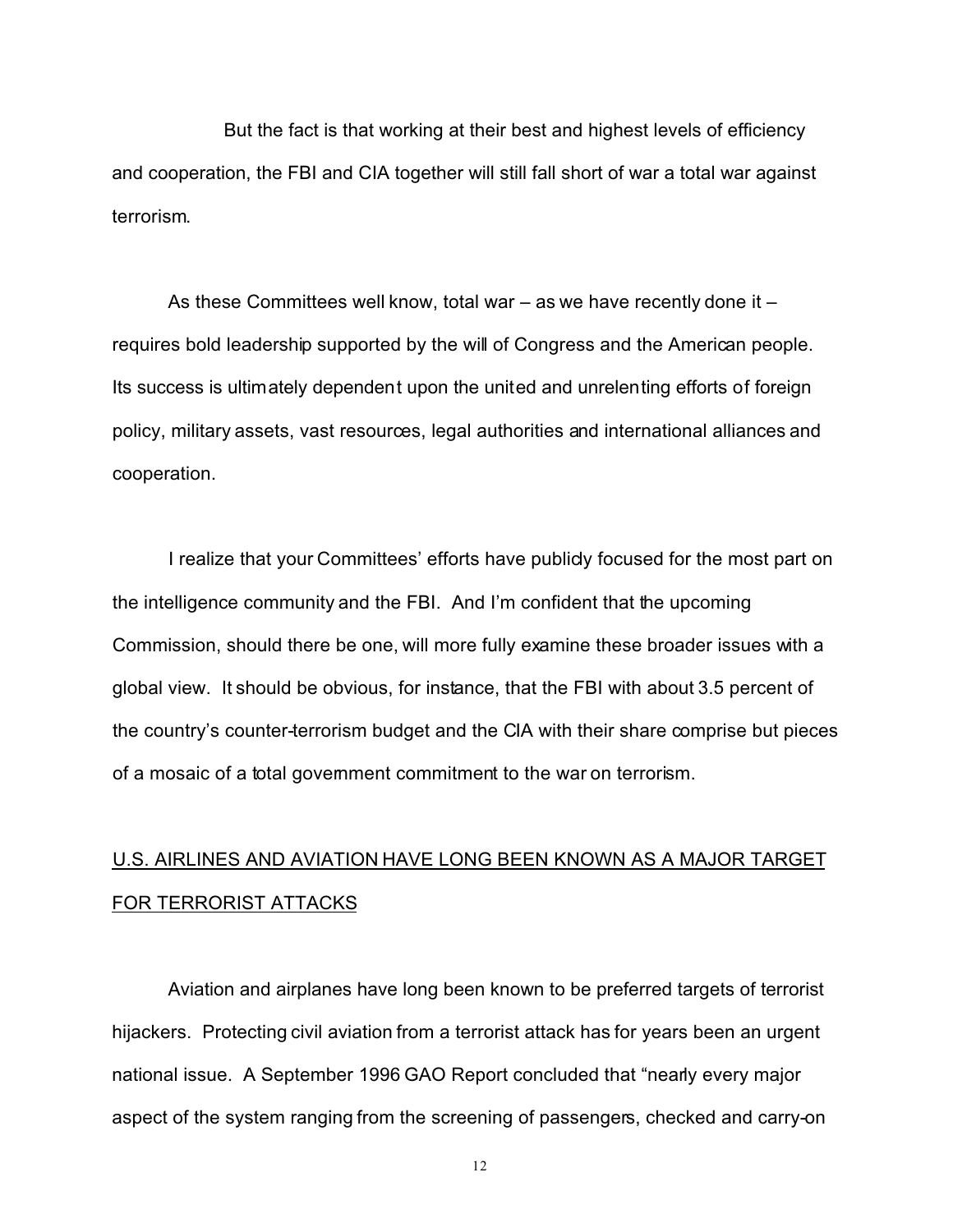baggage, mail and cargo as well as access to secured areas within airports and aircraft – has weaknesses that terrorists could exploit."

In the aftermath of the tragedy of TWA Flight 800 in New York City, the White House Commission on Aviation Safety and Security was formed. I along with New York City Police Department Commissioner Ray Kelly, Bill Coleman, Franklin Raines, Jim Hall, and other distinguished Americans served as commissioners appointed by President Clinton. The Chairman of the Commission was Vice President Al Gore, who did an excellent job leading the effort and making much needed recommendations. Known as the Gore Commission, the panel made its final report and recommendations on February 12, 1997. For example, Recommendation 3.19, entitled "Complement Technology with Automated Passenger Profiling", contemplated the development of a passenger profiling system wherein law enforcement and intelligence information on known or suspected terrorists would be used in passenger profiling.

The critical issue of terrorism directed against our aviation security was well known for many years prior to September 11<sup>th</sup>. As this Committee knows, the FBI conveyed repeated warnings to the FAA and the airline industry regarding terrorism, right up to September 11, 2001. Efforts by the government and the airline industry to implement these and other recommendations deserve intensive and careful study, and, most likely, massive resources.

This is not to criticize the FAA, which does a difficult job very well. Rather, the point is that while the CIA and the FBI should be intensely examined regarding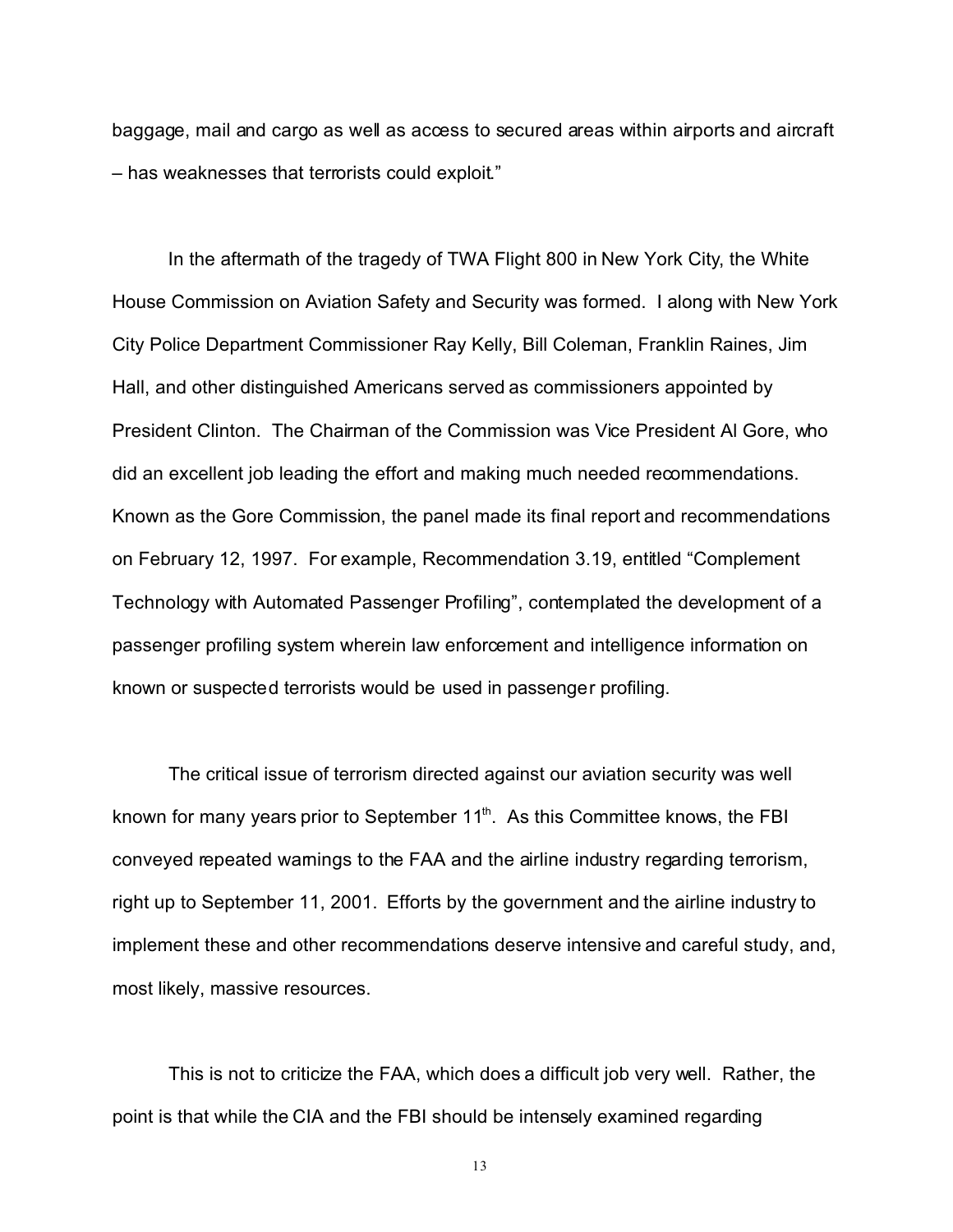September 11 – they should not be examined in a vacuum. The Executive and the Congress, the various government agencies with primary responsibility for public safety and national security, foreign policy, technologies, as well as the private sector and the international community are all components in whether or not terrorism is addressed with the vigor it so deserves.

#### RESOURCES

You have asked me to talk about resource allocation and whether sufficient resources were allocated to and within the FBI for fighting terrorism. The short answer is that the allocations were insufficient to maintain the critical growth and priority of the FBI's counter-terrorism program. The Gore Commission agreed when it recommended we "significantly increase the number of FBI Agents assigned to counter-terrorism investigations, to improve intelligence, and to crisis response."

In 1993, the FBI had under 600 Special Agents and 500 support positions funded for its entire counter-terrorism program, domestic and international alike. By 1999, that allocation had increased to around 1,300 Agents and a like amount of support positions. While at first blush that may sound like a lot, the FBI had requested significantly more counter-terrorism resources during this period. This was done because I had made the prevention, disruption and defeat of terrorism one of the FBI's highest priorities. We knew that many areas, like analysis and technology, needed huge influxes of new resources.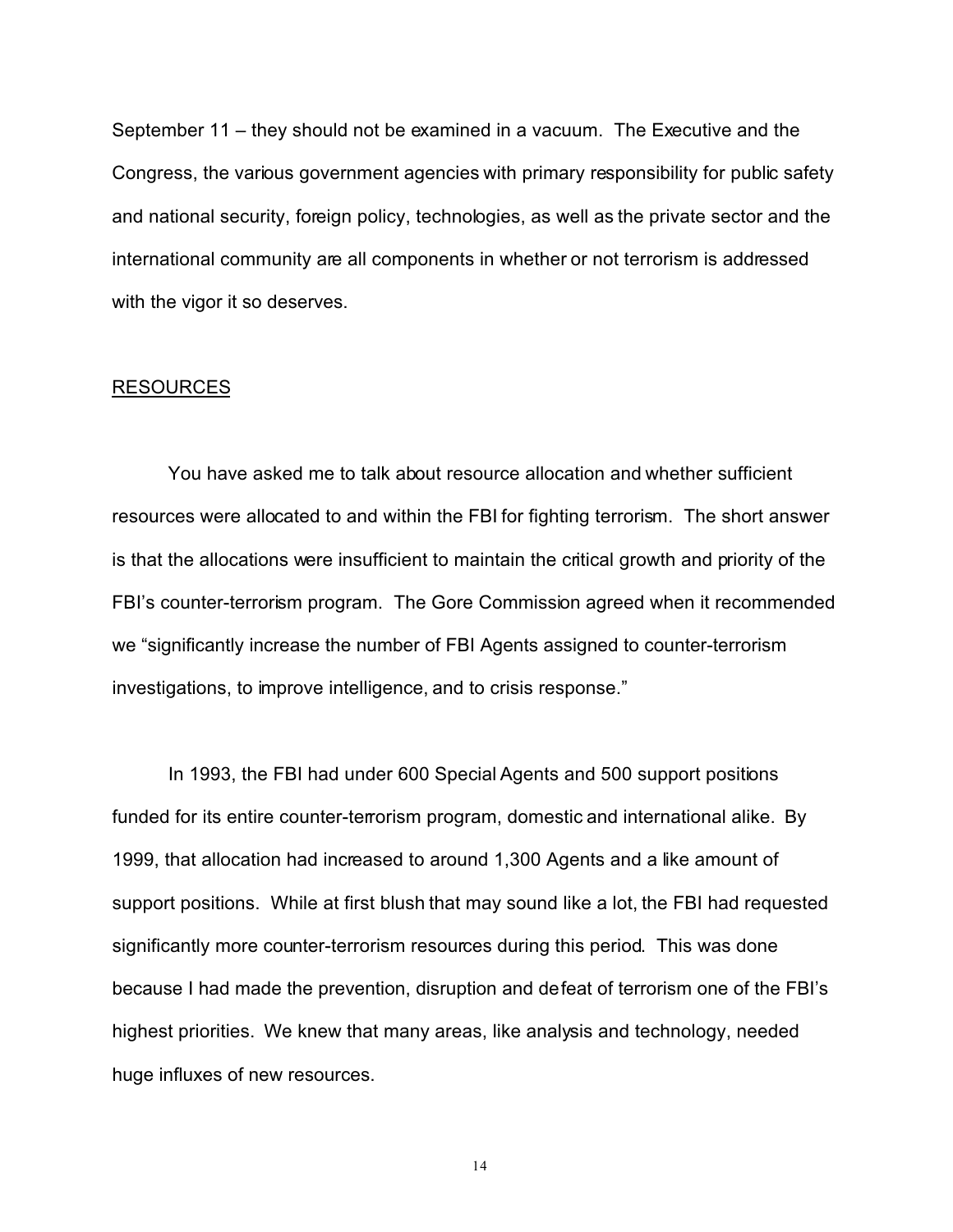Let me read from the FBI's May 8, 1998 Strategic Plan, "The FBI has identified three general, functional areas that describe the threats which it must address to realize the goal of enhanced national and individual security:

> • "TIER ONE: National and Economic Security – Foreign intelligence, terrorist and criminal activities that directly threaten the national or economic security of the United States. " (emphasis added)

> > \* \* \* \*

"These offenses fall almost exclusively within the jurisdiction of the FBI. Issues arising in this area are of such importance to U.S. national interests that they must receive priority attention. To succeed, we must develop and implement a proactive, nationally directed program."

 $\triangleright$  "Strategic Goal: Prevent, disrupt, and defeat terrorist operations before they occur.

"Terrorism, is both international and domestic, poses arguably the most complex and difficult threat of any of the threats for which the FBI has a major responsibility. State-sponsored terrorism, though still of concern, is no longer the only terrorist problem. New perpetrators – loosely organized groups and ad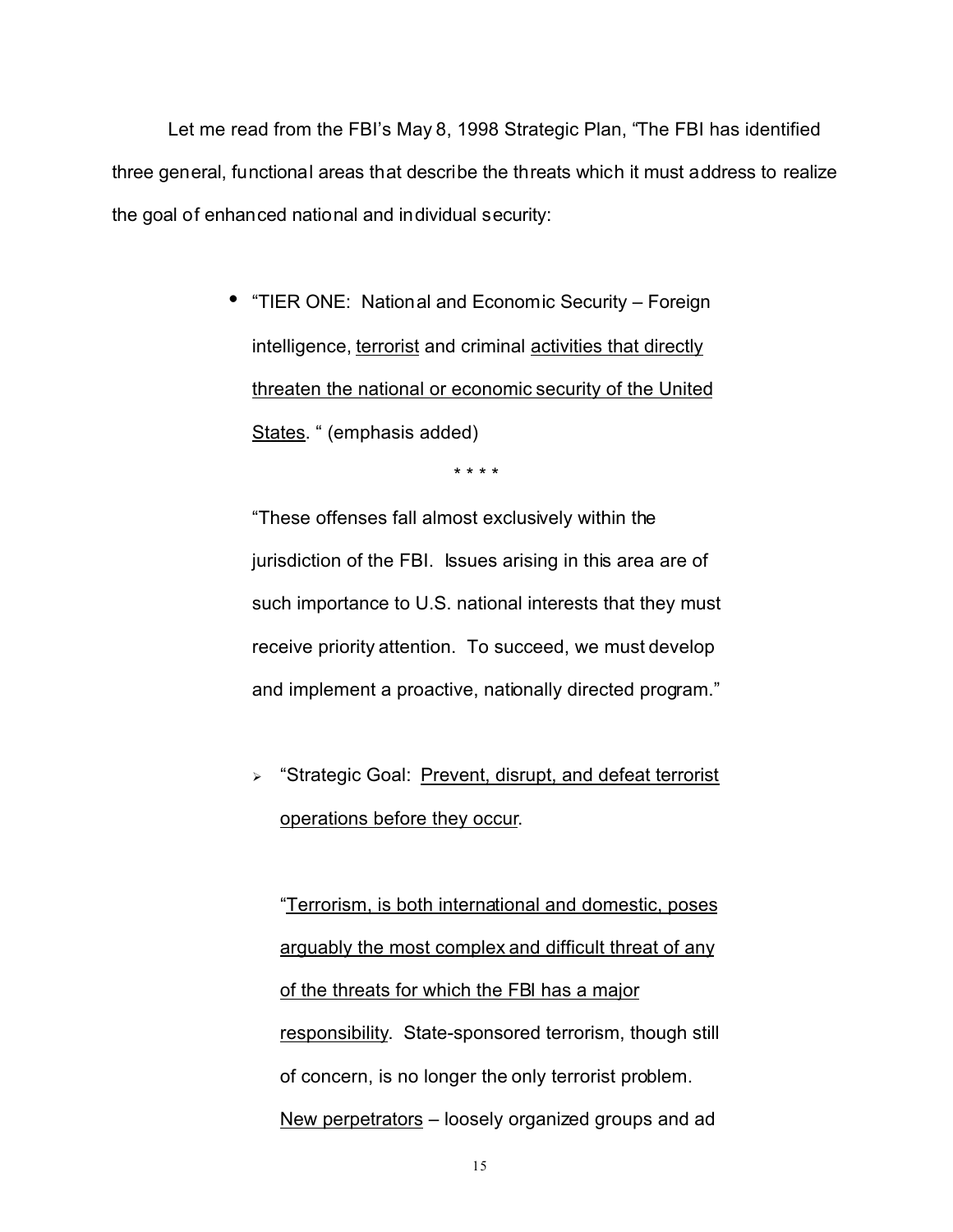hoc coalitions of foreigners motivated by perceived injustices, along with domestic groups and disgruntled individual American citizens – have attacked United States interests at home and abroad. They have chosen nontraditional targets and increasingly have employed nonconventional weapons. The dilemma, of course, is that the new perpetrators, targets, and weapons exist in almost unlimited numbers, while the law enforcement resources arrayed against them are finite." (emphasis added)

In my report to the American people on the work of the FBI 1993-1998, entitled "Ensuring Public Safety and National Security Under the Rule of Law", I wrote:

"One of my major priorities has been to seek increased funding for the FBI's counter-terrorism programs. The Congress has shown great foresight in strengthening this vital work. For example, the counterterrorism budget for Fiscal Year 1996 was \$97 million. The FY 1999 budget contains \$301 million for counter-terrorism efforts."

\* \* \* \*

"Some terrorism now comes from abroad. Some terrorism is home-grown. But whatever its origin, terrorism is deadly and the FBI has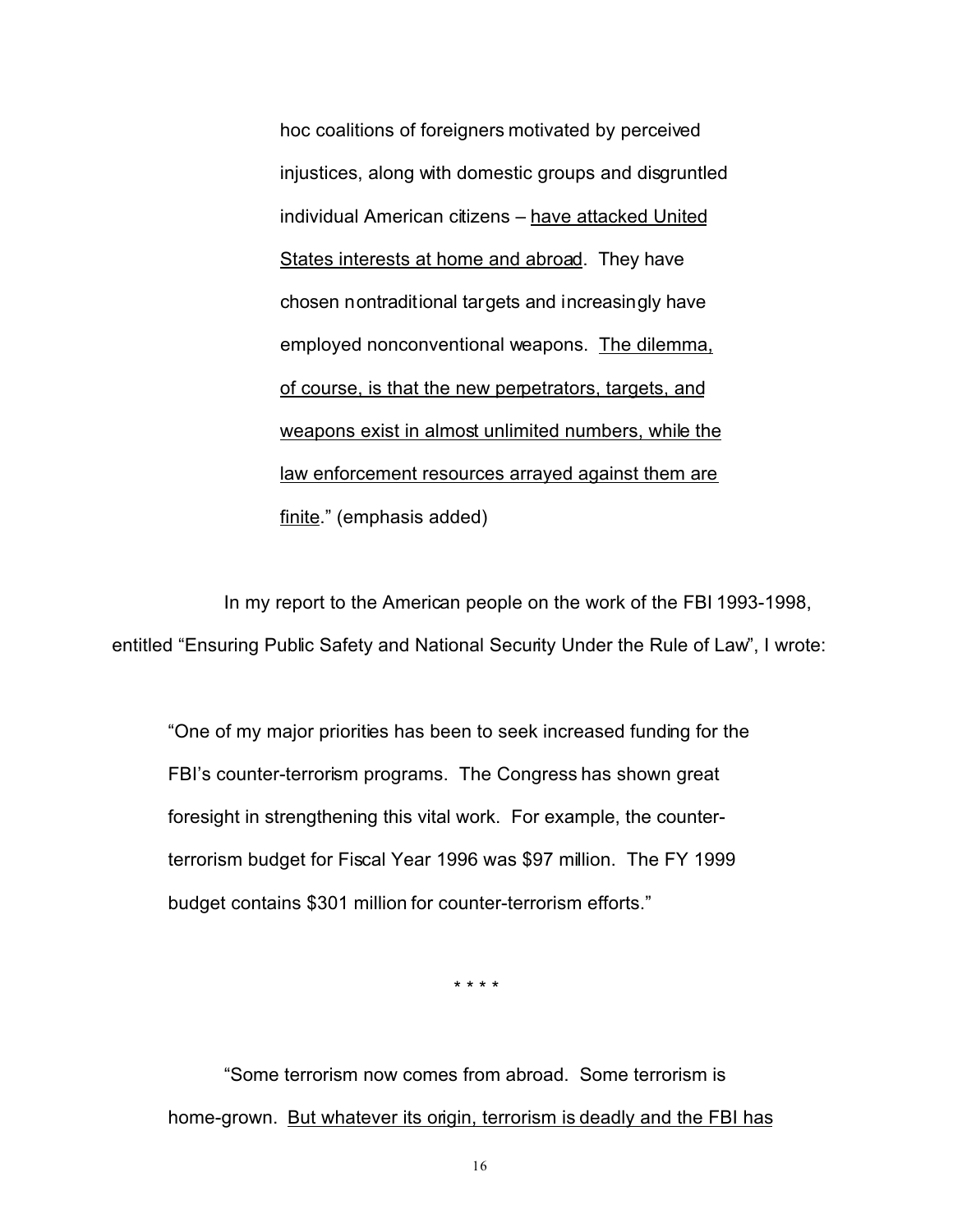no higher priority than to combat terrorism; to prevent it where possible; and where prevention fails, to apprehend the terrorists and to do everything within the law to work for conviction and the most severe sentences. Our goal is to prevent, detect and deter."

\* \* \* \*

#### **"Foreign Terrorists in U.S.:"**

"Terrorism can be carried out by U.S. citizens or by persons from other countries. At one time, with these crimes erupting in much of the world, many Americans felt we were immune from terrorism with foreign links. All of that ended in 1993." (emphasis added)

"The type of terrorism which had previously occurred far from our shores was brought home in a shocking manner when in February a massive explosion occurred in the parking garage at the World Trade Center complex in New York City."

The 1998-2000 period was critical and unprecedented regarding both the changes in and the demands on the FBI's Counter-Terrorism program and its domestic and international responsibilities.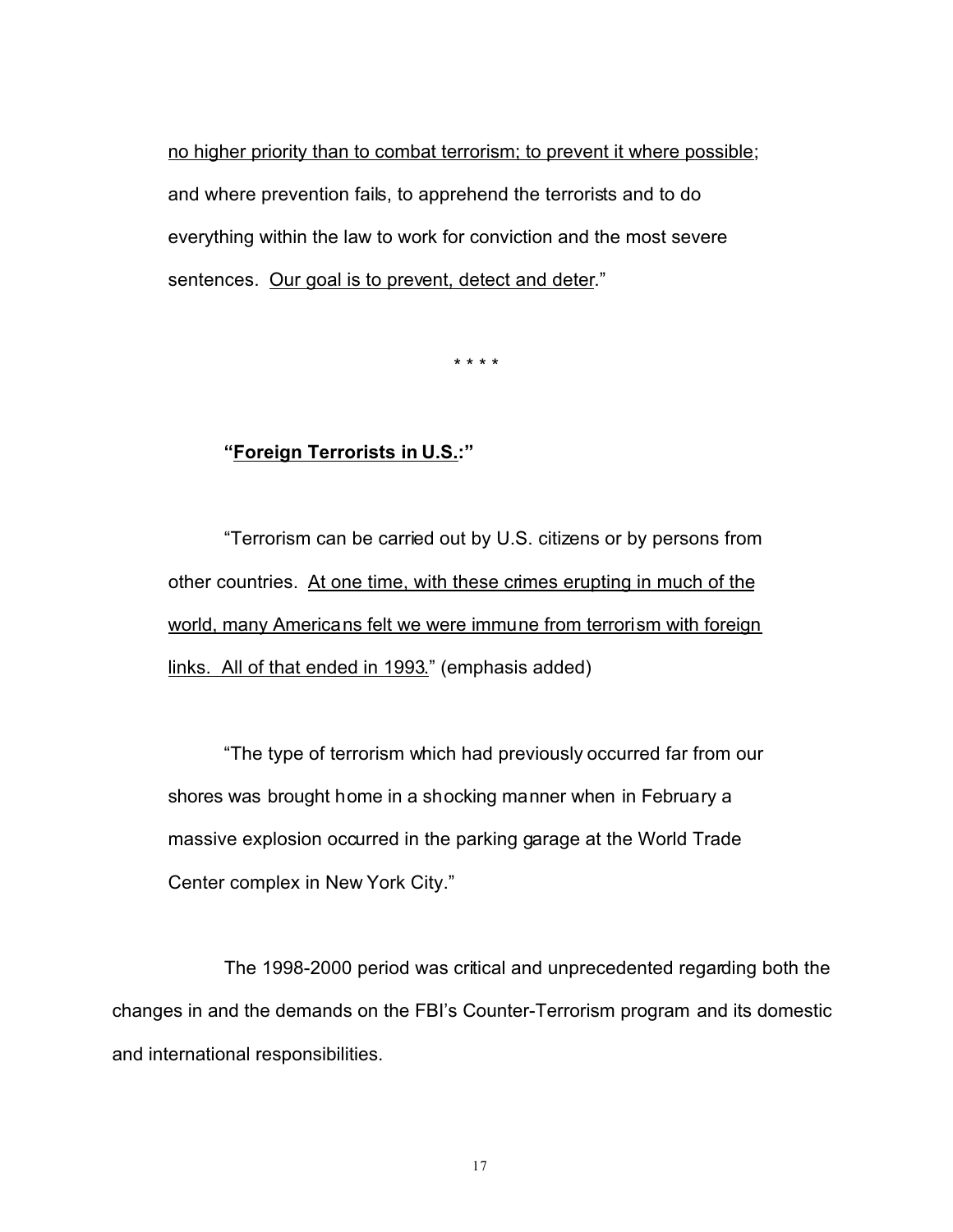As examples, we indicted Usama Bin Laden in June 1998 and again in November 1998. We put Bin Laden and Al-Qaeda on the FBI's Top Ten list, in April 1999, making them our number one Counter-Terrorism priority. Also in 1999, we set up a dedicated Usama Bin Laden Unit at FBI Headquarters.

We stood up for overseas deployment five Rapid Deployment Teams to respond to terrorist threats against America around the globe.

With help from Congress, we began to position ourselves around the globe in places that matter in the fight against terrorism. Without those FBI Legats, the post-September 11<sup>th</sup> advances could never had been made with such speed and surety.

We doubled and tripled the number of Joint Terrorism Task Forces (JTTFs) around the United States so we could multiply our forces and coordinate intelligence and Counter-Terrorism operations with the FBI's federal, state and local law enforcement partners. Thirty-four of these JTTF's were in operation by 2001.

The FBI was given national responsibility for coordinating the protection of the Nation's critical infrastructure. As a result, we created the National Infrastructure Protection Center (NIPC) at FBI Headquarters which had critical responsibilities regarding terrorist threats and cyberattacks.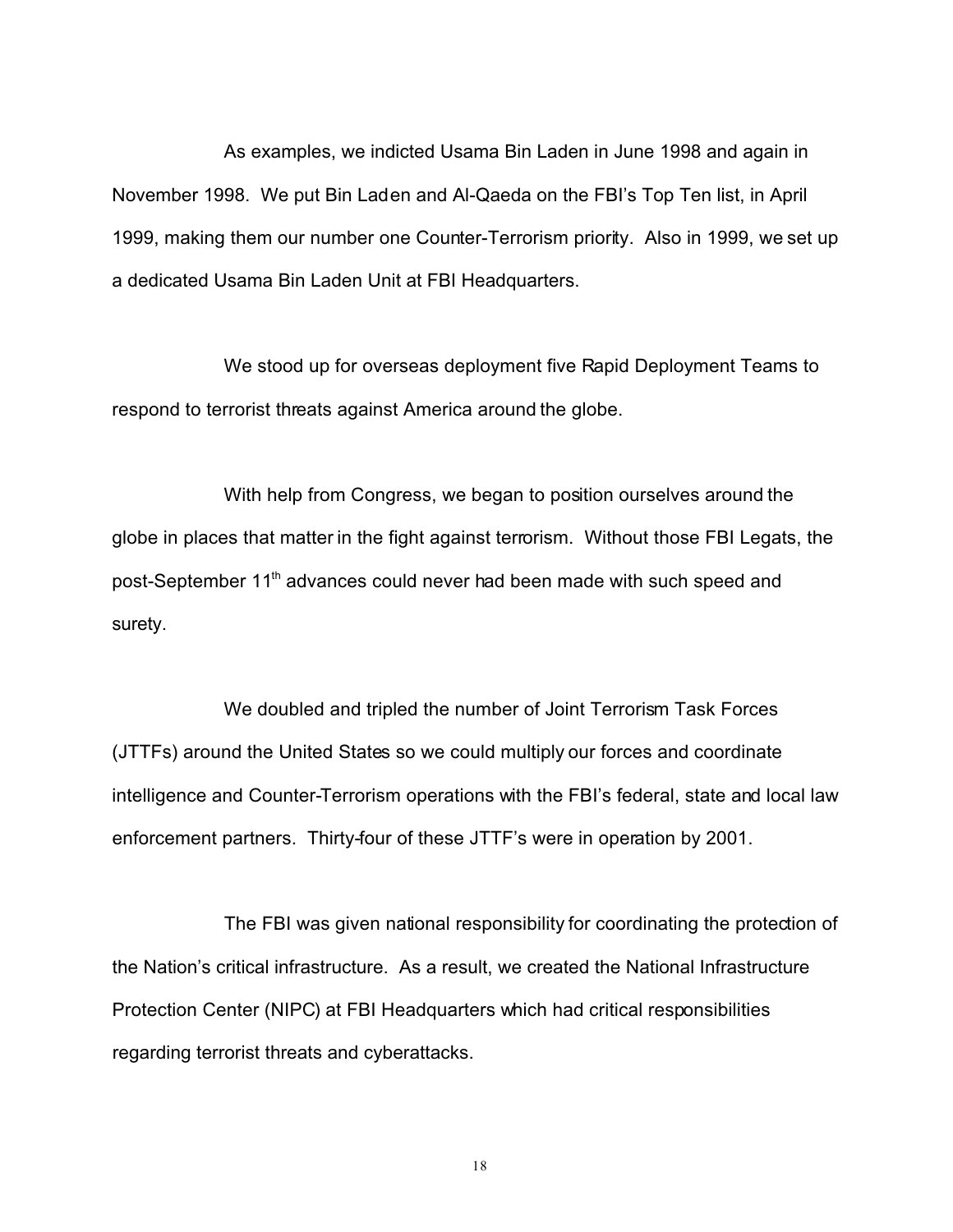The FBI was also tasked to set up the National Domestic Preparedness Office to counter terrorist threats and to enhance homeland security.

We began making preparations for the 2000 Olympics, the Millennium, United Nations and NATO meetings in New York City, World Cup, IMF-World Bank events, presidential conventions and other major special events which absorbed vast numbers of FBI Counter-Terrorism resources.

At the same time, we were conducting major terrorism investigations leading up to the successful prosecution in New York City of the Al-Qaeda members who attacked our embassies in Africa.

We stood up the massive Strategic Information Operations Center (SIOC) at FBI Headquarters whose main purpose was to give us the capability to work several major and simultaneous terrorist matters at the same time.

We established the FBI's Counter-Terrorism Center at FBI Headquarters which was coordinated with the CIA's Center by communications, information exchange, and personnel staffing.

We instituted MAX CAP O5 in July 2000 to enable each of the FBI's 56 Field Offices and their Special Agents in Charge (SAC) to improve our counter-terrorism efforts, analyze threats and develop capabilities and strategies throughout the United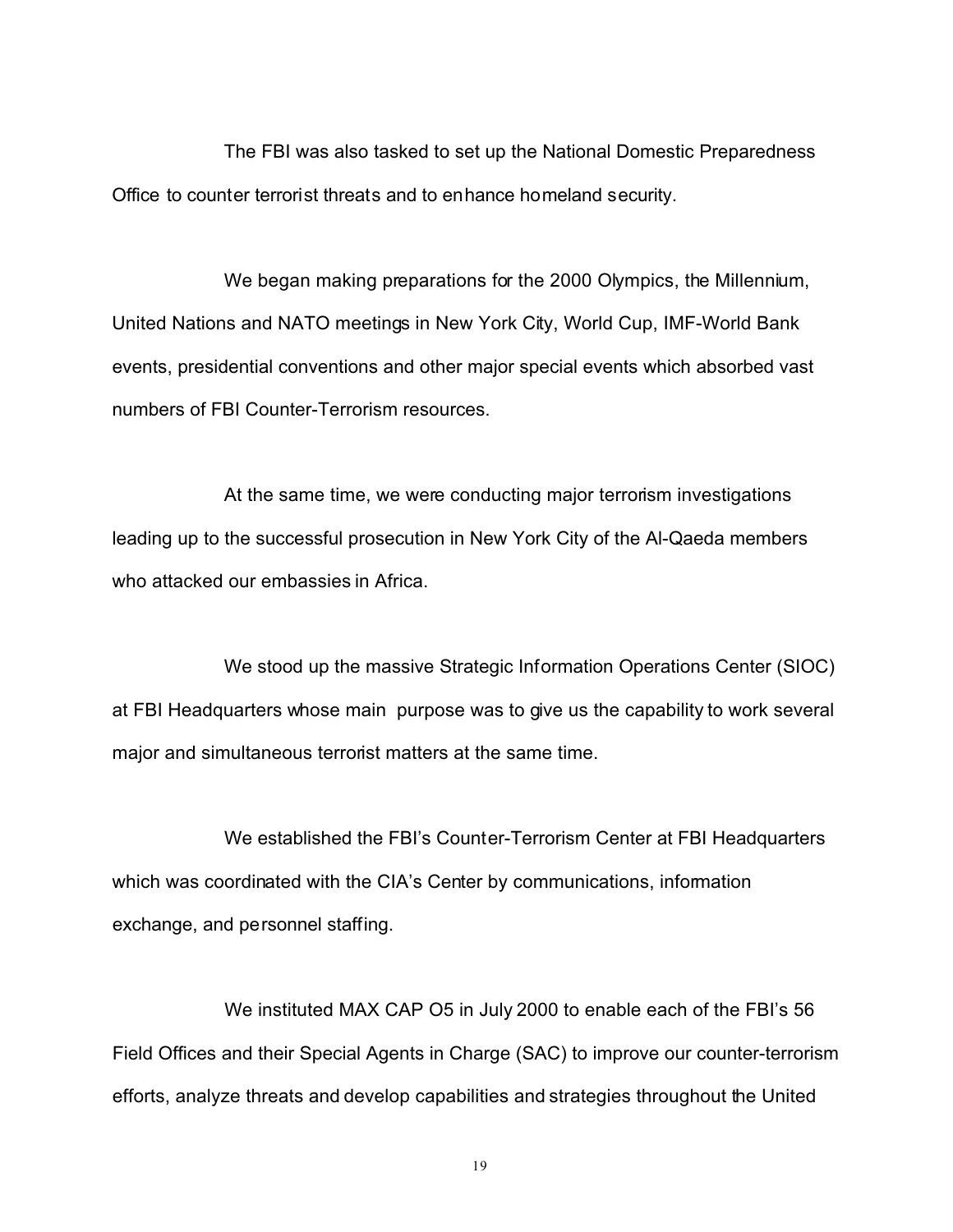States. Regional SAC Conferences were held during the summer of 2000 to roll out the MAX CAP O5 strategy.

We set up a national threat warning system in order to disseminate terrorism-related information to state and local authorities around the country.

We organized and carried out a significant number of national, regional and local practical exercises to help the country prepare for terrorist attacks.

The Attorney General and I conducted regular meetings with the National Security Advisor and the Secretary of State dedicated to terrorism issues, cases and threats.

I met with dozens of Presidents, Prime Ministers, Kings, Emirs, law enforcement, intelligence and security chiefs around the world. The primary reason for these contacts was to pursue and enhance the FBI's counter-terrorism program by forging an international network of cooperation. We were not an island. It had to be done.

We proposed and briefly received from Congress the authority to hire critical scientists, linguists and computer specialists without the salary restrictions of Title V. This flexibility is critical to fighting terrorism.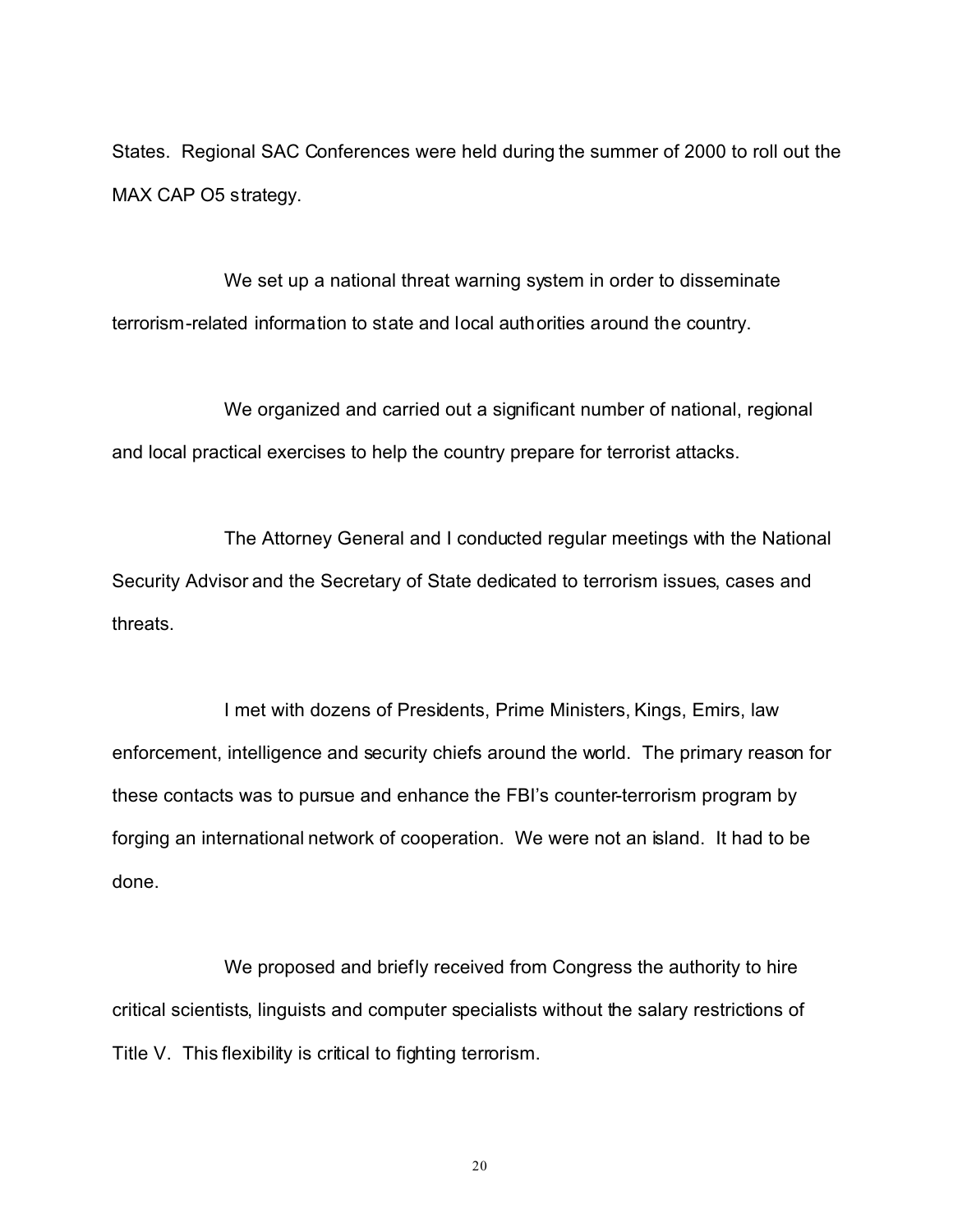The DOJ and the FBI prepared hundreds of FISA Court applications in counter-terrorism matters where electronic surveillance or legal assistance was required from the Court.

I regularly met and discussed counter-terrorism issues, intelligence and force protection issues with the Attorney General, the National Security Advisor, United States Attorneys, the Secretaries of State and Defense, our Ambassadors and the Joint Chiefs of Staff.

Perhaps, most significantly as to the issue of the FBI's focus on the terrorist threat, in November 1999, I created a new FBI Counter-Terrorism Division. Nobody in the Executive or the Congress suggested that this step be taken. I took it because I firmly believed that it was necessary to expand and enhance the FBI's counter-terrorism capability. Dale Watson was elevated to run this new Division and develop our new strategies. We enhanced and reorganized the entire FBI Counter-Terrorism Program.

At the same time, I proposed the creation of a new, Investigative Services Division to support the new Counter-Terrorism Division as well as the Criminal and National Security Divisions. My purpose in doing so was to put together all of the FBI's analytical and support assets in order to better prevent terrorism and enhance our intelligence bases with the resources that we had available.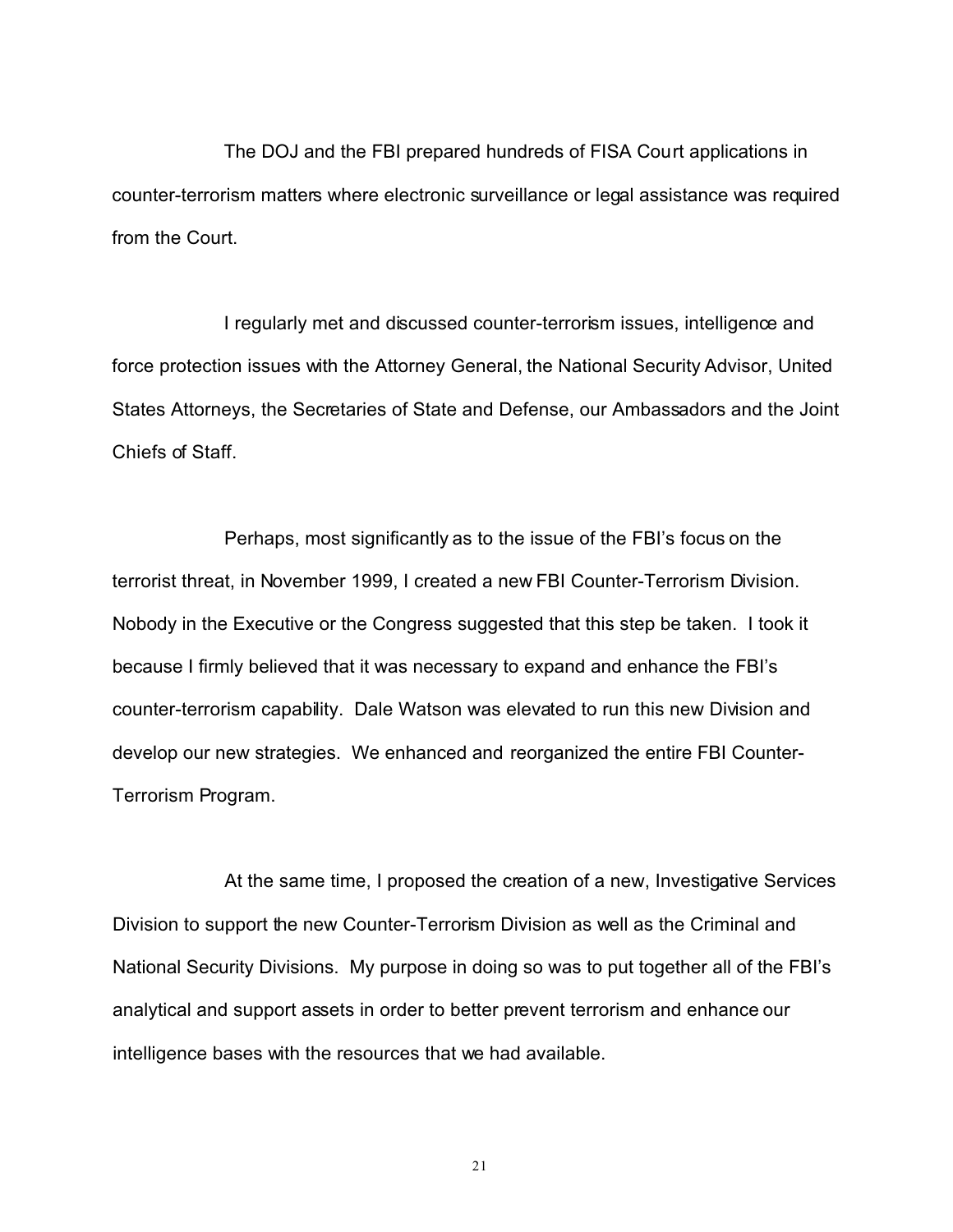Nine months later, this reorganization was approved and the FBI for the first time consolidated its counter-terrorism program assets with the support of a greater analytical engine. Ultimately, history has shown that more was needed on every front, ours included.

In February 2001, we held a National Counter-Terrorism Conference to roll out details of the MAX CAP 05 strategy to counter the terrorist threat.

The 2000, 2001 and 2002 (pre September 11, 2001) budgets fell far short of the counter-terrorism resources we knew were necessary to do the best job. This is not meant as a criticism but a reminder for the record that total war against terrorists was not the same priority before September  $11<sup>th</sup>$  as it is today.

Here are the numbers:

For FYs 2000, 2001 and 2002 FBI counter-terrorism budgets, I asked for a total of 1,895 Special Agents, analysts, linguists and others. The final, enacted allocation I received was 76 people over those three years. For example, in FY 2000 I requested 864 additional counter-terrorism people at a cost of \$380.8 million. I received 5 people funded for \$7.4 million.

Thus, at the most critical time, the available resources for counterterrorism did not address the known critical needs.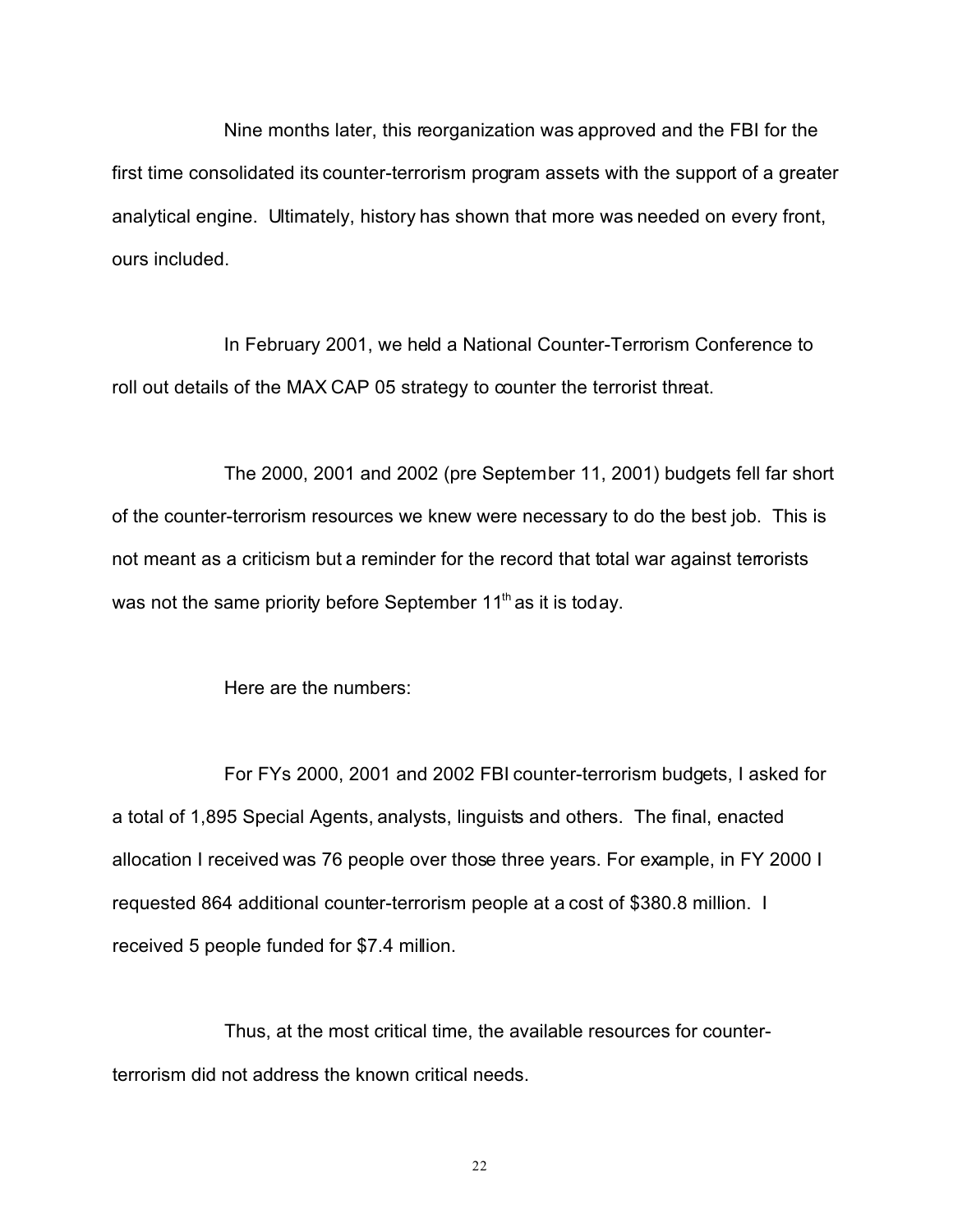By contrast, in response to the FBI's FY 2002 Emergency Supplemental request for additional counter-terrorism-related resources, Congress enacted 823 positions for \$745 million, all things which we needed prior to September 11<sup>th</sup>.

A final note on FBI resources to carry out its critical mission, including waging war against terrorists. To win a war it takes soldiers. Front line troops, as you know, each require several more soldiers to support them. I don't know if the Joint Staff has advised you, but even after September 11<sup>th</sup>, the FBI has less FBI Agents today  $-$ 11, 516 Special Agents – than it had in 1999 – when the number was 11,681. By way of comparison, in 1992, before I became Director, the FBI had 10,479 – that's only 1,037 less than today – an average, annual growth of about 103 Special Agents per year over the last decade. We also must keep in mind that these 11,516 Special Agents have responsibility for other immensely important and resource-consuming programs including new jobs regularly imposed by Congress without additional resources.

With less FBI Agents than the Chicago Police Department has sworn officers, the immensely important responsibilities of the FBI are not proportionally represented in its most basic resource – soldiers.

I would urge you to significantly increase the personnel of the FBI and to favorably consider pending legislation that would more fairly compensate them for the life-saving work they do every day.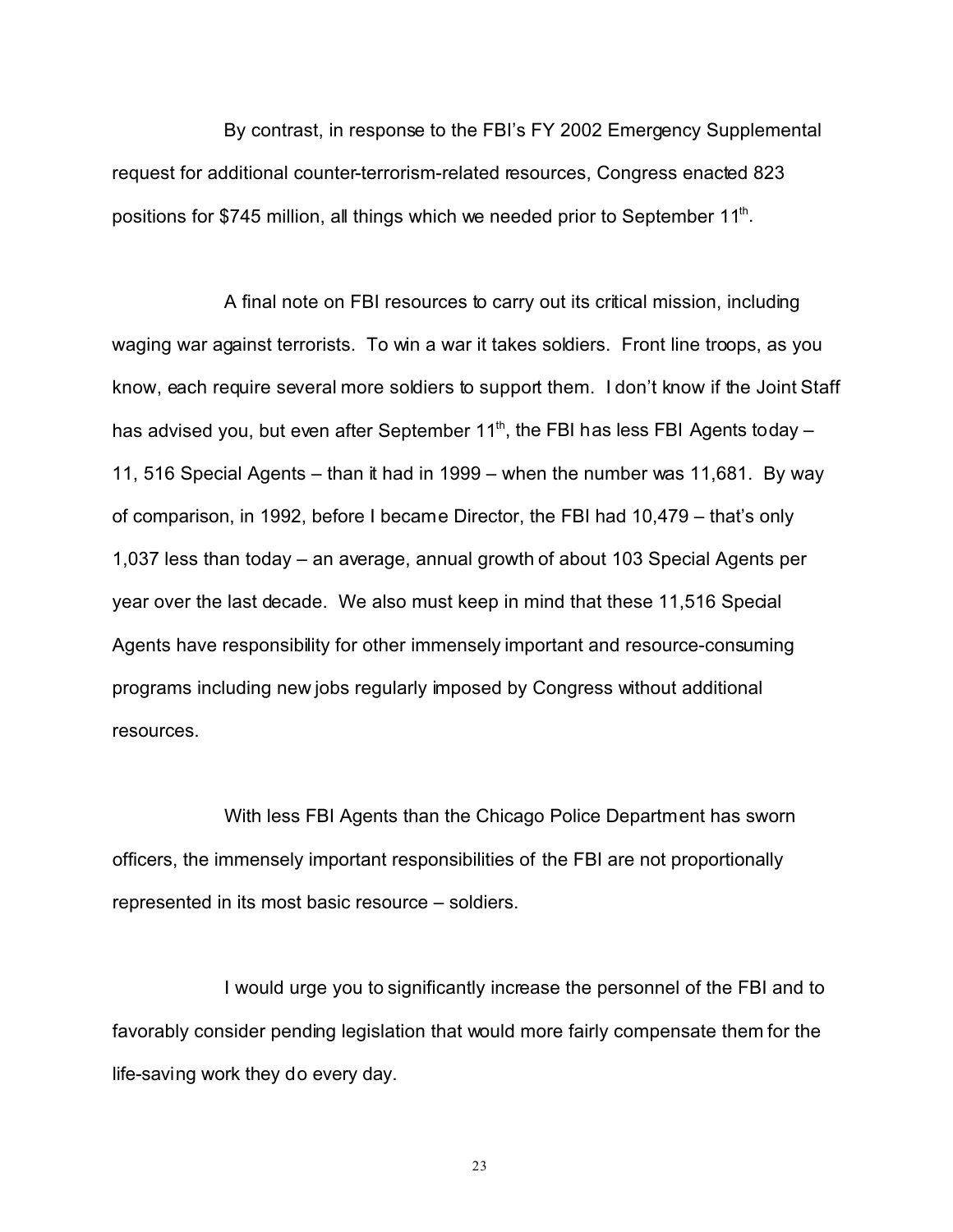Further, it is critical that we fully support and protect our FBI Agents and CIA Officers. One example how we could do this better can be found in a recommendation by the National Commission on Terrorism. It noted:

"The risk of personal liability arising from actions taken in an official capacity discourages law enforcement and intelligence personnel from taking bold actions to combat terrorism."

"FBI Special Agents and CIA Officers are buying personal liability insurance, which provides for private representation in such suits. By recent statute, federal agencies must reimburse up to one half of the cost of personal liability insurance to law enforcement officers and managers or supervisors."

We need to support the brave men and women whom we ask to take great risks for our nation's safety.

## THE FBI WAS FOCUSED BOTH ON PREVENTING DOMESTIC AND FOREIGN TERRORIST ATTACKS

As I stated earlier and as reflected in the FBI's 1998 Strategic Plan and Five-Year Report, the 1993 bombing of the World Trade Center by foreign terrorists clearly demonstrated the effort to target America and Americans. Usama Bin Laden's fatwah calling for the deaths of Americans anywhere left no doubt that terrorist attacks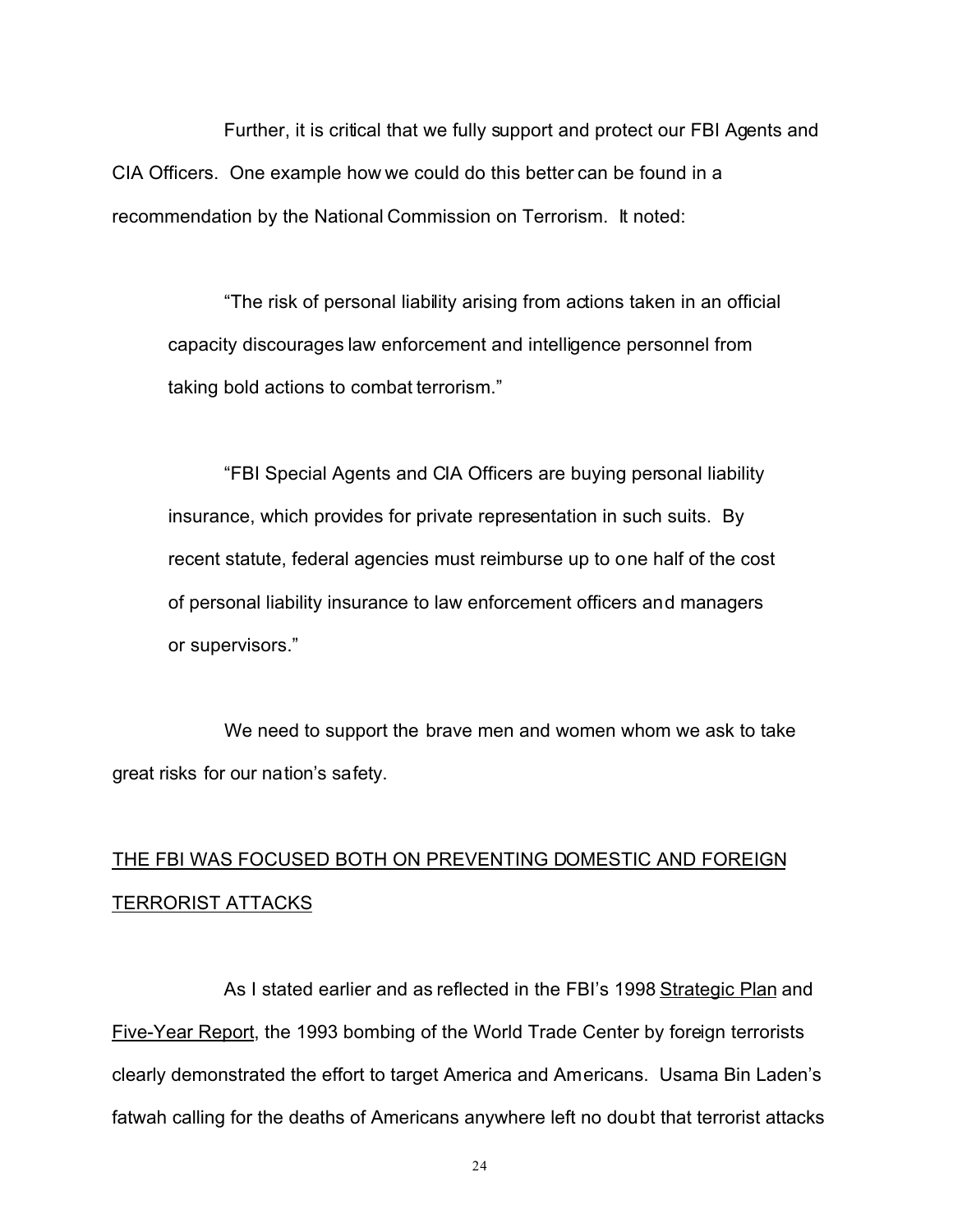within the United States were as likely as those in Saudi Arabia, East Africa, Yemen and elsewhere.

More convincingly, the failed efforts by Ressam and his New York Citybased co-conspirators to carry out a major terrorist attack within the United States at the end of 1999 made the FBI focus intently on protecting homeland security. Indeed, the FBI investigation of the USS Cole attack and CIA efforts overseas led to our conclusion that the millennium attacks by Ressam on the West Coast were planned to coincide with other Al-Qaeda sponsored terrorism in Jordan and in Yemen. The Jordanian attack was prevented by the CIA acting together with the Jordanian General Intelligence Service (GIS) to stop it. The Al-Qaeda suicide bombers of the USS Cole had previously planned to attack another United States warship – The USS Sullivans – which was docked at the same fuel pod the USS Cole used in October 2000. The earlier attack was postponed because the bomb-laden attack boat sunk when it was launched.

So before the end of 1999, the FBI and the intelligence community clearly understood the foreign-based Al-Qaeda threat regarding targets within the United States. Congress and the Executive were fully briefed as to this threat analysis.

In several appearances before this Committee, I used a chart to depict the locations around the United States where radical fundamentalists cells were active. The FBI fought unsuccessfully to continue fingerprinting and photographing visiting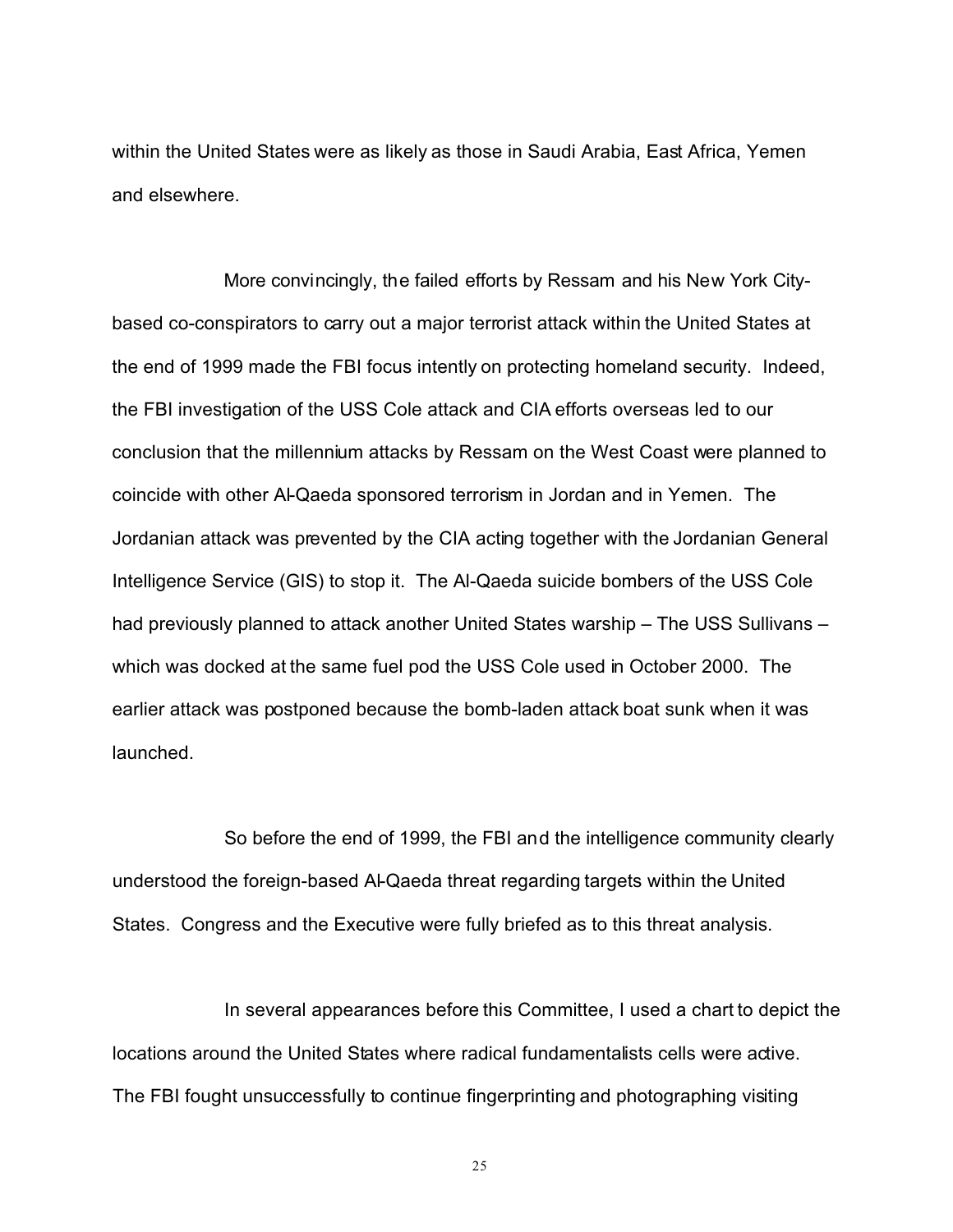nationals from key state-sponsors of terrorism states because of our concern that intelligence agents were being sent here to support these radical elements.

The notion that the FBI, other law enforcement agencies and the intelligence community were not focused on homeland threats is not accurate and belied by many factors. For example, as we prepared for and conducted the several, major trials of Al-Qaeda members – Usama Bin Laden was charged as a defendant in those indictments – in New York City, during 1999-2000, extraordinary security steps were taken to prevent an Al-Qaeda attack. If any of you saw Foley Square, the federal courthouse and the area around City Hall, 26 Federal Plaza and the New York Police Department Headquarters during this time, it was totally fortified. The closed streets, cement trucks, barricades, checkpoints and hundreds of heavily armed officers and agents were not set up to prevent the Al-Qaeda subjects from escaping. These unprecedented security measures – enhanced after September 11 – were designed to stop Al-Qaeda attacking the court which found their own members guilty of blowing up our embassies in Africa.

Similarly, Pennsylvania Avenue was ordered closed by the National Security Advisor and the White House after the United States Secret Service Director and I made a presentation which showed that a terrorist vehicle bomb could destroy the West Wing.

Prior to September 11, an incredible number of innovative and costly measures were regularly implemented by the FBI and the law enforcement community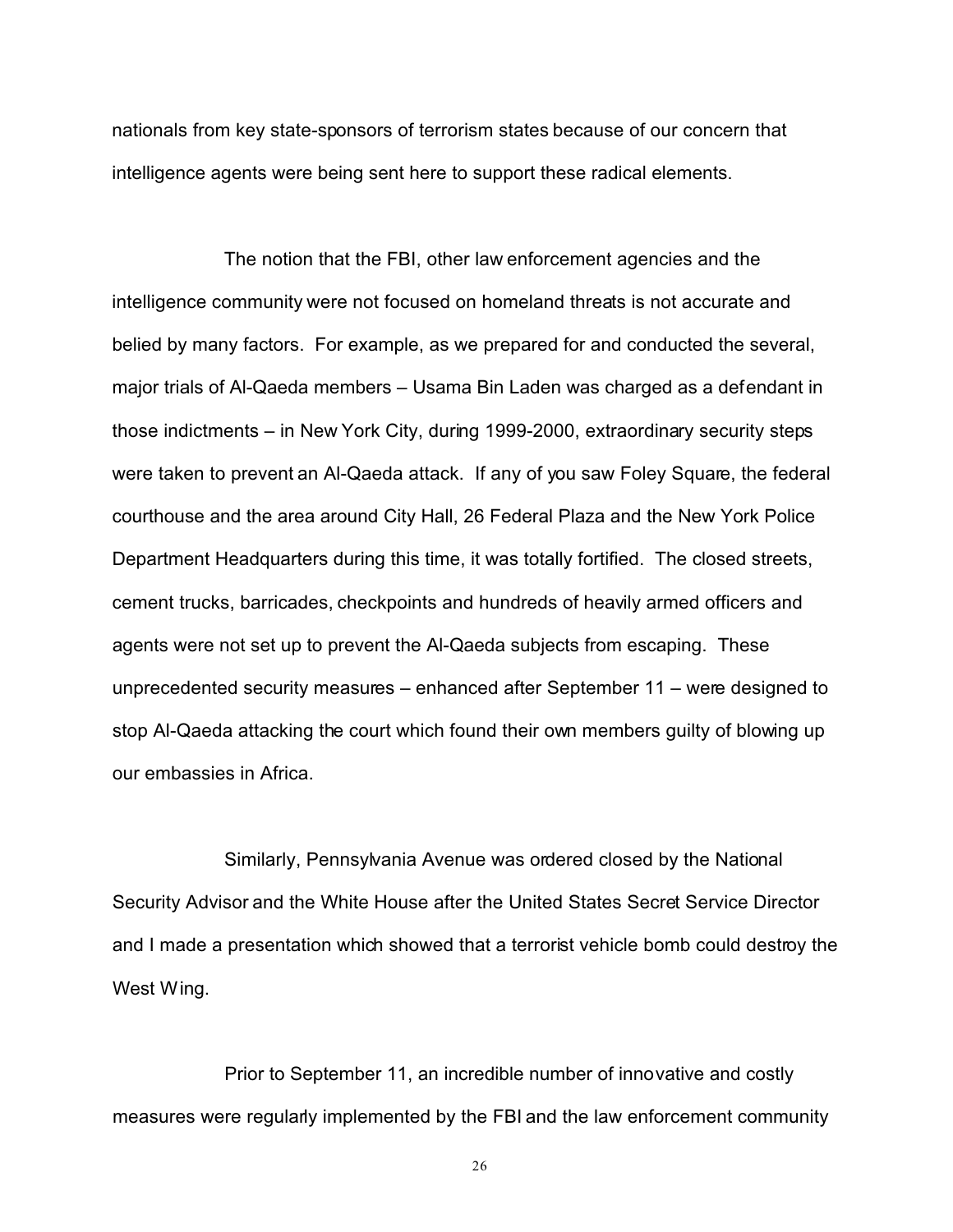around the country – at special events, conventions, inaugurations, public gatherings – to prevent, among other threats, foreign based terrorists like Ressam and Yousef from attacking targets here. The radical fundamentalist threat posed a clear and present danger here and everyone knew it and understood it to be the case.

At the same time, the FBI was critically active in focusing on the terrorist threat to Americans overseas. Much of that activity I have recounted above. Beginning in 1993, shortly after I became Director, I determined that to protect America at home, the FBI needed to significantly increase its international role and liaison with our foreign law enforcement and security counterparts. I determined that to have an effective counter-terrorism program that protected Americans in their homes and offices, the FBI had to have its Agents in Cairo, Islamabad, Tel Aviv, Ankara, Riyadh, and other critical locations around the world. We opened FBI Legat Offices in those countries to strengthen our counter-terrorism program. The critical alliances and partnerships with the law enforcement and security services in those countries has paid enormous benefits and has protected this nation and our people from acts of terrorism.

We later were able to open FBI Legat offices in Amman, Almaty, New Delhi and when I left the FBI in June 2001, I had pending requests to establish FBI offices in thirteen additional countries, having already more than doubled the FBI presence overseas from 19 to 44. I was pleased recently to learn that my prior requests to open offices in Tunis, Kuala Lumpur, Tbilisi, Sana and Abu Dhabi had been approved. The FBI must have this foreign presence and capability to carry out an effective counter-terrorism policy, especially when it comes to prevention.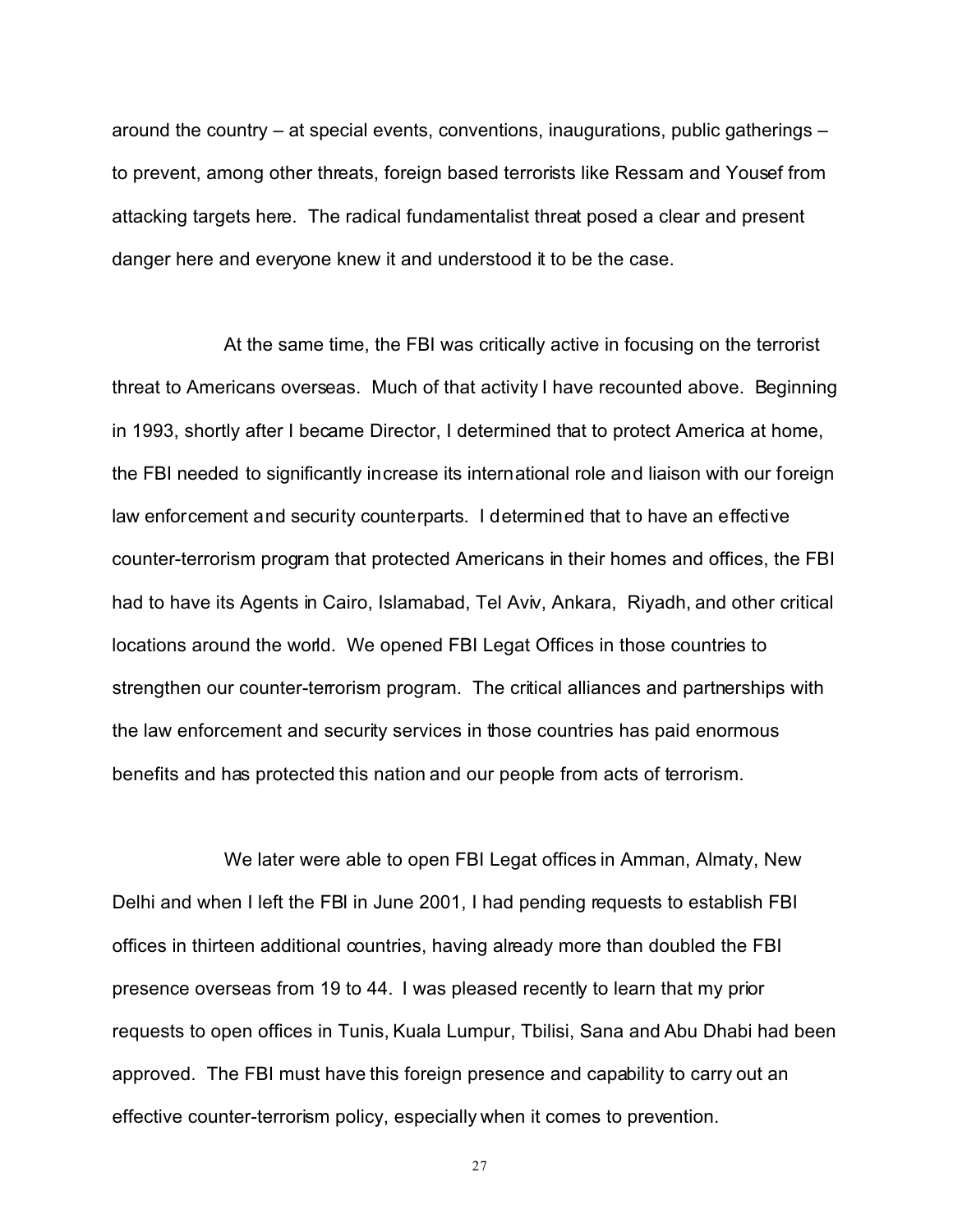When I left the FBI, I had proposed that we establish an FBI training facility in Central Asia, as we had done in Budapest in 1996, and had begun in Dubai, to enhance our ability to establish liaison and critical points of contact in those important regions. There is absolutely no substitute for these liaisons and relationships. Without them we risk being blind.

Many FBI personnel and I spent an enormous amount of time traveling overseas in order to establish an international counter-terrorism capability. Because of that, in 1998, I was able to negotiate the return of two Al-Qaeda bombers from Kenya so they could be tried and convicted for the embassy bombings.

In 2000 I met with President Musharraf in Pakistan and negotiated the availability of a critical witness in one of our major terrorist prosecutions in New York. I briefed him on the indictment against Bin Laden on the 1998 embassy bombings and asked for his assistance in capturing him. FBI Agents and a prosecutor from the United States Attorney's Office-Southern District of New York later returned to Pakistan to continue these efforts.

In 1996, I met with Presidents Nazarbayev and Karimov of Kazakhstan and Uzbekistan, respectively, and discussed radical fundamentalist terrorism directed against the United States from Afghanistan and Iran. I asked for their help in fighting these threats to America as well as to them.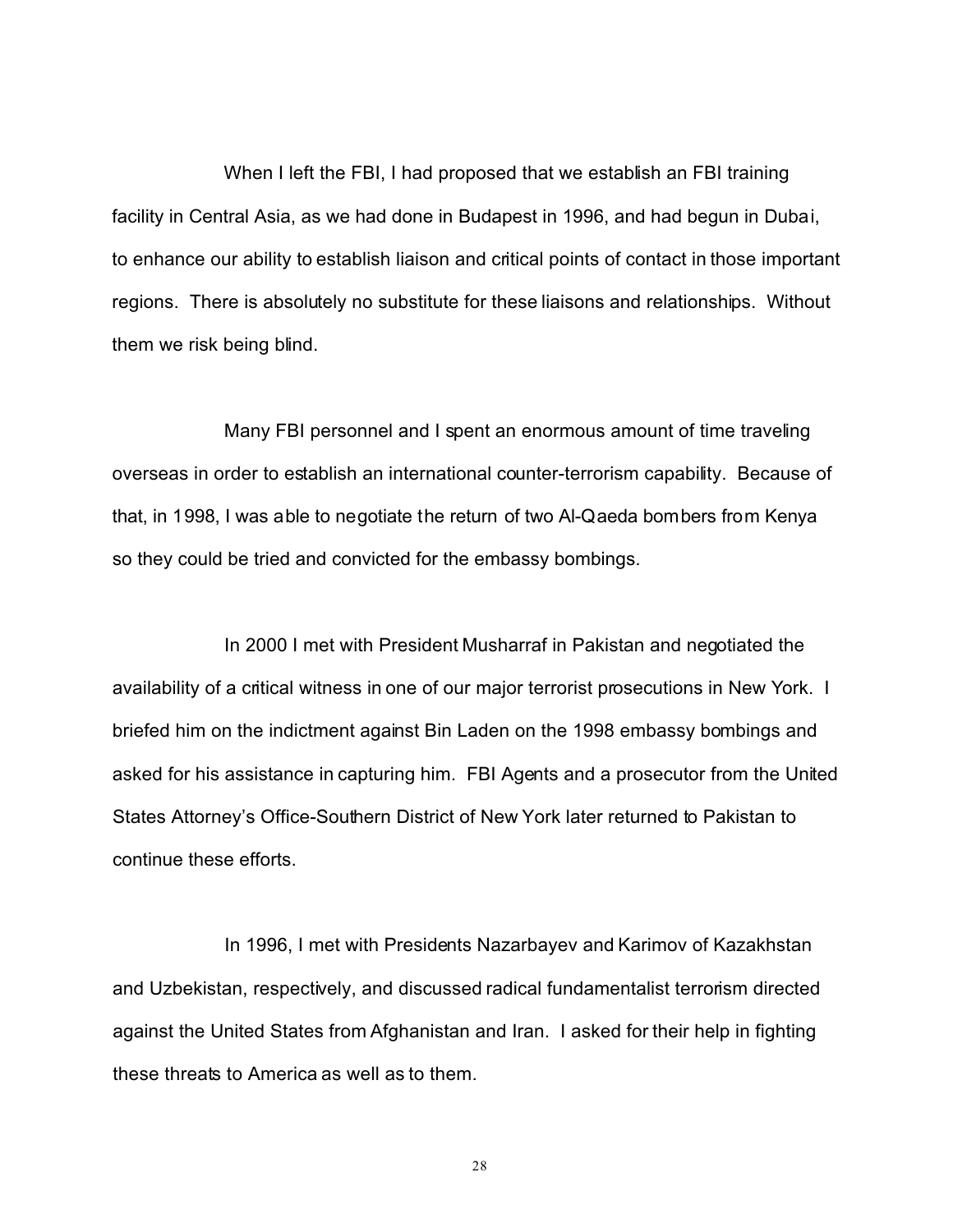I traveled extensively – as did scores of FBI men and women – throughout the Mideast, Central Asia, Africa, Asia, the Persian Gulf and South America with the objective of strengthening the FBI's counter-terrorism program so we could better protect America.

Dozens of FBI Special Agents went to places like the Triborder Area in South America, South East Asia, Africa, Greece, Georgia, Russia and many other places to carry out the FBI's counter-terrorism mission.

History and experience have shown that the FBI's expansion overseas has paid immense dividends in terms of enhanced capability, prevention and enforcement.

For example, our examination of the forensic evidence from the USS Cole case, we discovered that the explosive used was possibly manufactured in Russia. Because the FBI had been working in Russia since 1994, I was able to call the FSB Director and ask for assistance. His response was immediate. Russian explosive experts provided the FBI with all the necessary forensic and expert information requested, helping the case immensely. I could provide dozens of other examples of how the FBI's expanded Legat Program has directly supported our efforts to protect America from terrorists.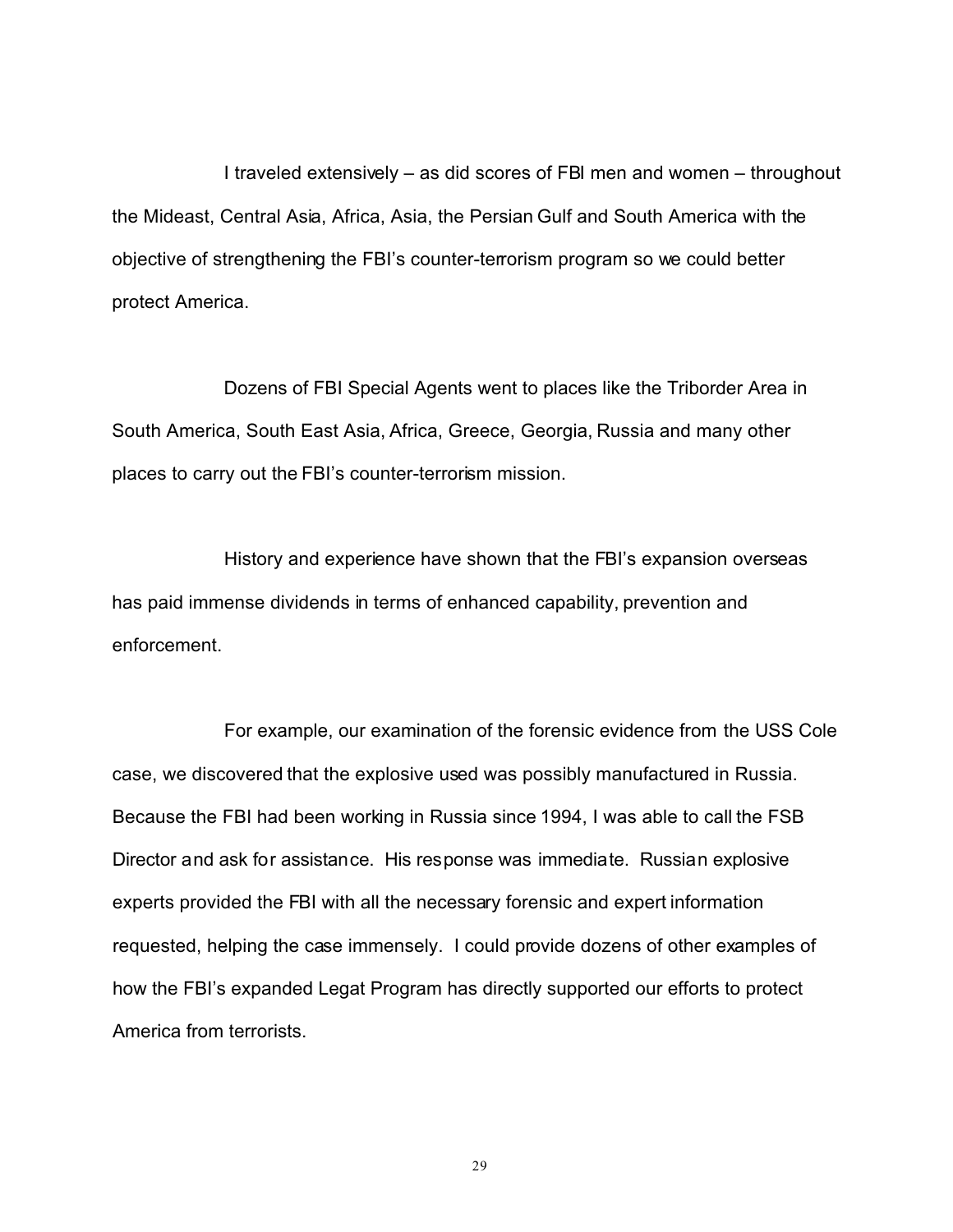# THE 1996 KHOBAR BOMBING INVESTIGATION DEMONSTRATES THE FBI'S SUCCESSES AND LIMITATIONS IN COMBATING FOREIGN-BASED TERRORISTS WHO WAGE WAR AGAINST THE UNITED STATES

The FBI's 1996 Khobar bombing investigation is a prime example of the FBI's success in combating terrorism because of solid relationships with our foreign partners. It also points to the limitations in dealing with these acts strictly as criminal cases. After that devastating terrorist attack on June 25, 1996, which killed 19 United States Airmen and wounded hundreds more, the FBI was instructed to mount a fullscale criminal investigation. We immediately dispatched several hundred FBI personnel to Dhahran, Saudi Arabia, and, supported by the armed forces, established a crime scene, interviewed available witnesses, obtained evidence and set out leads and an investigative plan.

Working in close cooperation with the White House, State Department, CIA and Department of Defense, I made a series of trips to Saudi Arabia in order to further the FBI's investigation. Because the FBI's prior contacts with the Saudi police service, the Mabaheth, and Interior Ministry had been carried on from offices Rome and, later, Cairo, the FBI lacked any effective liaison or relationship with its counterpart agencies in Riyadh.

Fortunately, the FBI was able to forge an effective working relationship with the Saudi police and Interior Ministry. After several trips and meetings with the Saudi leadership and particularly, Prince Nayef, the Interior Minister, the FBI was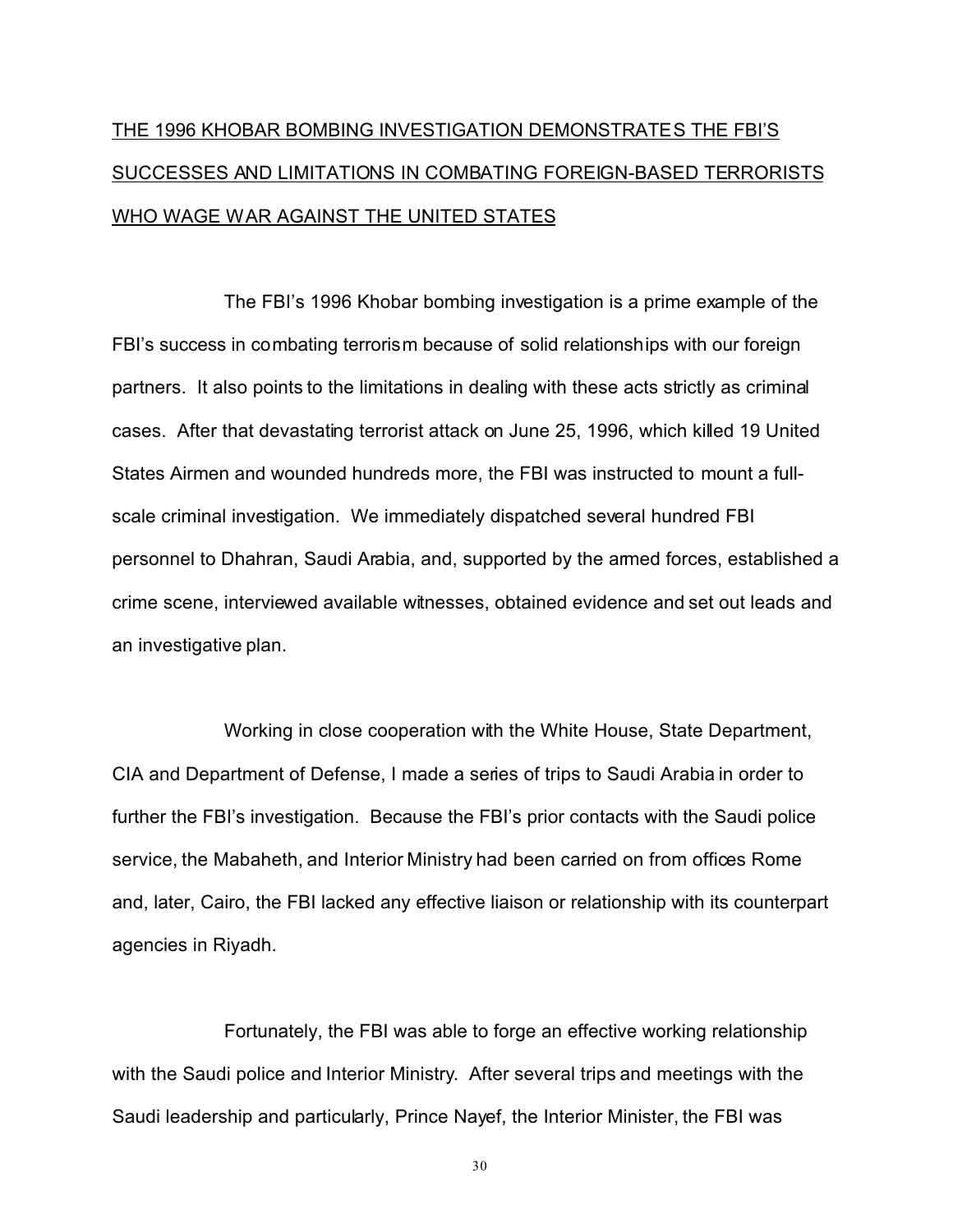granted permission to expand its presence and joint, operational capability within the Kingdom. I was particularly fortunate to gain the trust and cooperation of Prince Bandar bin Sultan, the Saudi Ambassador to the United States who was critical in achieving the FBI's investigative objectives in the Khobar case. Due to Prince Bandar's forthcoming support and personal efforts, the FBI was able to establish an FBI office in Riyadh. Our Arabic-speaking Special Agent who became the first FBI Agent to be assigned to Saudi Arabia quickly made critical liaison and relationships of trust were established between the FBI and the Mabaheth. Evidence and access to important witnesses were obtained and excellent investigative support was furnished to various teams of FBI Agents who worked in Saudi Arabia to pursue the case. In one instance, Canadian authorities, acting on Saudi information, arrested a Khobar subject who was brought to the United States and thereafter sent by the Attorney General to Saudi Arabia for prosecution.

The cooperation the FBI received as a result of Princes Bandar and Nayef's personal intervention and support was unprecedented and invaluable. From time-to-time a roadblock or legal obstacle would occur which was expected given the marked differences between our legal and procedural systems. Despite these challenges, the problems were always solved by the personal intervention of Prince Bandar and his consistent support for the FBI.

The case almost faltered on the issue of the FBI's critical request for direct access to six Saudi nationals who were being detained in the Kingdom and who had admitted participation in the Khobar bombing. One of these subjects, who had been returned to Saudi Arabia from another country, had key information which would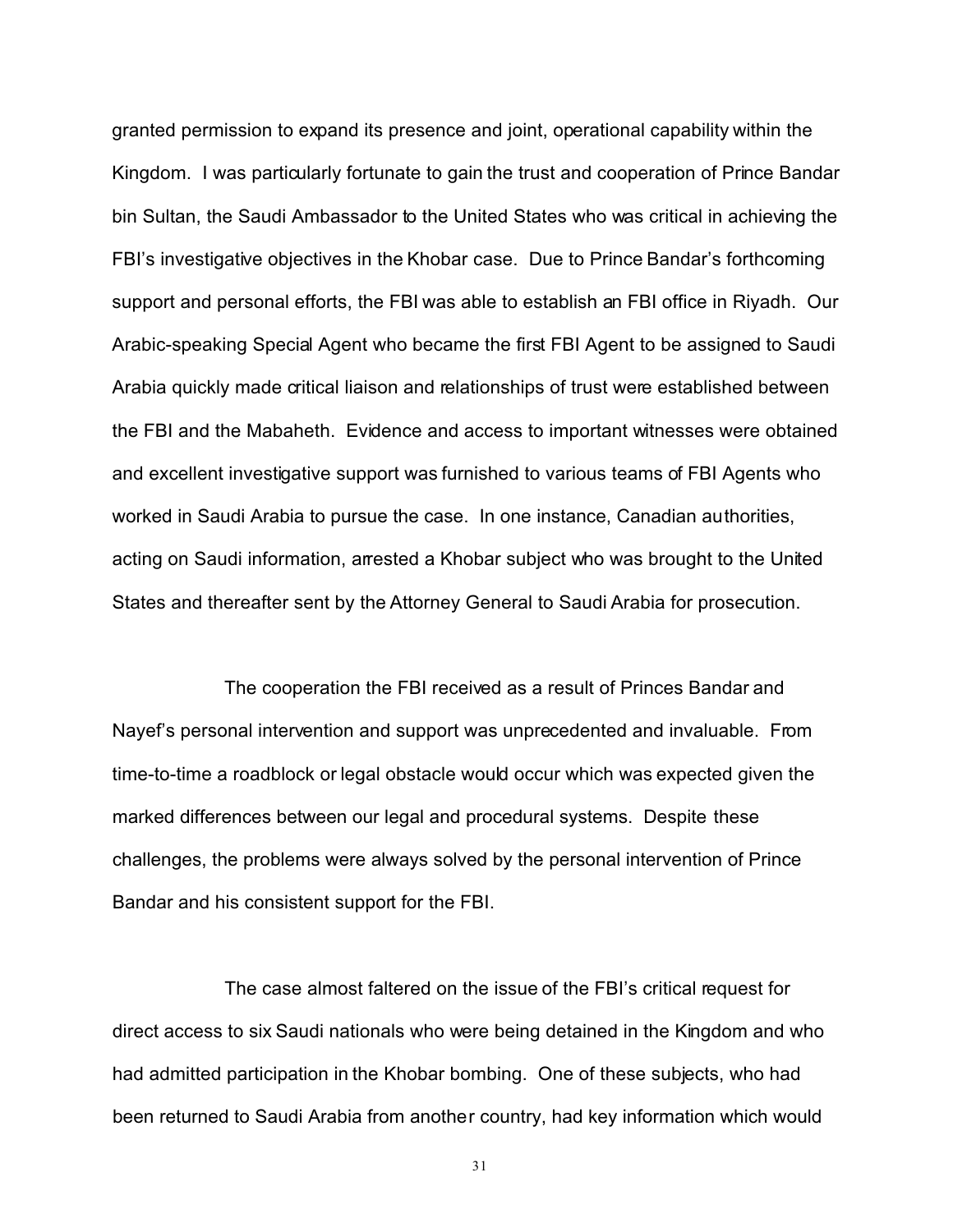later implicate senior Iranian government officials as responsible for the planning, funding and execution of this attack. We needed direct access to these subjects because their admissions and testimony were critical to support our prosecution. Yet no FBI Agent had ever been given such unprecedented access to a detained Saudi national, which access could potentially taint their prosecution under Islamic law. Moreover, by making these witnesses directly available to the FBI, the Saudis understood that they would be helping to provide evidence that senior officials of the government of Iran were responsible for the Khobar attack.

Despite these extremely sensitive and complex issues, the Saudis put their own interests aside to aid the FBI and the United States. Supported by Prince Bandar, Prince Nayef and the Saudi Mabaheth, Crown Prince Abdullah decided to grant the FBI's request to interview the detainees. Ambassador Wyche Fowler worked closely with me in this endeavor and finally we succeeded. Teams of FBI investigators then were able to have access to these critical detainees and full debriefings were conducted in Saudi Arabia. As a direct result of these and later direct interviews, the Department of Justice was able to return a criminal indictment in June 2001, charging thirteen defendants with the murders of our nineteen servicemen. The indictment was returned just days before the statute of limitations would have run on some of the criminal charges. This case could not have been made without the critical support and active assistance of Saudi Arabia and the State Department through Ambassador Fowler.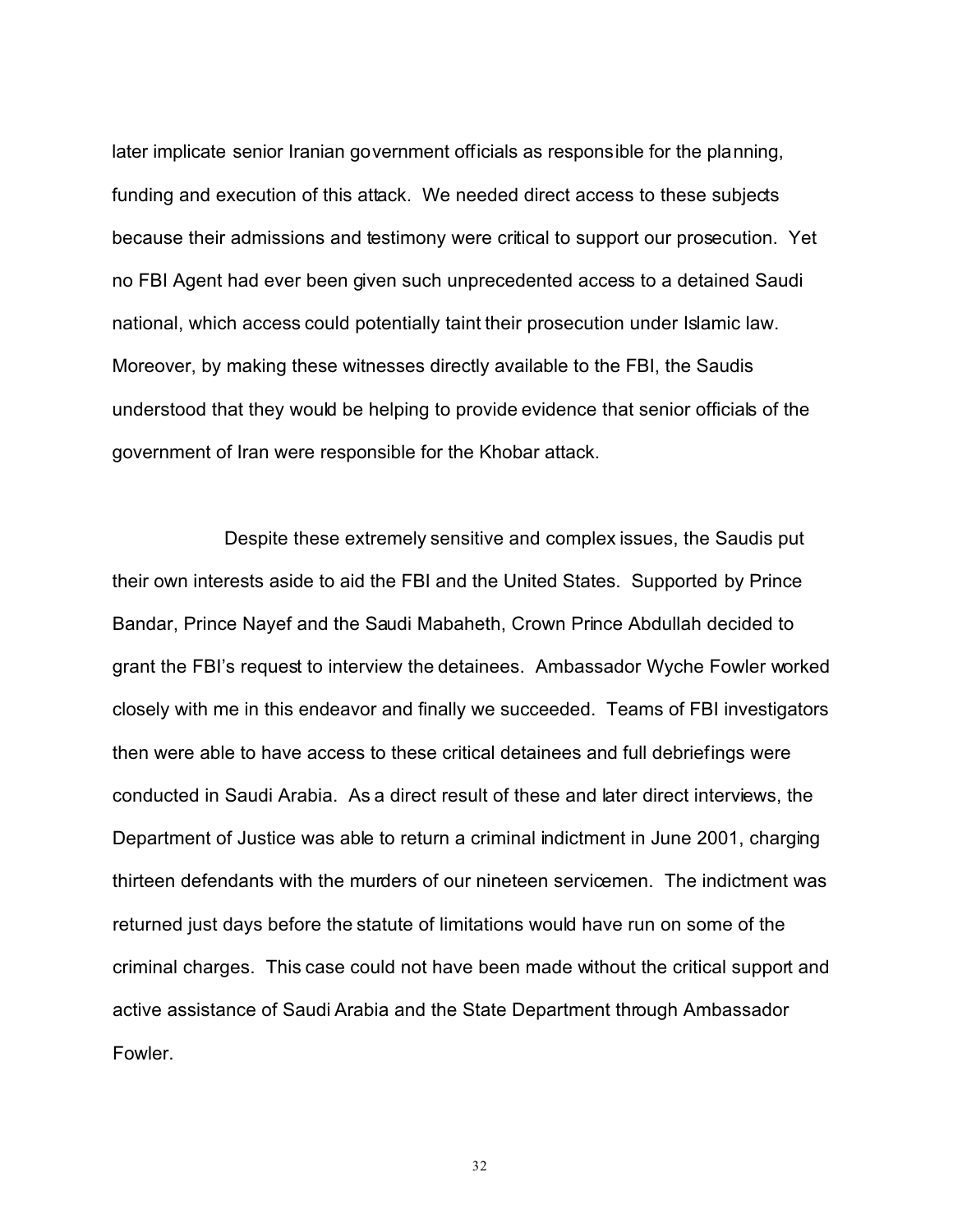The direct evidence obtained strongly indicated that the 1996 bombing was sanctioned, funded and directed by senior officials of the government of Iran. The Ministry of Intelligence and Security (MOIS) and Iranian Revolutionary Guard Corps (IRGC) were shown to be culpable for carrying out the operation. The bombers were trained by Iranians in the Bakka Valley. Unfortunately, the indicted subjects who are not in custody remain fugitives, some of whom are believed to be in Iran.

Khobar represented a national security threat far beyond the capability or authority of the FBI or Department of Justice to address. Neither the FBI Director nor the Attorney General could or should decide America's response to such a grave threat. While on the one hand, Khobar demonstrated the capability of the FBI, acting in cooperation with its foreign counterparts overseas, to work successfully under extremely complex conditions to pursue criminal cases; it also demonstrated that an act of war against the United States – whether committed by a terrorist organization or by a foreign state – can receive only a limited response by the FBI making a criminal case against those harbored beyond the reach of law enforcement.

Mr. Watson recounted a meeting that he and I had with you, Senator Shelby, and Senator Bob Kerry. We came up to brief you on the Khobar attack and how the FBI's investigation was proceeding. You both very correctly told me that while it was necessary for the FBI to go to Yemen and collect the facts, an attack upon our warship was an act of war, much graver than merely a horrific crime.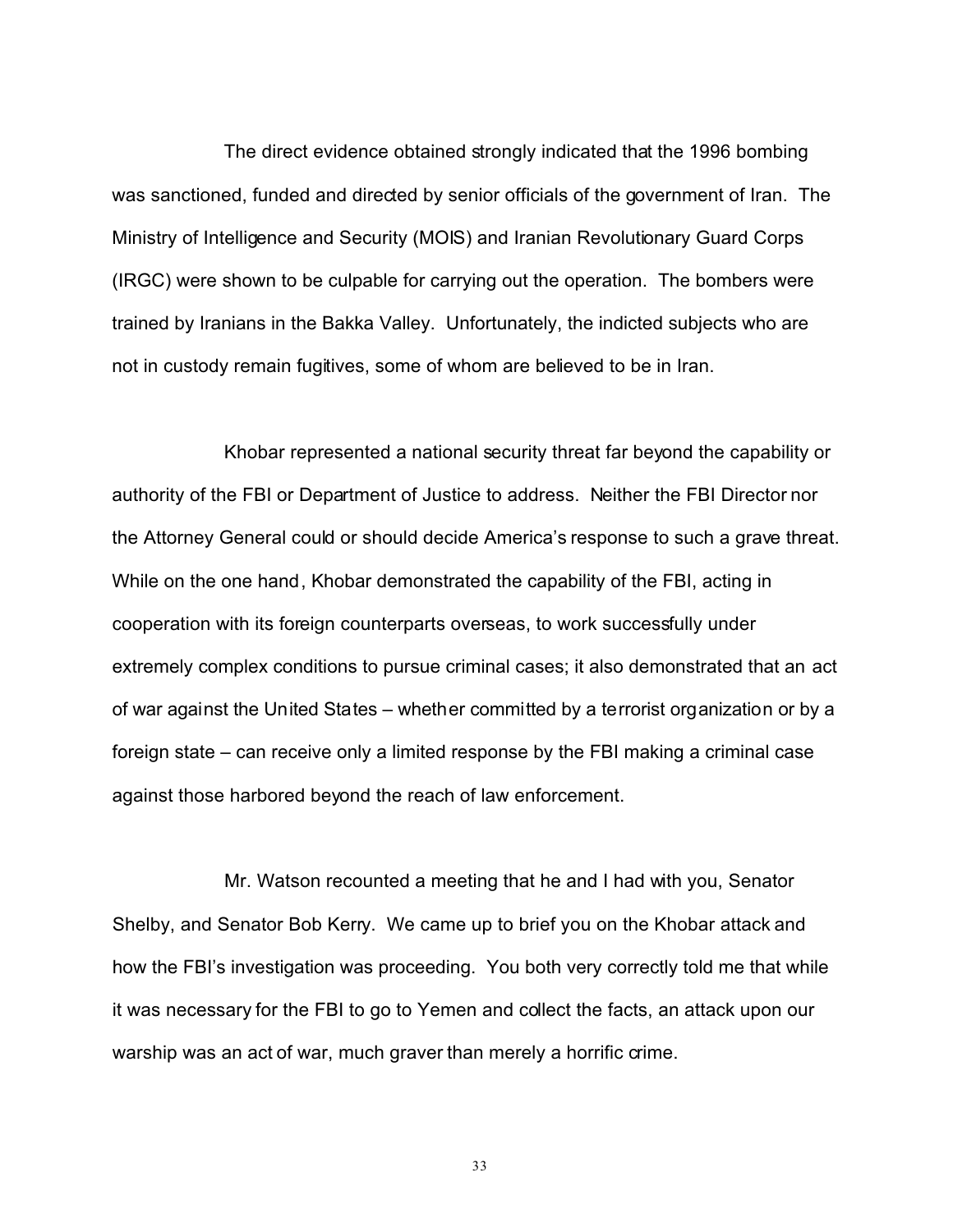I never lost sight of that fact and its truth is even more apparent after September 11<sup>th</sup>. The FBI always viewed these investigations as secondary to any national security action and severely limited in their overall impact on a far away enemy such as Al-Qaeda. I always stressed that the FBI investigations were completely secondary to the needs of our national security.

The National Commission on Terrorism made this point convincingly by using the pursuit of the Pan Am 103 case – investigated by the FBI – as an example of the more aggressive, national strategy needed against this scale of terrorism:

"Law enforcement is designed to put individuals behind bars, but is not a particularly useful tool for addressing actions by states. The Pan Am 103 case demonstrates the advantages and limitations of the law enforcement approach to achieve national security objectives. The effort to seek extradition of the two intelligence operatives implicated most directly in the bombing gained international support for economic sanctions that a more political approach may have failed to achieve. The sanctions and the resulting isolation of Libya may have contributed to the reduction of Libya's terrorist activities. On the other hand, prosecuting and punishing two low-level operatives for an act almost certainly directed by Qadafi is a hollow victory, particularly if the trial results in his implicit exoneration."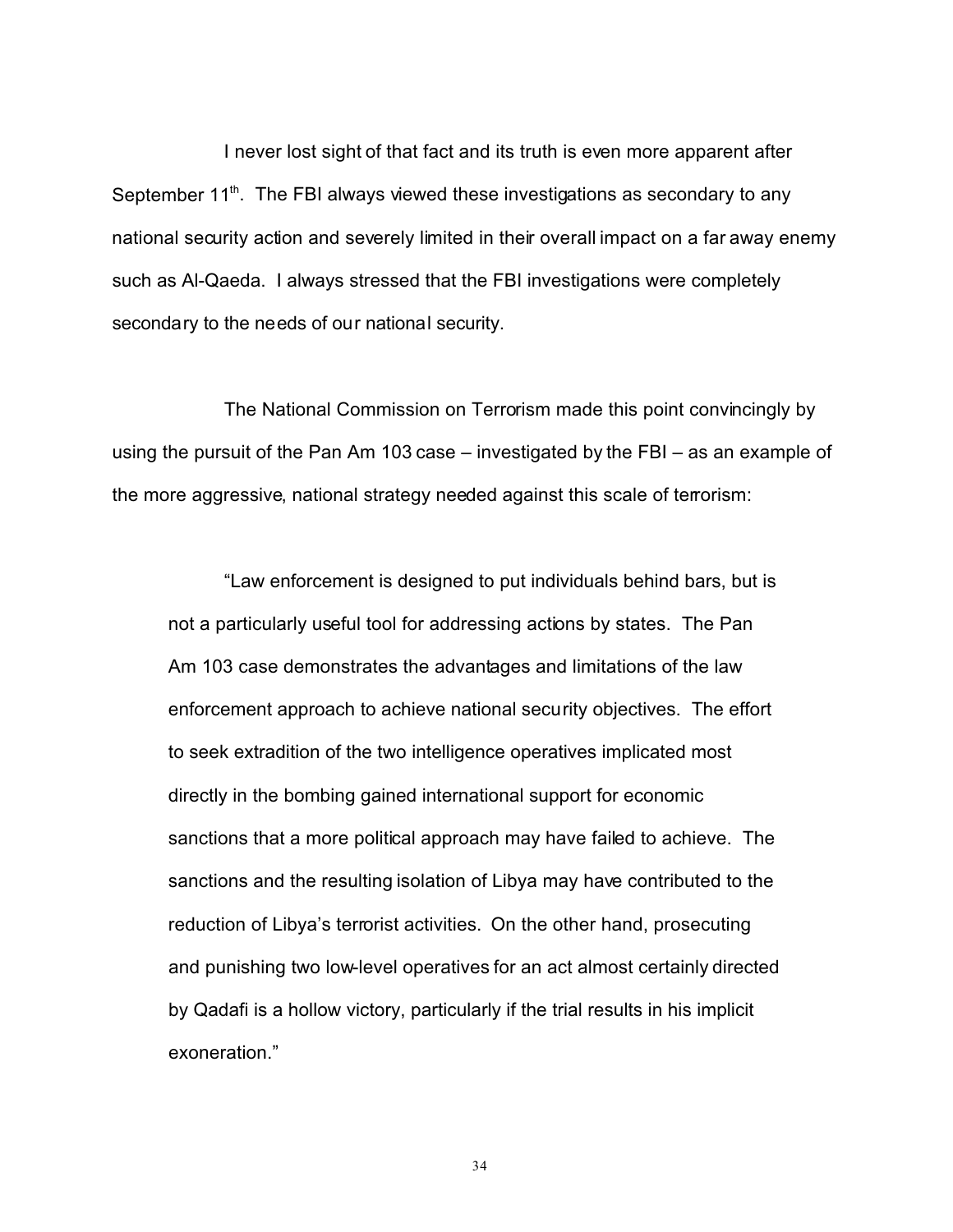The Commission concluded that "Iran remains the most active state supporter of terrorism ... the IRGC and MOIS have continued to be involved in the planning and execution of terrorist acts. They also provide funding, training, weapons, logistical resources, and guidance to a variety of terrorist groups ... including Lebanese Hizballah ... Hamas ... PIJ ... and PFLP-GC." The Commission noted that "In October 1999, President Clinton officially requested cooperation from Iran in the investigation [of the Khobar bombing]. Thus far, Iran has not responded. International pressure in the Pan Am 103 case ultimately succeeded in getting some degree of cooperation from Libya. The United States Government has not sought similar multilateral action to bring pressure on Iran to cooperate in the Khobar Towers bombing investigation."

We must always recognize the limitations inherent in a law enforcement response. As we see at this very moment in history, others, to include Congress, must decide if our national will dictates a fuller response.

### MODERN INFORMATION TECHNOLOGY IS NECESSARY TO COMBAT **TERRORISM**

When I left office in June 2001, the FBI was just beginning to get back on track in upgrading its information technology. In fact, just one month prior to my departure, the FBI was finally able to award the first contract for the Trilogy initiative, a three-year program to upgrade the FBI's aging information technology infrastructure.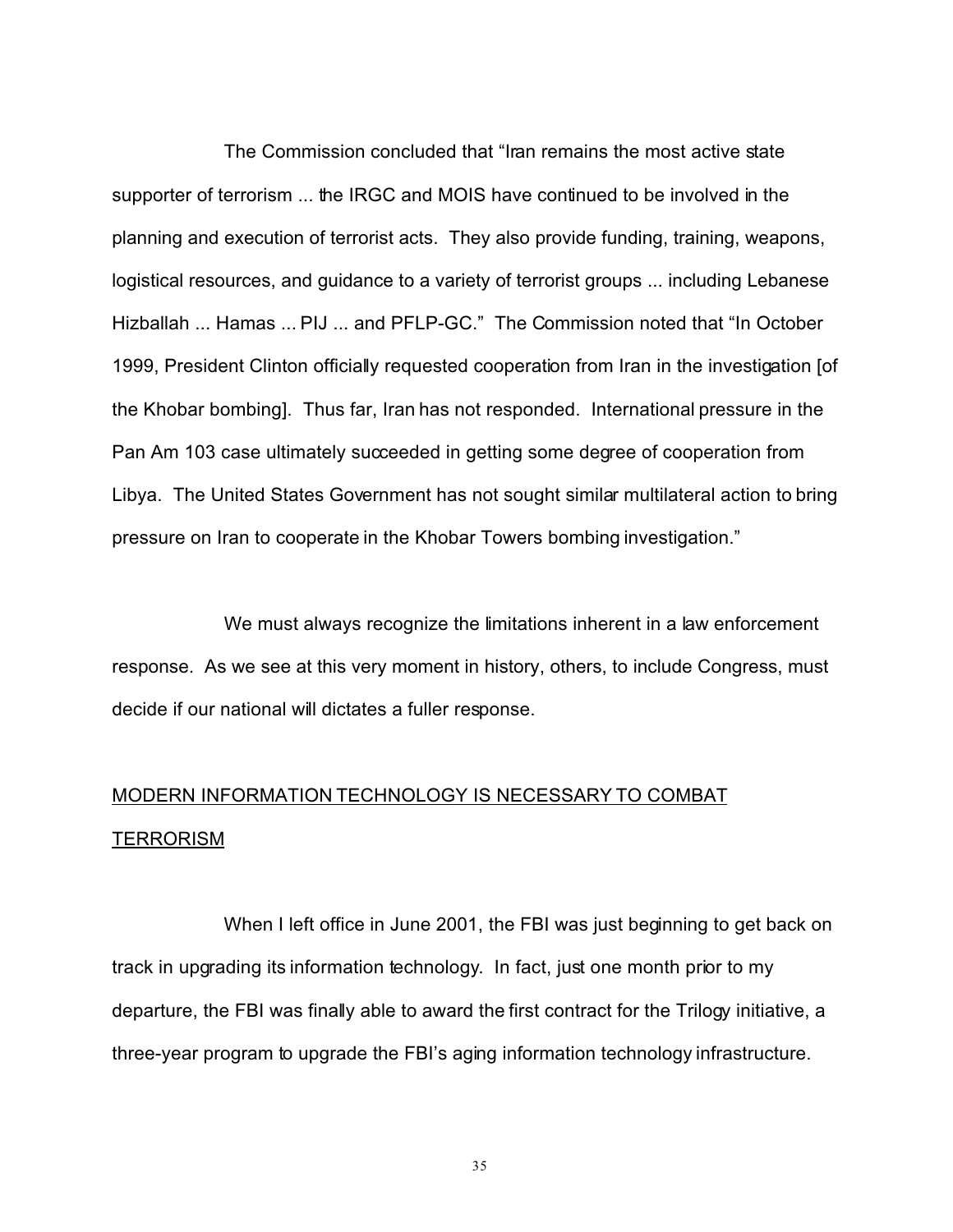I can't underscore how important IT is to the ability of the FBI to combat terrorism, in particular, and in performing all aspects of its national security, criminal investigative, and law enforcement assistance missions. The FBI's problem with acquiring necessary information technology has a long history. We didn't just wake up one day and realize that our IT systems were unable to perform even basic functions, such as e-mail and electronic files that were available in other government agencies and the private sector. Indeed, upgrading FBI IT was one of the three areas – along with training and analytical capacities – identified in the FBI Strategic Plan issued in March 1998 as being most critical to the success of the FBI.

To address our IT shortfalls, the FBI proposed a five-year IT technology upgrade plan, called the Information Sharing Initiative (ISI). That initiative would have allowed the FBI to replace outdated desktop computers, upgrade network capacity to permit the exchange of images and other large files, provide improved analytical capabilities, and permit information sharing with other law enforcement, prosecutorial, and intelligence agencies. The initial planning behind the ISI project began as early as 1992. The FBI estimated the cost of the ISI project to be approximately \$432 million. Through the budget process, we began requesting the additional funding needed to proceed with ISI; at the same time, we pursued a parallel contract competition so that we would be in a position to award a contract when funding became available.

The project consisted of three phases: internal information sharing, analytical tools and intelligence processing, and external information sharing. Most of the initial effort was aimed at replacing existing, outdated and obsolete equipment with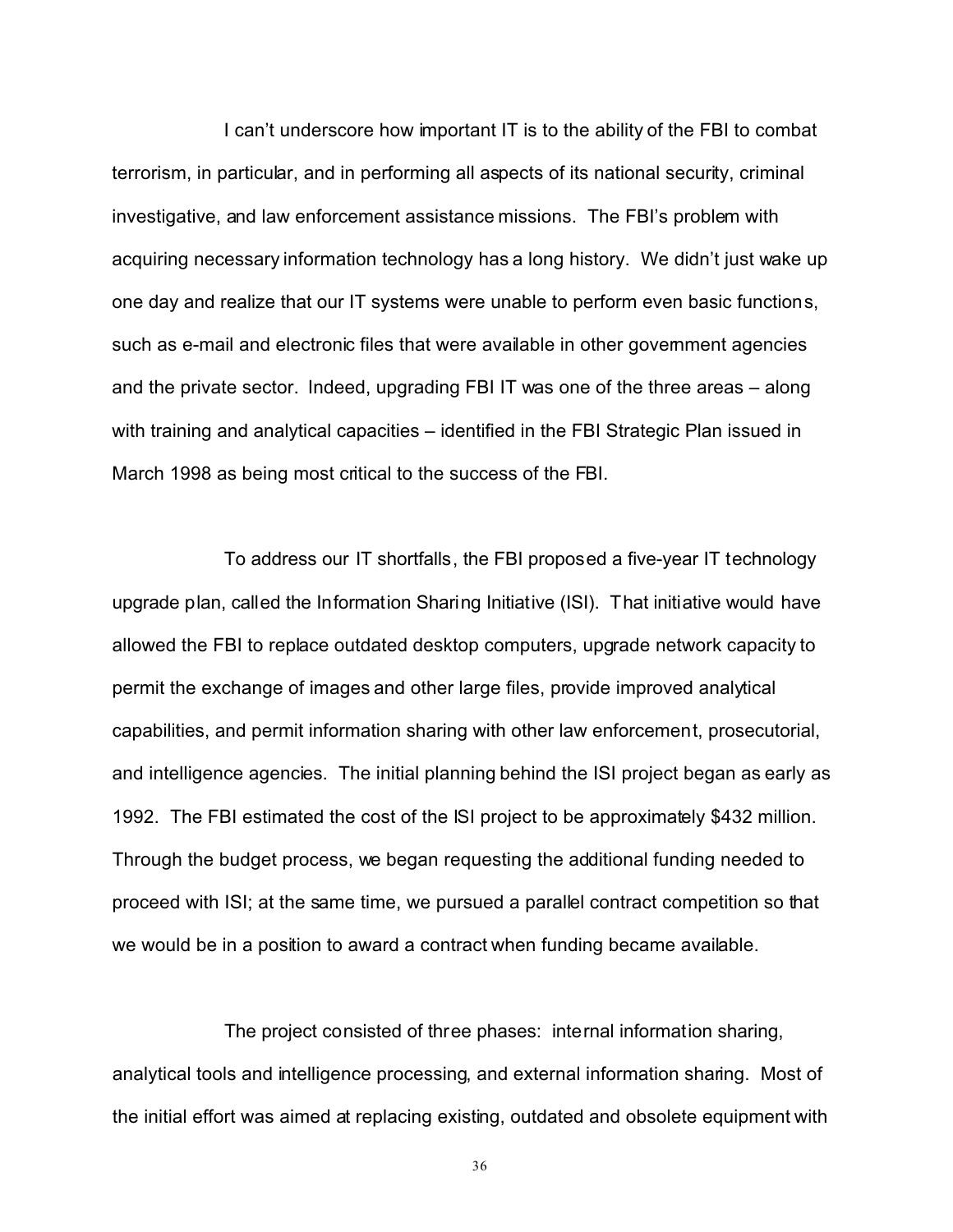up-to-date desktop computers, higher capacity servers and mainframe computers; acquiring standardized off-the-shelf office automation software for word processing and spreadsheets; acquiring more robust telecommunication circuits and networks that could handle larger image, text, and audio files; and, implementing commercially available analytical tools to improve our intelligence capabilities.

There was some development work involved, primarily in the later stages of the project where existing FBI databases would migrate from older databases applications to a new enterprise relational database that would permit word and phrase searching not possible under the existing ACS platform. Some development would also have been required for building external information sharing capabilities. The risk in this latter area involved developing necessary layered security protocols and "trusted guards" so authorized non-FBI personnel could access those parts of our databases they were cleared to, while at the same time preventing unauthorized access to sensitive FBI information.

Our first budget proposal to the Congress for ISI was in 1998 as part of the Fiscal Year 1999 appropriations request. We sought a total of \$70 million for ISI, consisting of \$20 million from base IT funding and an increase of \$50 million in new budget authority for ISI. Congress appropriated \$2 million of the requested increase, to be used for additional personnel to support ISI, and directed the Attorney General to make available \$40 million from the Department's Working Capital Fund. However, Congress prohibited the FBI from spending any of these funds, including the \$20 million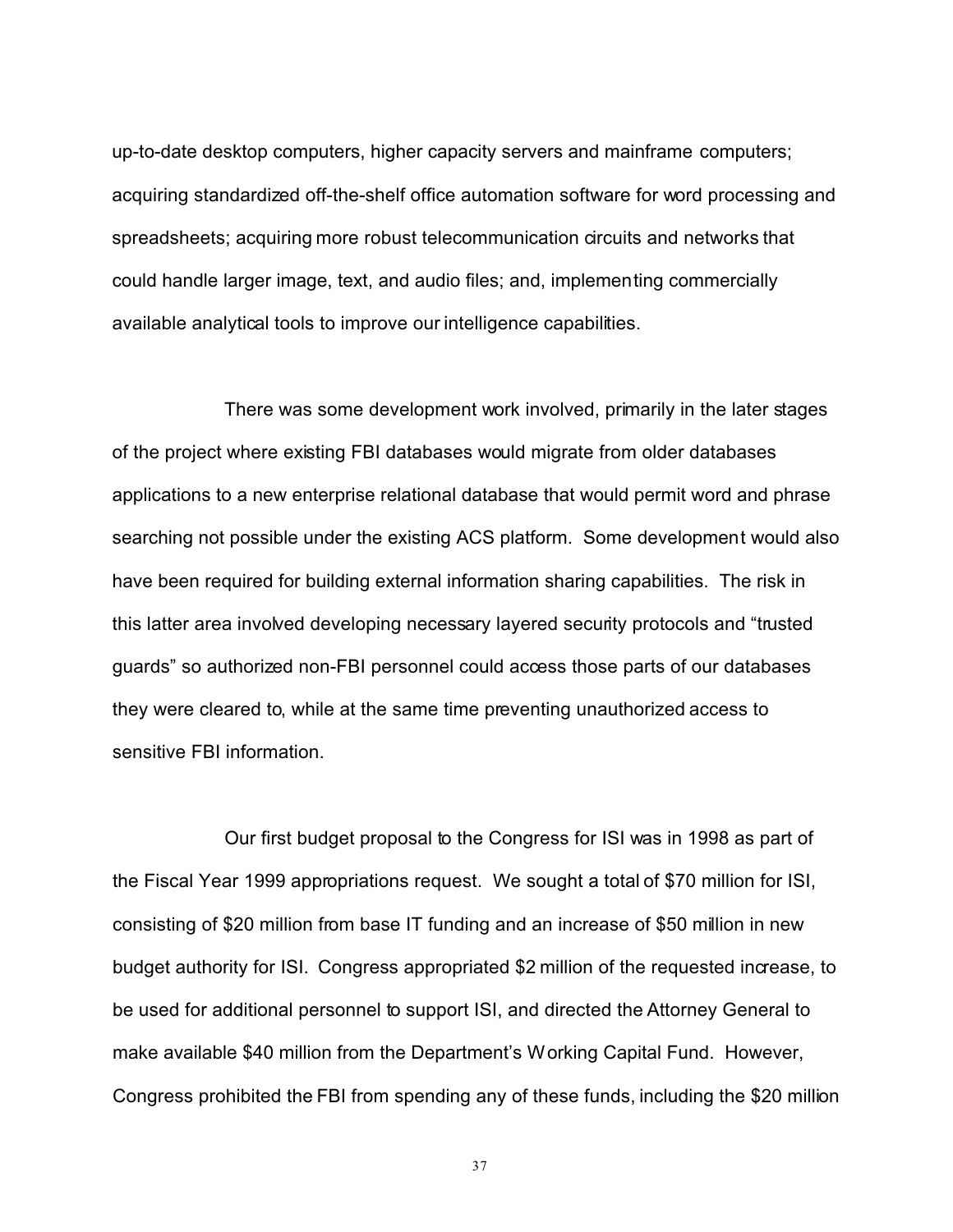from the FBI's base IT budget, until a comprehensive implementation plan was submitted to the Congress.

During the FY 2000 appropriations cycle, we proposed a total of \$58.8 million for ISI, consisting of \$20 million from base IT funding and an increase of \$38.8 million in new budget authority. The FY 2000 appropriation for the FBI provided no new budget authority and again prohibited the FBI from obligating any available funds for ISI until the Congress approved the ISI plan.

After receiving Administration clearance, the FBI submitted the ISI plan to the Congress in March 1999; however, the plan was not accepted. A revised plan was submitted in August 1999. Still, this plan was not approved. We continued to talk with the Congress and we presented alternate funding scenarios, but we could not reach agreement. There was universal agreement that the FBI needed the IT upgrade requested; however, there was disagreement on the type of contract vehicle being proposed, how much the FBI could or should do using in-house capabilities versus contractors, deployment to field offices, staging of the capabilities within each phase, and cost.

While awaiting approval of the ISI plans, the FBI had extended the bids submitted for the ISI contract. However, it became necessary to cancel the procurement in November 1999 due to our inability to reach agreement and release of funding for ISI.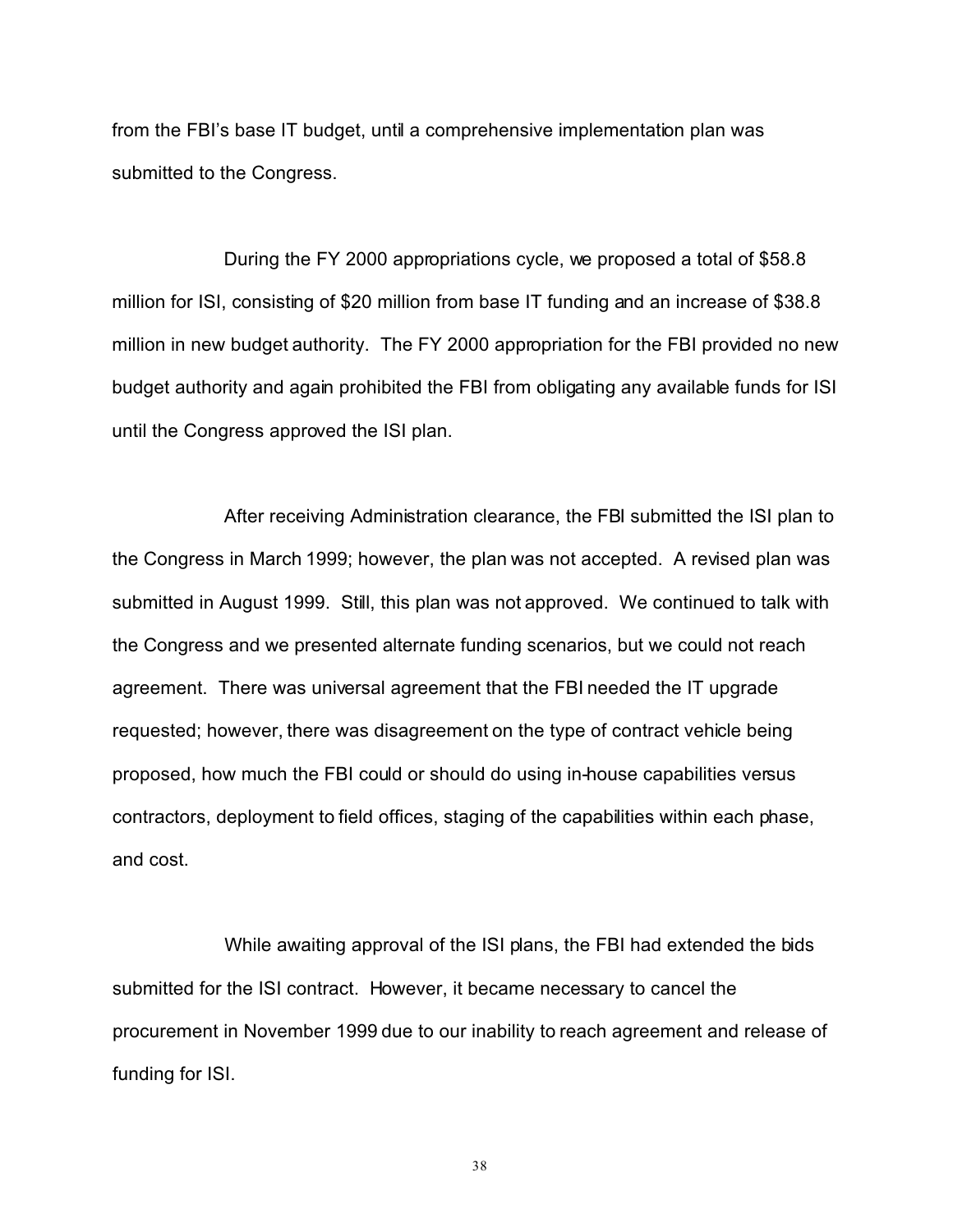Due to the restrictions on spending any funds for ISI, the FBI was precluded for a two year period from replacing or upgrading many elements of it's IT infrastructure since these items were encompassed by the ISI plan. This was particularly damaging since \$40 million of the embargoed funds were funds from our base IT budget that were normally used for basic refreshment and upgrades of existing equipment and systems. Desktop computers grew older and more obsolete; network switches, servers, and other equipment become more fragile and more prone to breakdown.

We came back to the Congress in the FY 2001 budget with a request for a total of \$60 million in funding for FBI information technology infrastructure upgrades, consisting of \$20 million from base IT funds and \$40 million in new budget authority. In March 2000, we also submitted yet another plan, entitled, e-FBI: Three Year Implementation Plan, Architecture, Schedule, Cost, and Program Management Details. This plan was built around a Congressionally suggested funding stream of \$200 million, or half the amount initially proposed by the FBI for ISI.

In early 2000, I recruited Bob Dies, who had recently retired from IBM, to come in and rework our proposal in an effort to break the impasse that developed between the FBI and the Congress modernizing the FBI's IT infrastructure. Subsequently, in September 2000, Mr. Dies submitted to the Congress a revised investment plan, entitled, FBI Technology Upgrade Plan, Reprioritized Three-Year Implementation Plan. That plan called for spending a total of \$380 million to upgrade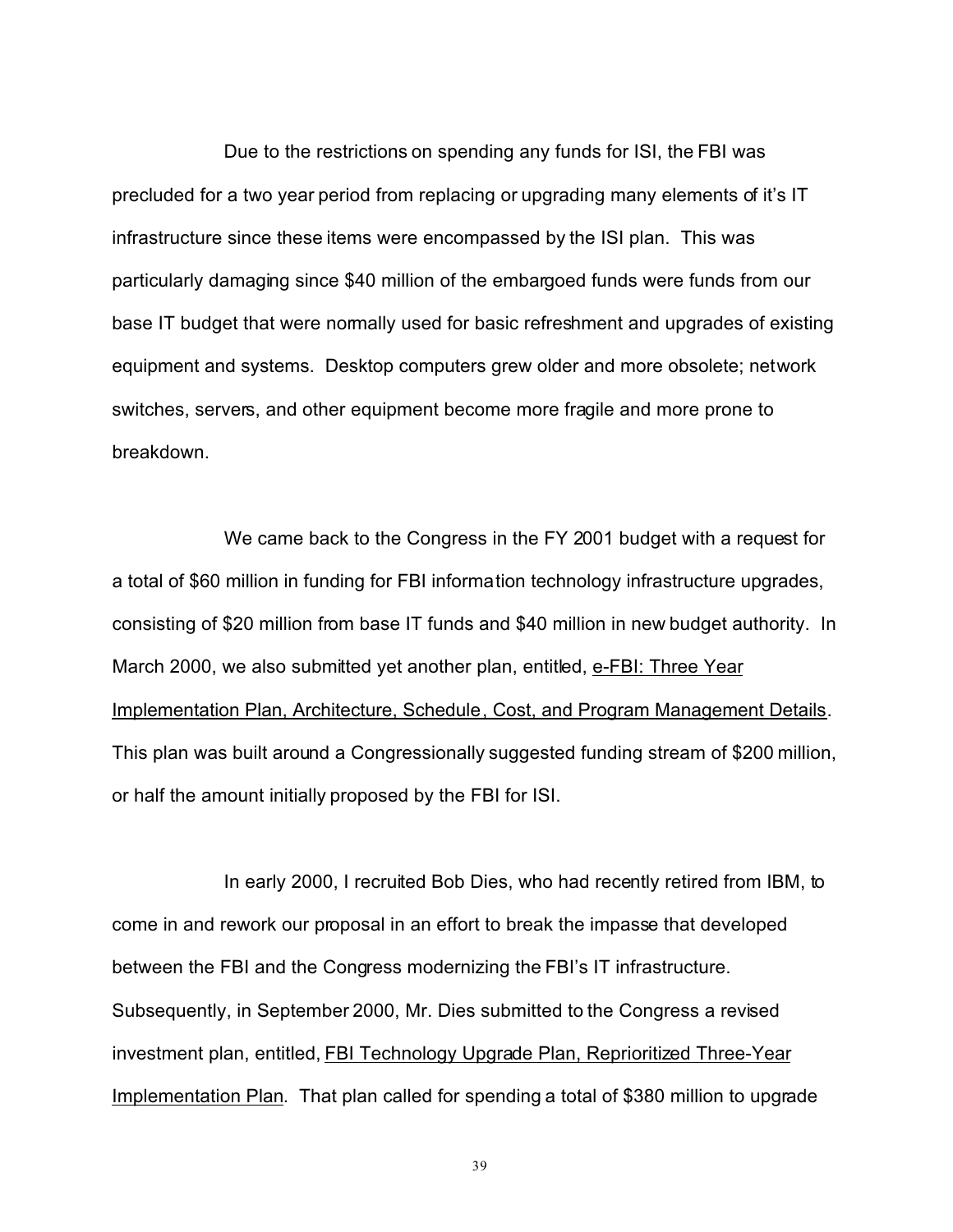the FBI's information technology infrastructure, or some \$52 million less than the original ISI proposal.

The new plan was built around three components: information presentation, transportation network, and user applications. Congressional clearance for the new plan came in September 2000 and the FBI was allowed to spend \$100.7 million for first year costs of the plan. That \$100.7 million consisted of the \$80 million that was banked from FYs 1999 and 2000, plus \$20.7 million from base IT funding. Contracts for the Trilogy program, as the revised plan became known, were finally awarded in May and June 2001.

The last FBI budget proposal that I presented to the Congress – for FY 2002 -- included a request for \$67.7 million for the second year costs of the Trilogy program. I am pleased that the Congress provided the full amount needed for year two Trilogy costs and, in subsequent supplemental appropriations, provided even more funding for Trilogy and other FBI IT investments.

### CRITICAL TECHNOLOGY ASSISTANCE IS REQUIRED TO FIGHT THE WAR AGAINST TERRORISM

In addition to IT, other critical technology assistance is required for the FBI to continue an effective war against terrorism.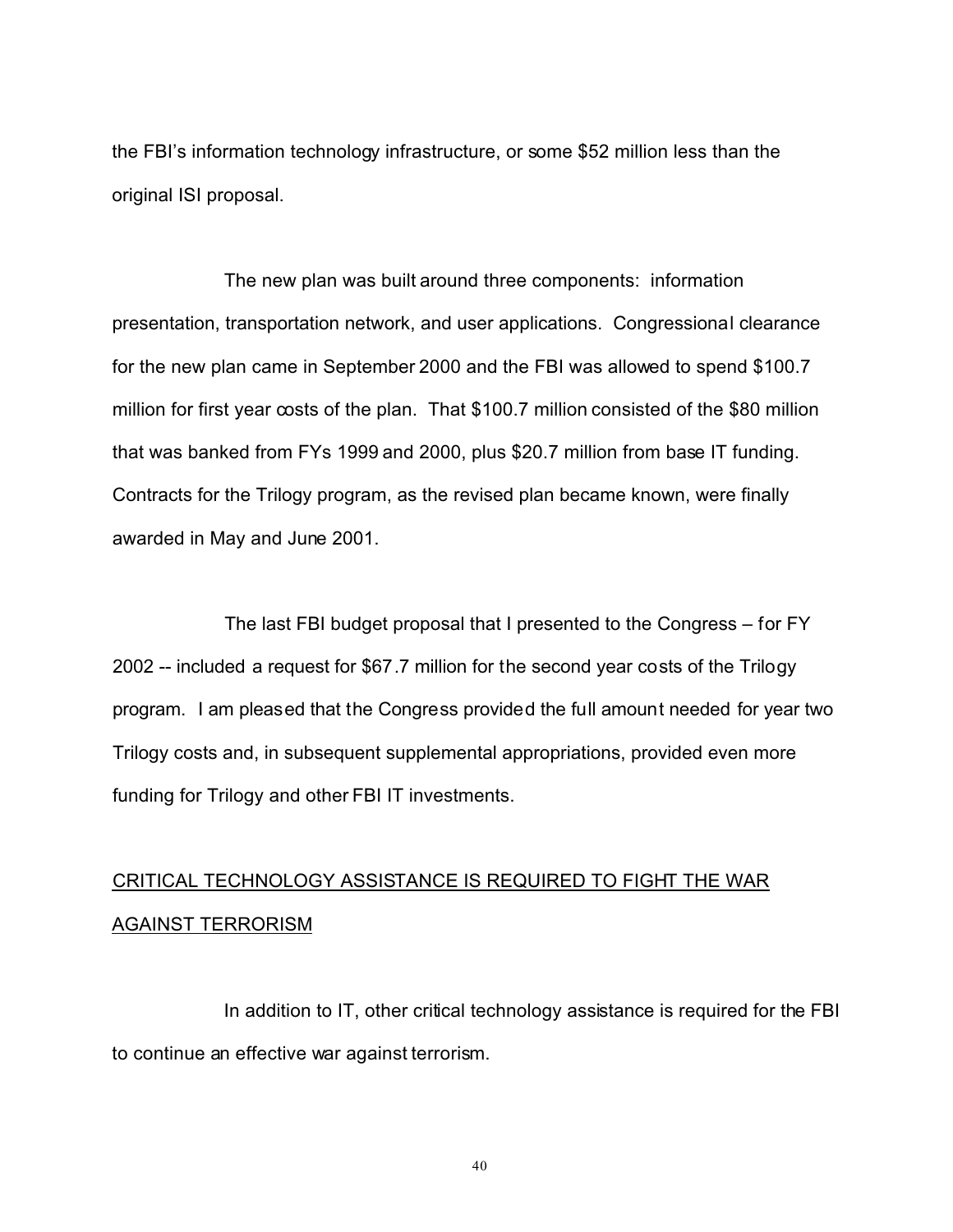In 1994, as a result of the FBI's own initiative, Congress passed the Communications Assistance to Law Enforcement Act (CALEA). This critical statute was vital to ensuring that law enforcement could maintain the technical ability to conduct court-authorized electronic surveillance. Against tremendous opposition, the FBI persuaded Congress that this selectively-utilized technique was essential to working its most complex criminal and national security cases. Support from Chairman Leahy, Senator Hatch and many other members was critical in this legislation. The law simply allows the FBI to continue its court-controlled use of this capacity as the telecommunications world changes from an analog to digital network. It has taken most of the last eight years to fund and to implement CALEA and faster progress needs to be made.

But CALEA simply permits the FBI to maintain court-approved access to digital communications and stored data. Another technical challenge called encryption then and now threatens to make court-authorized interception orders a nullity. Robust and commercially available encryption products are proliferating and no legal means has been provided to law enforcement to deal with this problem, as was recently done by Parliament in the United Kingdom. Terrorists, drug traffickers and criminals have been able to exploit this huge vulnerability in our public safety matrix.

Many of you have heard me and others testify before you about this problem for many years. The International Association of Chiefs of Police (IACP), the fifty State Attorneys General, and National Association of District Attorneys have all identified this problem as the most critical technology issue facing law enforcement.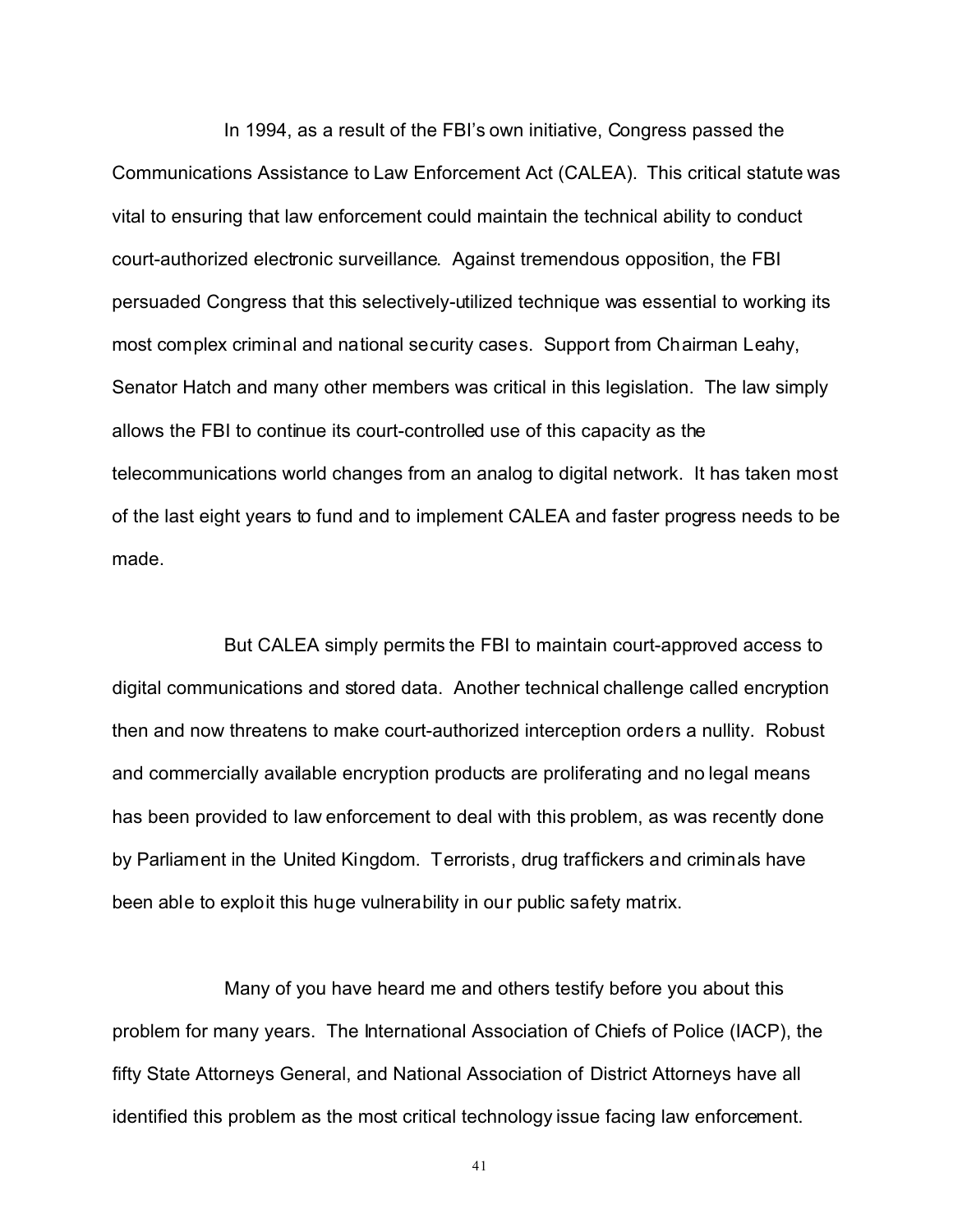Many of you, Chairman Goss, Representative Norm Dicks, Senators Kyl and Feinstein have provided outstanding leadership and gone to great lengths to address this problem. In 1998, HPSCI adopted a substitute bill to S.909 which effectively addressed all of law enforcement's public safety and terrorism-related concerns regarding encryption products. Unfortunately, this needed counter-terrorism assistance was not enacted. As we know from Ramzi Yousef's encrypted computer files found in Manila, terrorists are exploring this technology to defeat our most sophisticated methods to prevent their attacks. I have long said that this unaddressed problem creates a huge vulnerability in our nation's counter-terrorism program. Neither the Patriot Act nor any other likely-to-be-enacted statute even attempts to close this gap. Resolving this issue is critical to homeland security.

In 1995, Congress authorized the FBI to establish a Technical Support Center. The purpose of this facility was to provide federal and local law enforcement with the technical tools to improve court-authorized telecommunication interceptions and signal access for investigative purposes. I was pleased to see that this critical center was fully funded subsequent to September 11<sup>th</sup>.

Many other critical technology needs must be addressed both with legal authorization – such as the once-proposed Cyberspace Electronic Security Act (CESA) bill – and significant new resources for counterterrorism, cyberterrorism and dealing with weapons of mass destruction and proliferation threats.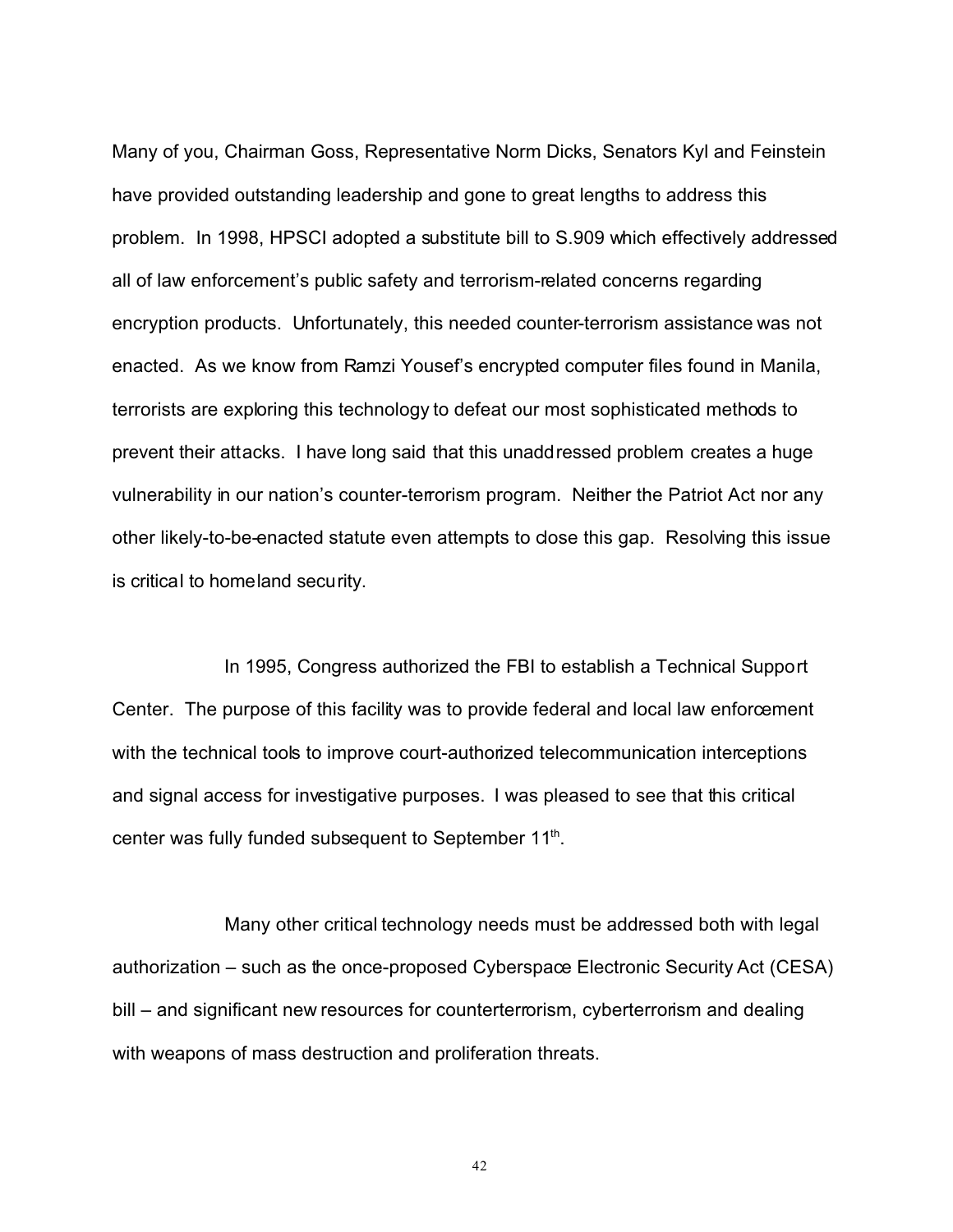The convergence of technology and globalization now enable an individual terrorist or a small group of terrorists, operating from the other side of the world in a protected sanctuary, to threaten our nation in devastating ways.

#### WE NEED TO ACKNOWLEDGE THAT THE RULES GOVERNING THE FBI'S COUNTERTERRORISM EFFORTS CHANGED AS A RESULT OF SEPTEMBER 11TH

We must acknowledge that the rules are changed beginning with certain provisions of the USA Patriot Act. The Department of Justice and the intelligence agencies have been given new tools to combat a dangerous enemy who follows no rules. Some of these new authorities have been granted by the Congress with a sunset provision. Some asserted by the government are being challenged in the courts, where they will ultimately be decided.

It must always be understood that prior to September  $11<sup>th</sup>$ , the FBI – as it always must – followed the rules as they were given to us by the Attorney General and the Congress. For example, FBI Agents were not permitted without special circumstances to visit a suspect group's web site or to attend its public meetings. Counterintelligence, Domestic Terrorism and Informant Guidelines promulgated years ago and updated with new restrictions curtailed our ability to collect information in national security cases. Those guidelines are now being changed. "Primary purpose" requirements for FISA applications and information separation structures limited the sharing of criminal and intelligence information. Grand jury and Title III secrecy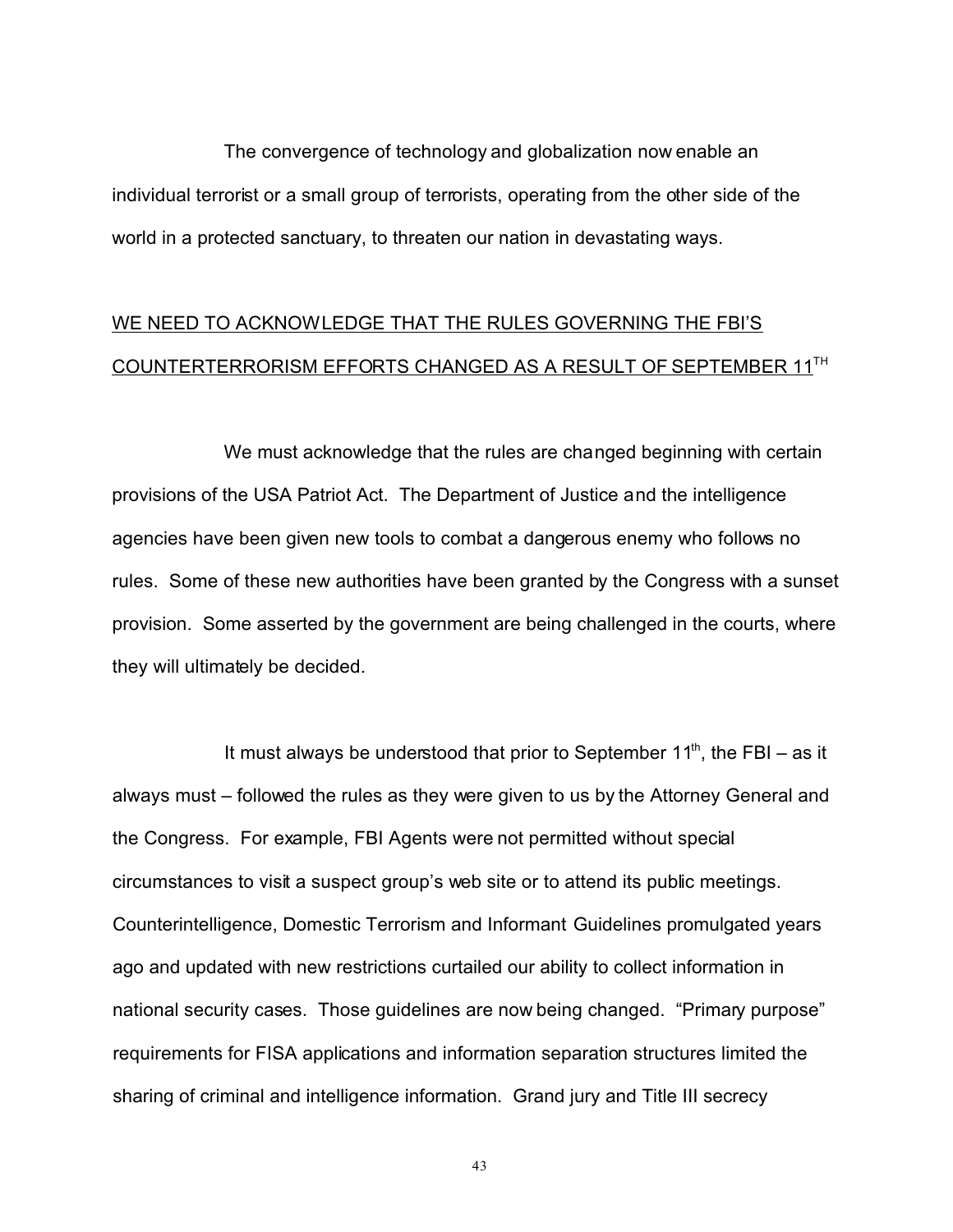provisions severely restricted the dissemination of criminal terrorist information obtained during those processes.

I repeatedly testified before Congress that FBI Agents were statutorily barred from obtaining portions of credit reports on certain national security subjects which used car dealers could order and read.

Before we interviewed detained foreign national Al-Qaeda members in East Africa in connection with the embassy bombings, FBI Agents gave them their Miranda rights.

And when I left the FBI in June 2001, we were being criticized in some quarters because a valuable new electronic tool necessary to read a terrorist's e-mail pursuant to a court order had the hypothetical potential to be abused – as any law enforcement tool could be.

Everyone understands why and how some of the rules changed after September  $11<sup>th</sup>$ . But it is important to understand that the rules were changed by changed circumstances and that those circumstances changed the standards and expectations of both the FBI and CIA.

### THE FBI AND CIA HAVE FULLY COOPERATED AND WORKED SIDE-BY-SIDE FIGHTING TERRORISM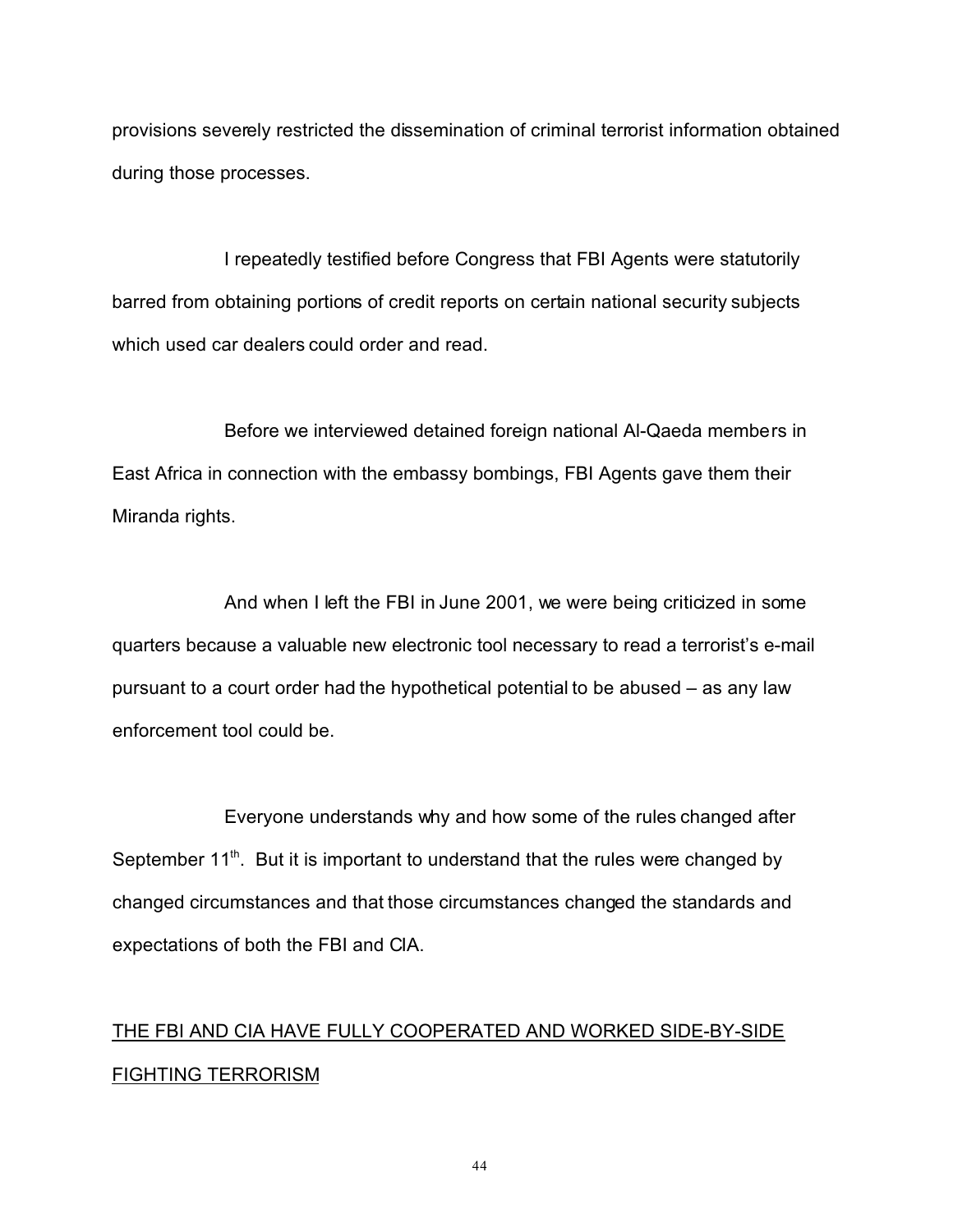During my tenure as FBI Director, I was immensely proud of the cooperation and integration of FBI and CIA efforts to combat terrorism. Myself and recent DCIs, particularly George Tenet, have taken bold and unprecedented steps to work together and forge an effective FBI-CIA partnership to combat terrorism. Exchanging senior officers, standing up the joint Usama Bin Laden/Al-Qaeda operations and intelligence center, fully coordinating our Legat and Station Chiefs, cross-training and many additional measures were taken to integrate our counterterrorism resources and capabilities. Our joint efforts in the East Africa bombings is a template for how successful we were in working together. Some of these efforts cannot be described in this session.

This historical and successful integration does not mean that on every possible point of intersection, a lapse did not occur. But to focus on those isolated instances while ignoring the huge successes of this top-down directed integration, is misplaced. I personally credit George Tenet with making this happen and winning the trust and respect of the entire FBI in the process.

The best confirmation of this fully integrated FBI-CIA counterterrorism effort is the fact that during my tenure no chairman or member of these Committees raised with me – or the DCI to my knowledge – the issue of our agencies being uncooperative or adverse to working together. Conversely, it was repeatedly pointed out to me by your Committees that the FBI and CIA were working together in an exemplary manner.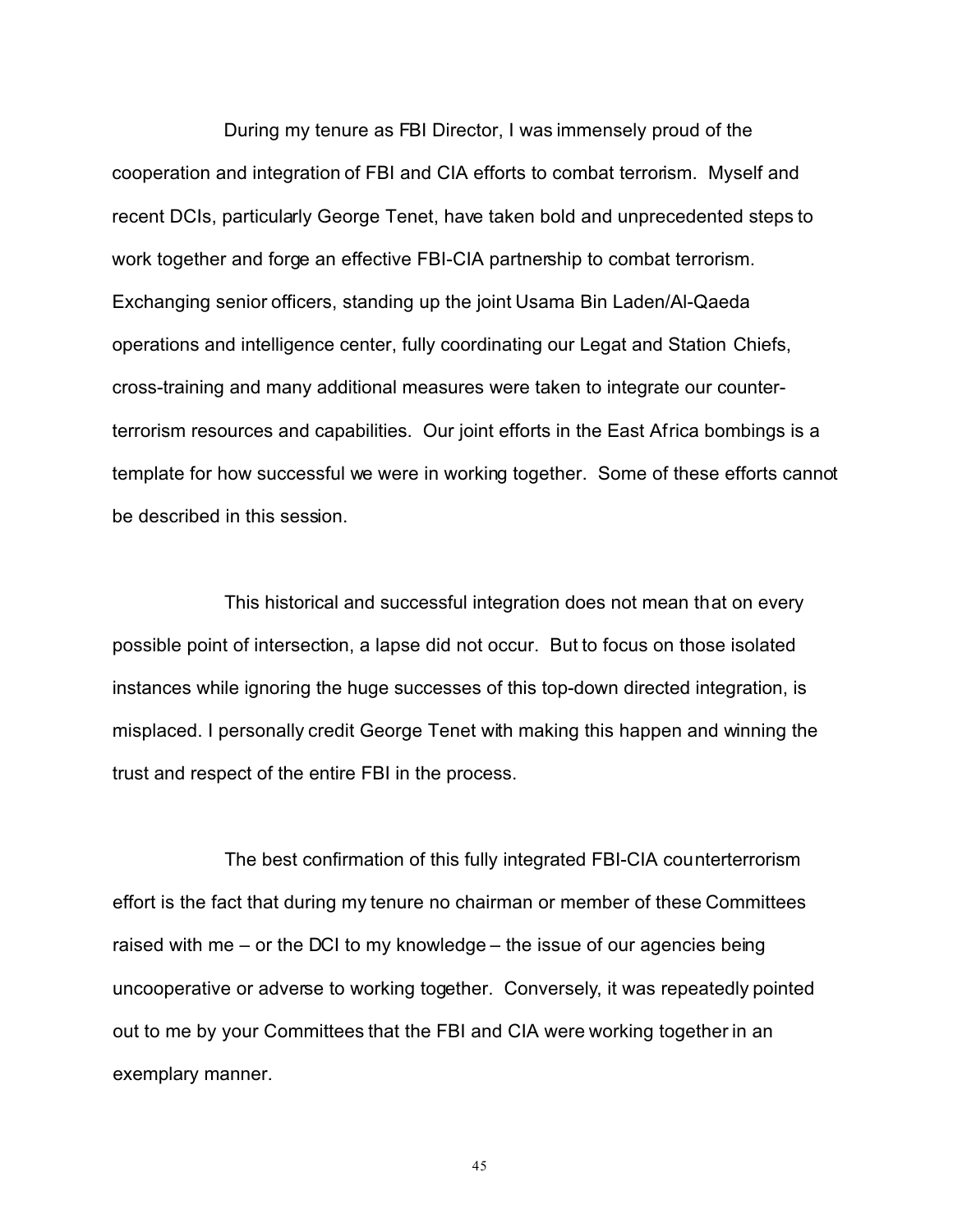#### SOME RECOMMENDATIONS

- 1. Provide legal authority and significant new funding enabling the FBI to manage encryption technology.
- 2. Significantly increase the number of FBI Special Agent and Support positions with sufficient compensation required to recruit and retain the best men and women to combat terrorism.
- 3. Significantly increase the FBI's technical support program and facilitate the FBI's access to emerging technologies and research and development by the private sector.
- 4. Significantly increase the number and staffing of FBI Legat Offices overseas.
- 5. Exempt the FBI from the compensation restrictions of Title V.
- 6. Change the FBI's procurement procedures to facilitate the efficient design and acquisition of equipment and technology.
- 7. Provide new funding for the FBI's international training programs and put the FBI in charge of all international law enforcement training.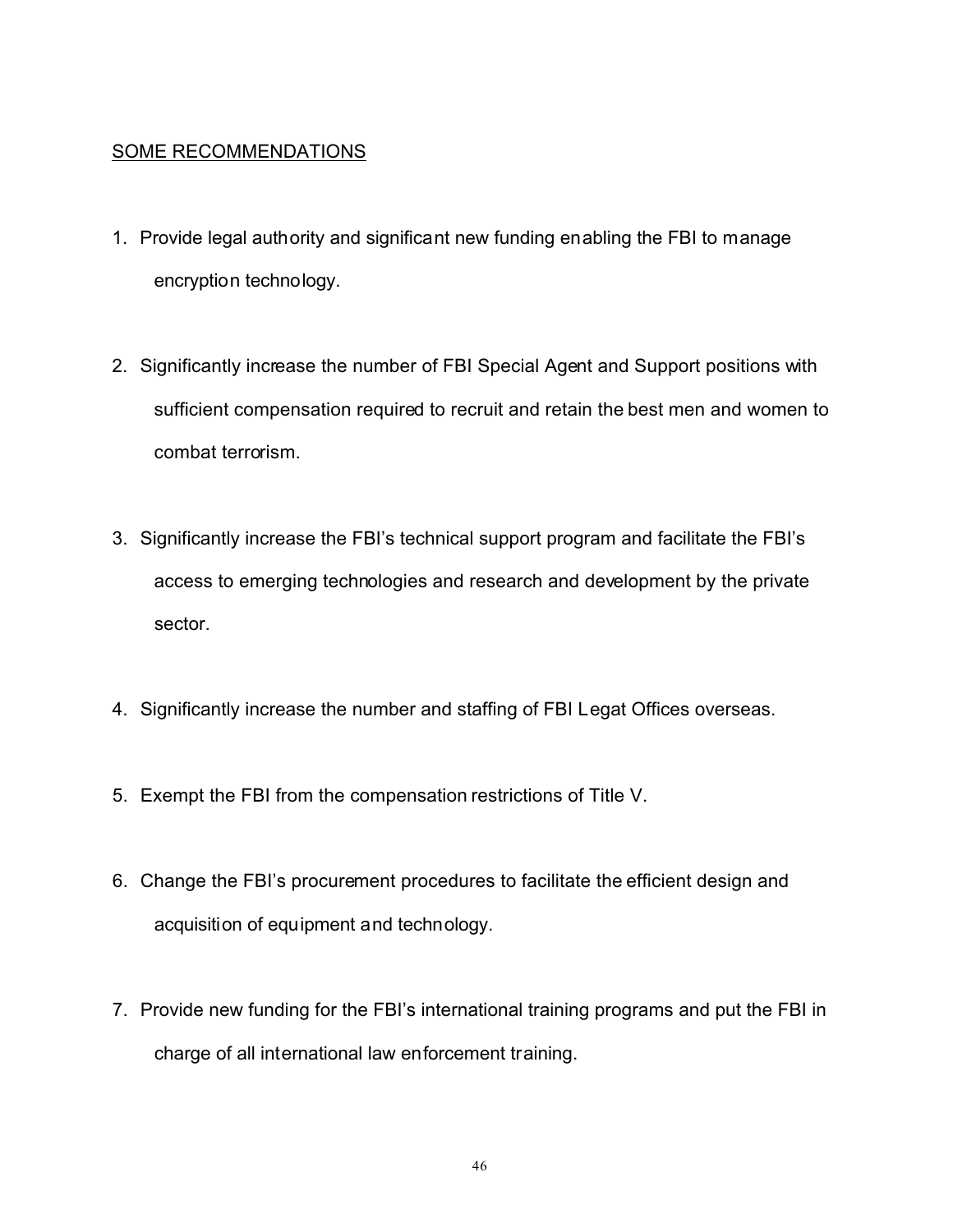- 8. Fund whatever it takes to achieve interoperability between all the agencies engaged in the war against terrorism.
- 9. Restructure the budget to give more flexibility to the DCI, Attorney General and the FBI Director to better allocate program funding and resources as missions evolve and new threats emerge.
- 10.Consider establishing a domestic public safety office in the Executive with responsibility for coordinating and supporting national law enforcement issues.
- 11.Enhance the legal, technical and funding resources of the FBI rather than consider creating an intelligence agency to share its domestic, pubic safety responsibilities.

#### **CONCLUSION**

The FBI and CIA working together have accomplished much in fighting terrorism at home and abroad but it is a constant and continuing battle. These agencies should remain the primary counterterrorism agencies for this mission. The DCI's authority for coordinating and implementing government-wide efforts in this regard should be expanded. The war against terrorism must be waged relentlessly. It will require that significantly more resources be allocated to the FBI and CIA. These fine agencies and the brave men and women who fight this war cannot defeat some forms of terrorism without total government intervention no matter how great and heroic